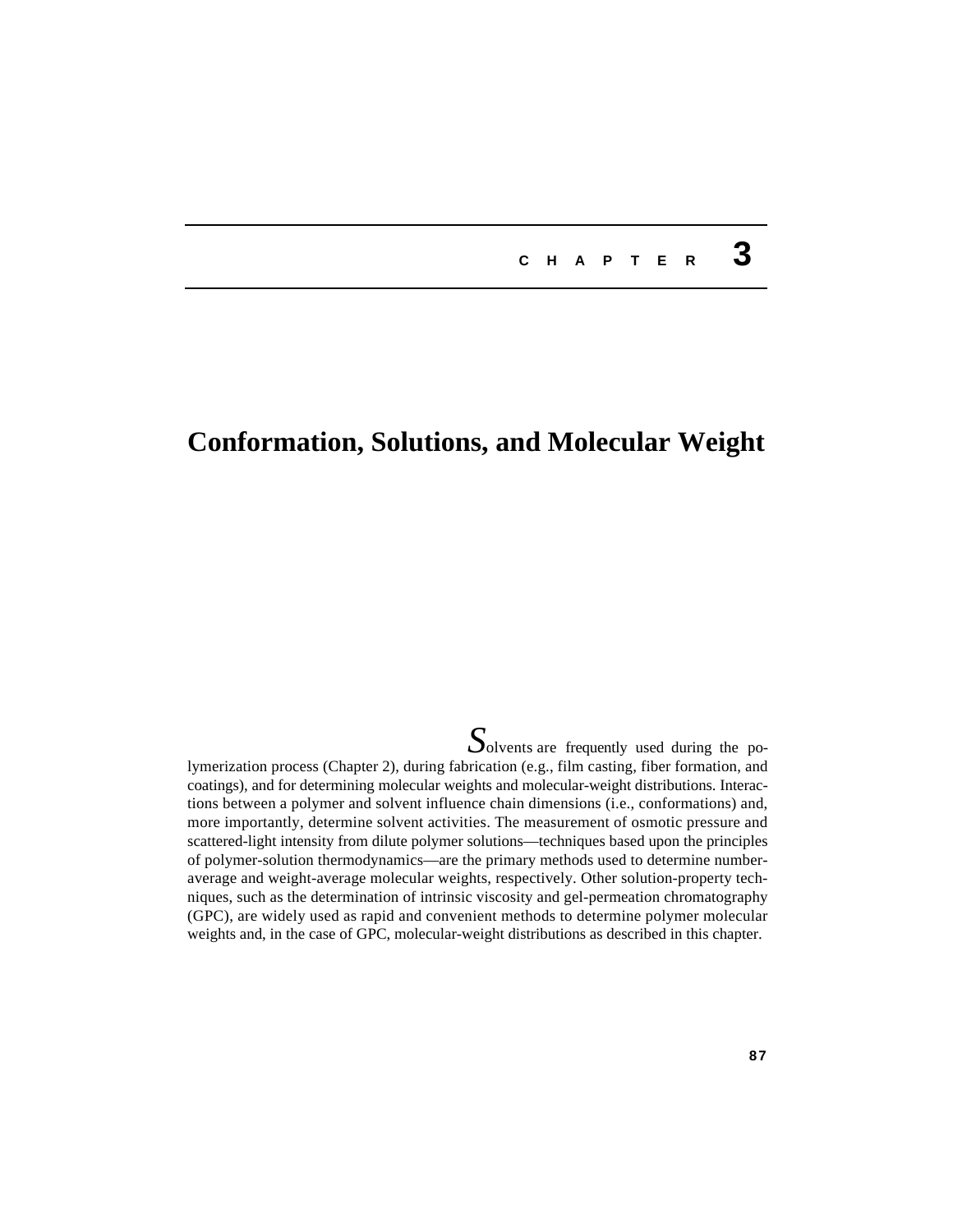# **3.1 POLYMER CONFORMATION AND CHAIN DIMENSIONS**

As briefly discussed in Chapter 1, the *configuration* of a polymer chain refers to the stereochemical arrangement of atoms along that chain. Examples include tactic and geometric isomers, which are determined by the mechanism of the polymerization and, therefore, cannot be altered without breaking primary valence bonds. In contrast, polymer chains in solution are free to rotate around individual bonds, and almost a limitless number of *conformations* or chain orientations in three-dimensional space are possible for long, flexible macromolecules.

To describe the conformation of polymer molecules, a model of a *random-flight* or *freely jointed* and *volumeless* chain is often used as the starting point. Such a hypothetical chain is assigned *n* freely jointed links of equal length,  $\ell$ . If one end of this hypothetical chain is fixed at the origin of a Cartesian coordinate-system, the other end of the chain has some finit e proba bility of being at any other coord inate posit ion, as illus trated by Figur e 3-1. One of the many possible conformations, and the simplest, for this idealized chain is the fully extended (linear) chain where the end-to-end distance, *r*, is

$$
r = n\ell. \tag{3.1}
$$

Flory<sup>1</sup> was the first to derive an expression for the probability of finding one end of the freely jointed polymer chain in some infinitesimal volume (*dV = dx•dy•dz*) around a particular coordinate  $(x, y, z)$  point when one end of the chain is fixed at the origin of a Cartesian coordinate-system, as illustrated in Figure 3-1. The probability is given by a *Gaussian distribution* in the form

I

$$
\omega(x, y, z) dx dy dz = \frac{b}{\gamma_2}^3 \exp(-b^2 r^2) dx dy dz
$$
\n(3.2)

where  $\omega(x, y, z)$  is the Gaussian distribution function, *r* is the radius of a spherical shell centered at the origin

$$
r^2 = x^2 + y^2 + z^2,
$$
 (3.3)

and

$$
b^2 = \frac{3}{2nl^2} \,. \tag{3.4}
$$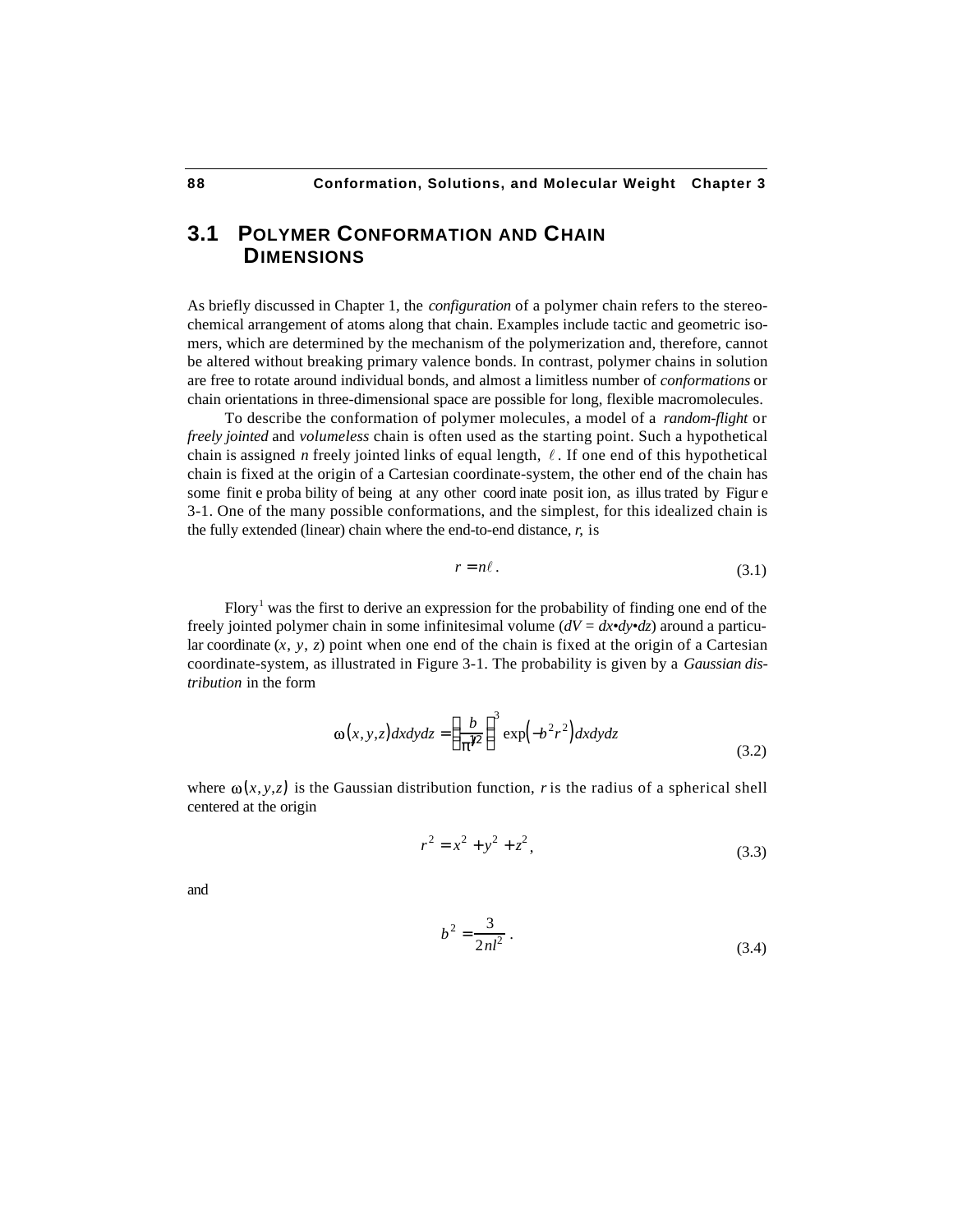

**Figure 3-1** Illustration of a random conformation of an idealized freely jointed polymer chain having 20 segments of equal length. The end-to-end distance of this conformation is indicated as *r*. With one end of the chain fixed at the origin of the Cartesian coordinate system, the probability of finding the other end in some infinitesimal volume element (*dV = dx•dy•dz*) is expressed by a Gaussian distribution function (eq 3.2).

Alternately, the probability that a chain displacement length has a value in the range *r* to *r*+d*r* is given as

$$
\omega(r)dr = \frac{b}{\sqrt{2}} \int \exp\left(-b^2r^2\right) 4 r^2 dr \tag{3.5}
$$

where  $\omega(r)$  is the radial distribution function. The radial distribution function for a freely jointed polymer chain consisting of  $10^4$  freely jointed links each of length 2.5 Å is plotted as a function of the radial distance, *r*, in Figure 3-2.

The mean-square end-to-end distance is obtained from the second moment of the radial distribution function as

$$
\langle r^2 \rangle = \frac{v^2 \omega(r) dr}{\omega(r) dr}.
$$
\n(3.6)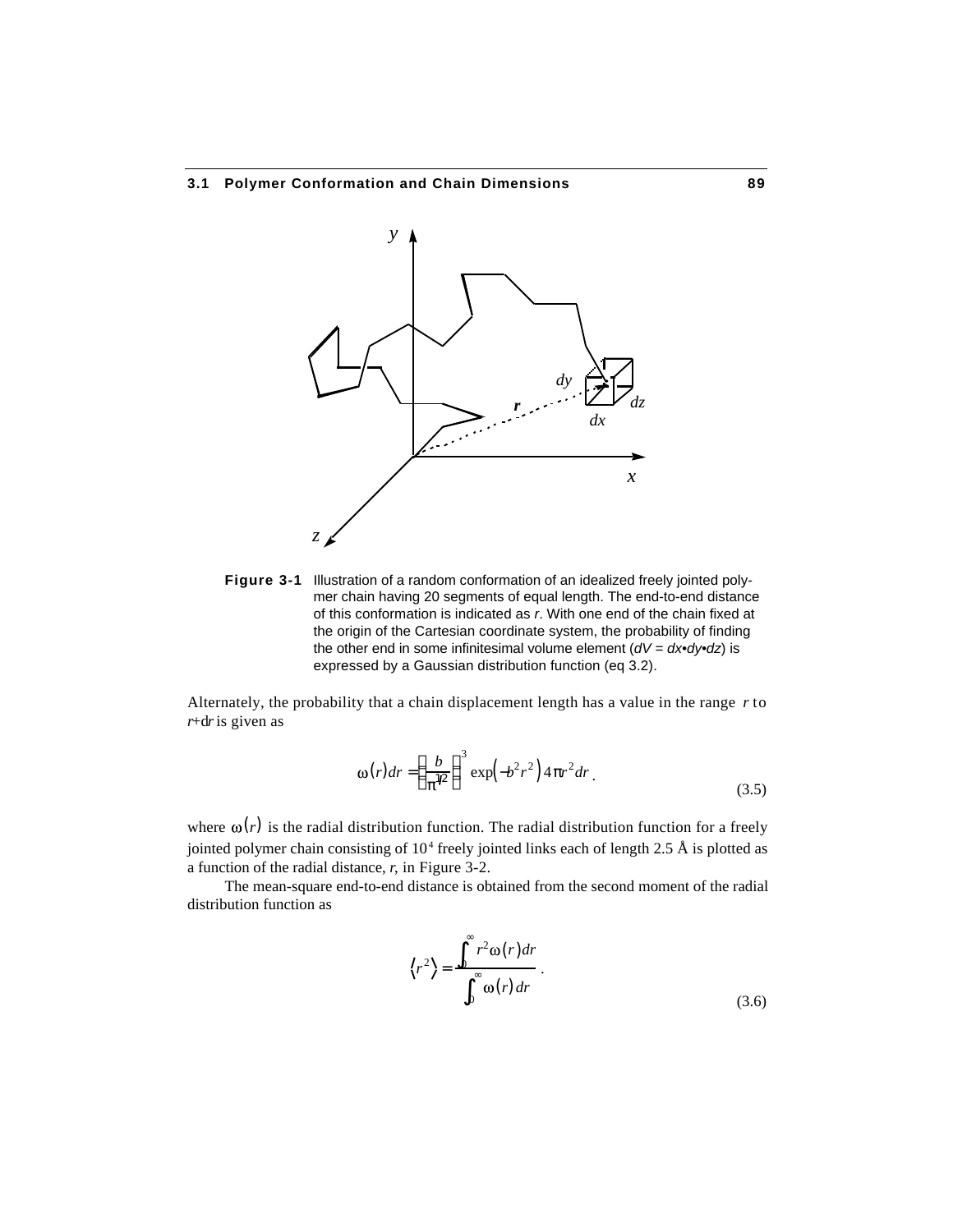Substitution of the radial distribution function (eq. 3.5) into eq. 3.6 and evaluating the integral gives the mean-square end-to-end distance of the freely jointed and volumeless chain as

$$
\langle r^2 \rangle = n\ell^2 \tag{3.7}
$$

Alternately, the *root*-mean-square end-to-end distance,  $r^2$   $^{1/2}$ , of the freely rotating chain is given as



**Figure 3-2** The radial-distribution function calculated (eq. 3.5) for a hypothetical polymer chain consisting of 10<sup>4</sup> freely jointed segments of length 2.5 Å.

Real polymer chains differ from the above idealized, freely jointed model in the following three significant ways:

•Valence angles of real bonds are fixed*.* For example, the tetrahedrally bonded C–C bond angle is 109.5°. Introducing fixed bond angles results in an expansion of the chain expressed by the mean-square end-to-end distance as (for large *n*)

$$
\left\langle r^2 \right\rangle = n\ell^2 \frac{1 - \cos \theta}{1 + \cos \theta} \tag{3.9}
$$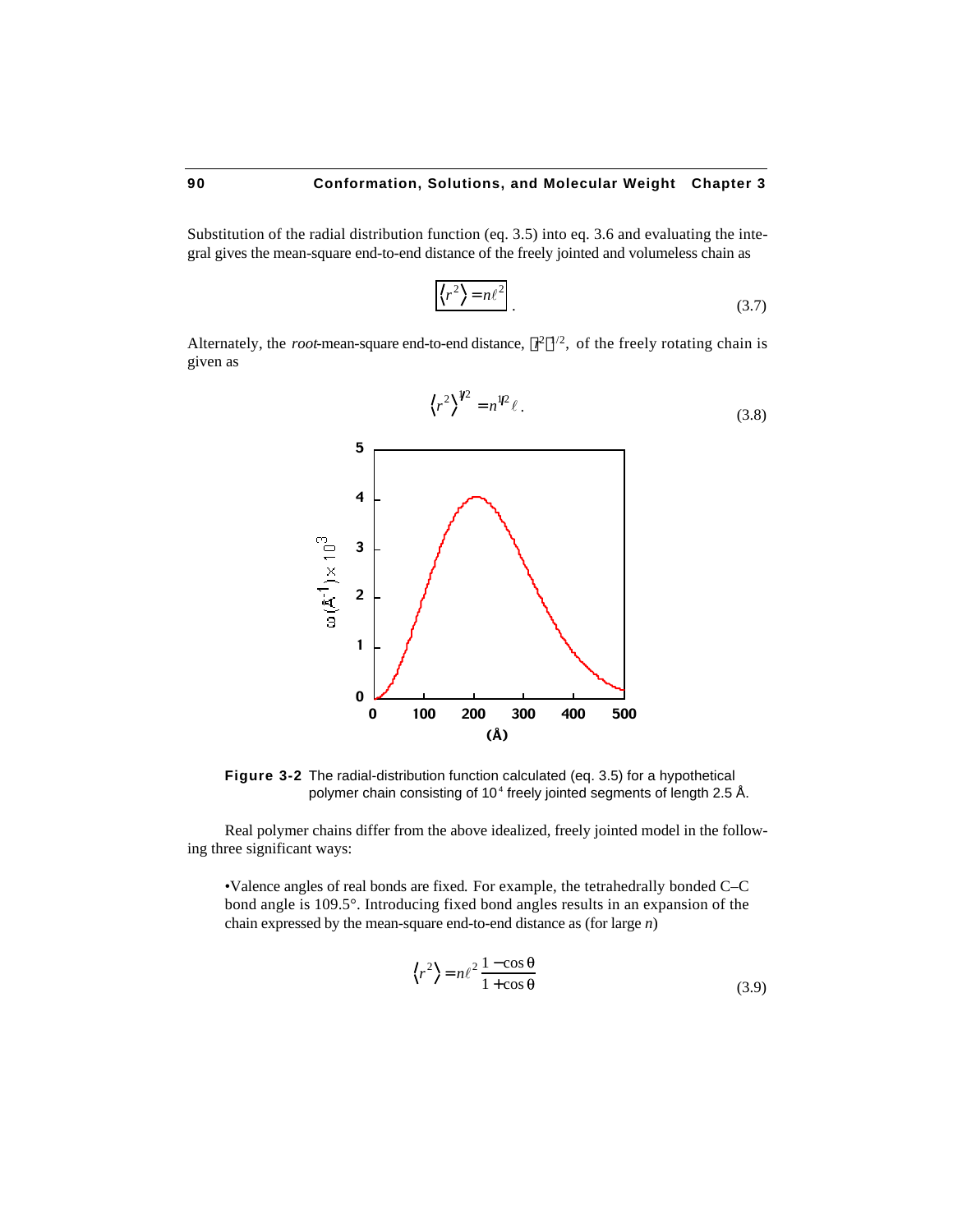#### **3.1 Polymer Conformation and Chain Dimensions 91**

where  $\theta$  is the valence bond angle, as illustrated for an extended chain conformation in Figure 3-3. For the tetrahedral angle,  $\theta = 109.5^\circ$ , cos  $\theta -1/3$ , and therefore

$$
\langle r^2 \rangle = 2n\ell^2. \tag{3.10}
$$

Comparison of this result with that of eq. 3.7 indicates that the fixed valence angle restriction results in a doubling of the mean-square end-to-end distance over that of a freely rotating chain.



**Figure 3-3** Illustration of an extended polymer chain showing the valence bond angle,  $\theta$ , and bond-rotation angle,  $\phi$ .

•Rotations of polymer chains may be restricted due to interference from bulky substituent groups. As illustrated by the potential-energy diagram shown in Figure 3-4, overlap of bulky substituent groups on adjacent carbon atoms results in a highenergy, unfavorable conformational state. The result of this steric interference is to further expand chain dimensions over the random-flight model. Equation 3.7 may be further modified to include the effects of both fixed bond angles and hindered rotations as

$$
\langle r^2 \rangle = n\ell^2 \frac{1 - \cos \theta}{1 + \cos \theta} \frac{1 + \langle \cos \phi \rangle}{1 - \langle \cos \phi \rangle}
$$
 (3.11)

where  $\langle \cos \phi \rangle$  represents the average cosine of the bond-rotation angle,  $\phi$ , identified in Figure 3-3. This second contribution is much more difficult to evaluate but can be obtained by statistical-weighting methods, as discussed by Flory.<sup>2</sup>

•Real chain-bonds have a finite (van der Waals) volume and therefore some volume is *excluded*. This means that a real bond cannot occupy the same space of any other bond—a condition not imposed in the random-flight model. As in the case of restricted rotation, the effect of excluded volume is to increase the spatial dimensions of the polymer chain over that of the random-flight model.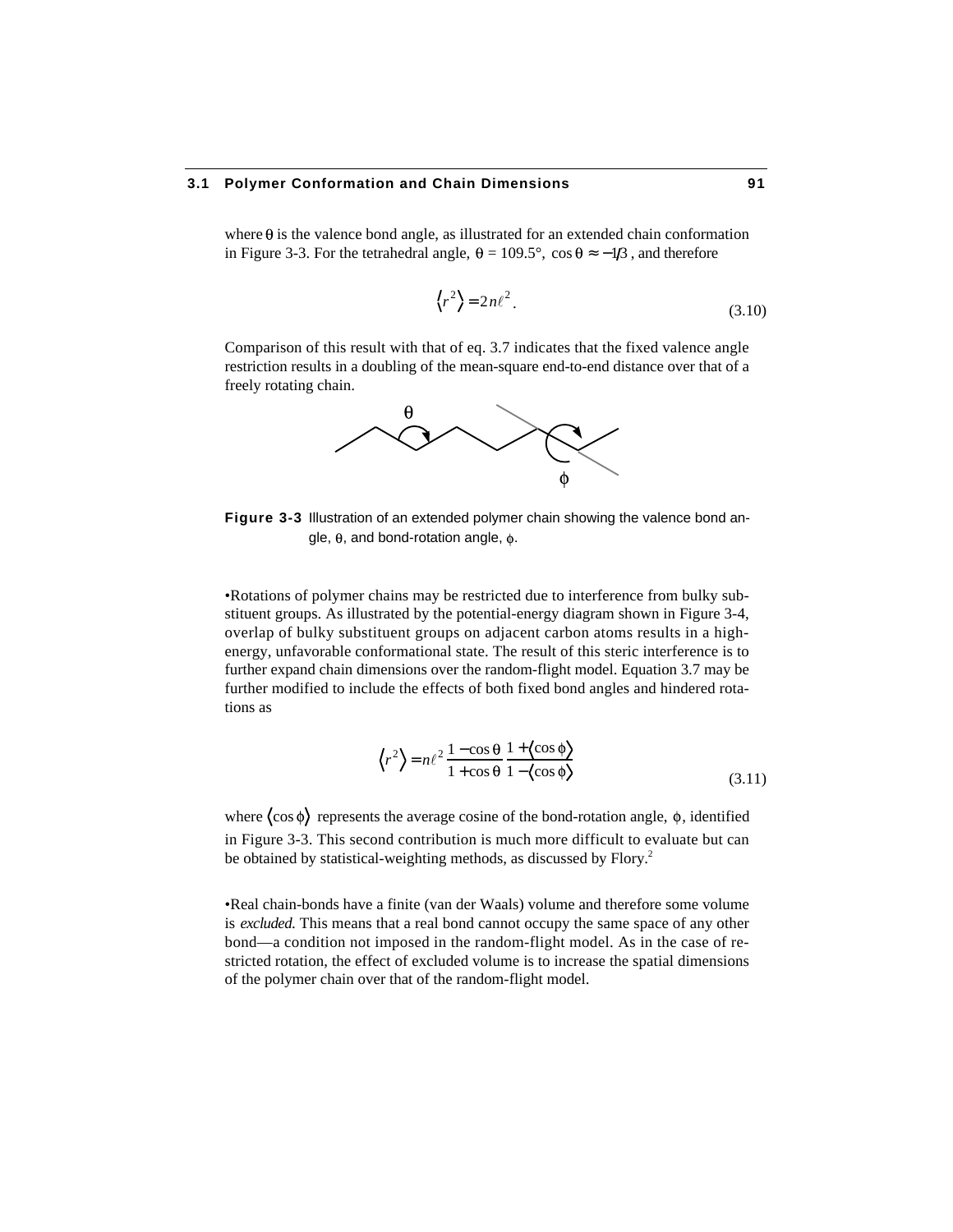

Internal Rotational Energy,

**Figure 3-4** Newman projections (top) of three lowest energy projections of two adjacent bond atoms with substituent group, R. In the case of a polymer chain, R represents all chain segments before and after the bond in question. The potential-energy diagram (bottom) displays the three lowest energy rotational states — *trans* (*T*) and the two *gauche* forms, *G* and *G* .

Beyond the calculation of mean-square end-to-end distances, the conformations of realistic polymer models can be simulated by computer. For example, Figure 3-5 shows the results of a Monte Carlo simulation of the conformation of a small polyethylene chain having 200 skeletal bonds using values of actual bond lengths, bond angles, and the known preference for *trans*-rotational states for this polymer.<sup>3</sup>

As a convenient way to express the size of a real polymer chain in terms of parameters that can be readily measured, the freely rotating chain model (eq. 3.7) may be modified to include the effects of fixed bond angles, restricted rotation, and excluded volume on the rootmean-square end-to-end distance in the following way:

$$
\left\langle r^2 \right\rangle^{1/2} = \alpha \left( nC \right)^{1/2} \ell. \tag{3.12}
$$

In this expression,  $\alpha$  is called the *chain expansion factor* which is a measure of the effect of excluded volume, and *C* is called the *characteristic ratio*, which contains the contributions from both fixed valence angles and restricted chain rotation. For large polymer chains, typi-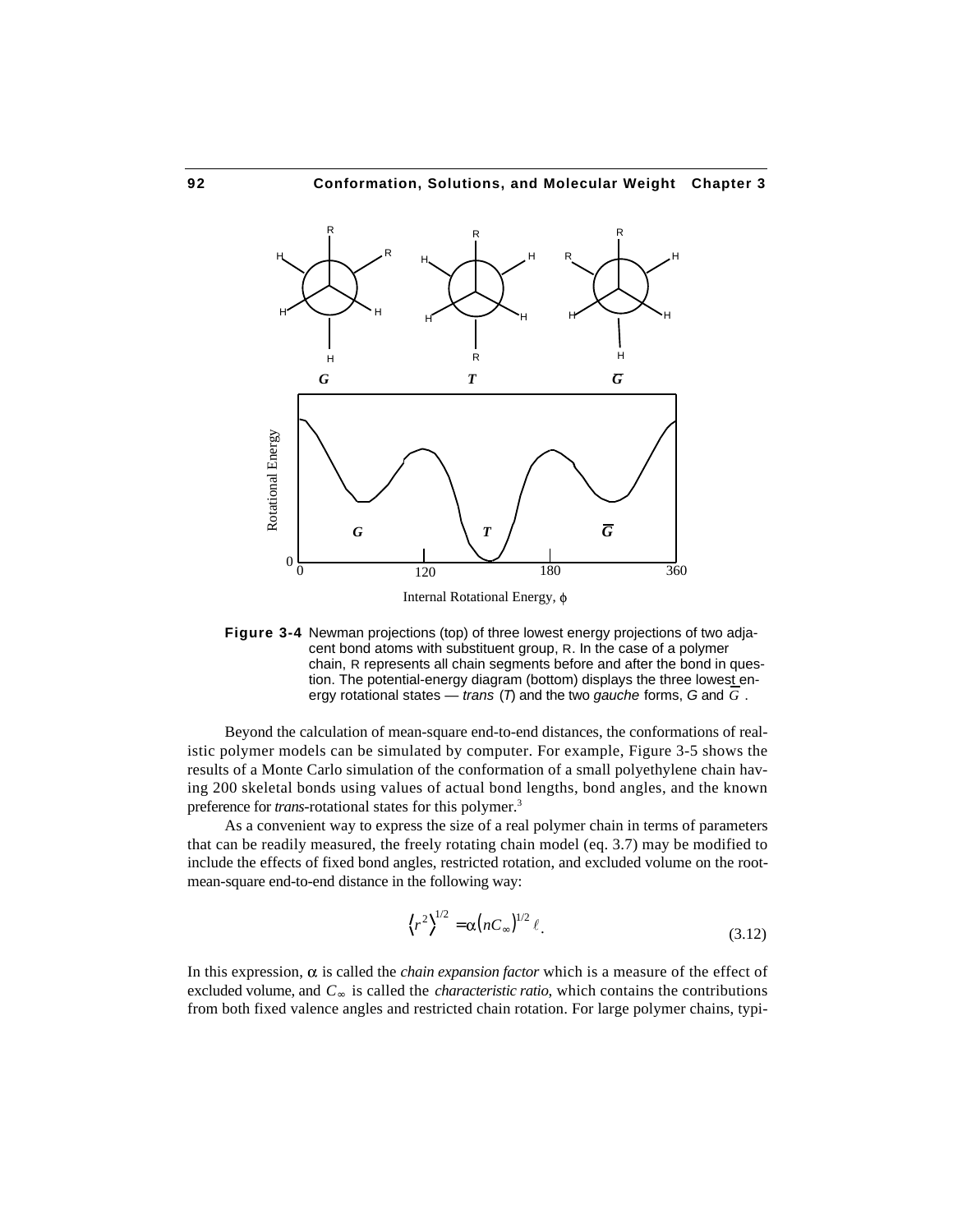# **3.1 Polymer Conformation and Chain Dimensions 93**

cal values of *C* range from about 5 to 10. Another way to represent eq. 3.12 is by use of an *unperturbed* root-mean-square end-to-end distance,  $r^2 e^{1/2}$ , as

$$
\left\langle r^2 \right\rangle^{1/2} = \alpha \left\langle r^2 \right\rangle_0^{1/2} \tag{3.13}
$$



**Figure 3-5** A three-dimensional computer simulation of a conformation of a small polyethylene chain (200 bonds) projected on the plane of the graph. (Reprinted with permission of the publisher from "Rubber Elasticity" by J. E. Mark. *Journal of Chemical Education*, 1981, **58**, pp. 2898–2903.)

Comparison of eqs. 3.12 and 3.13 indicates that *unperturbed* dimensions are those of a real polymer chain in the absence of excluded-volume effects (i.e., for  $\alpha = 1$ ). By equating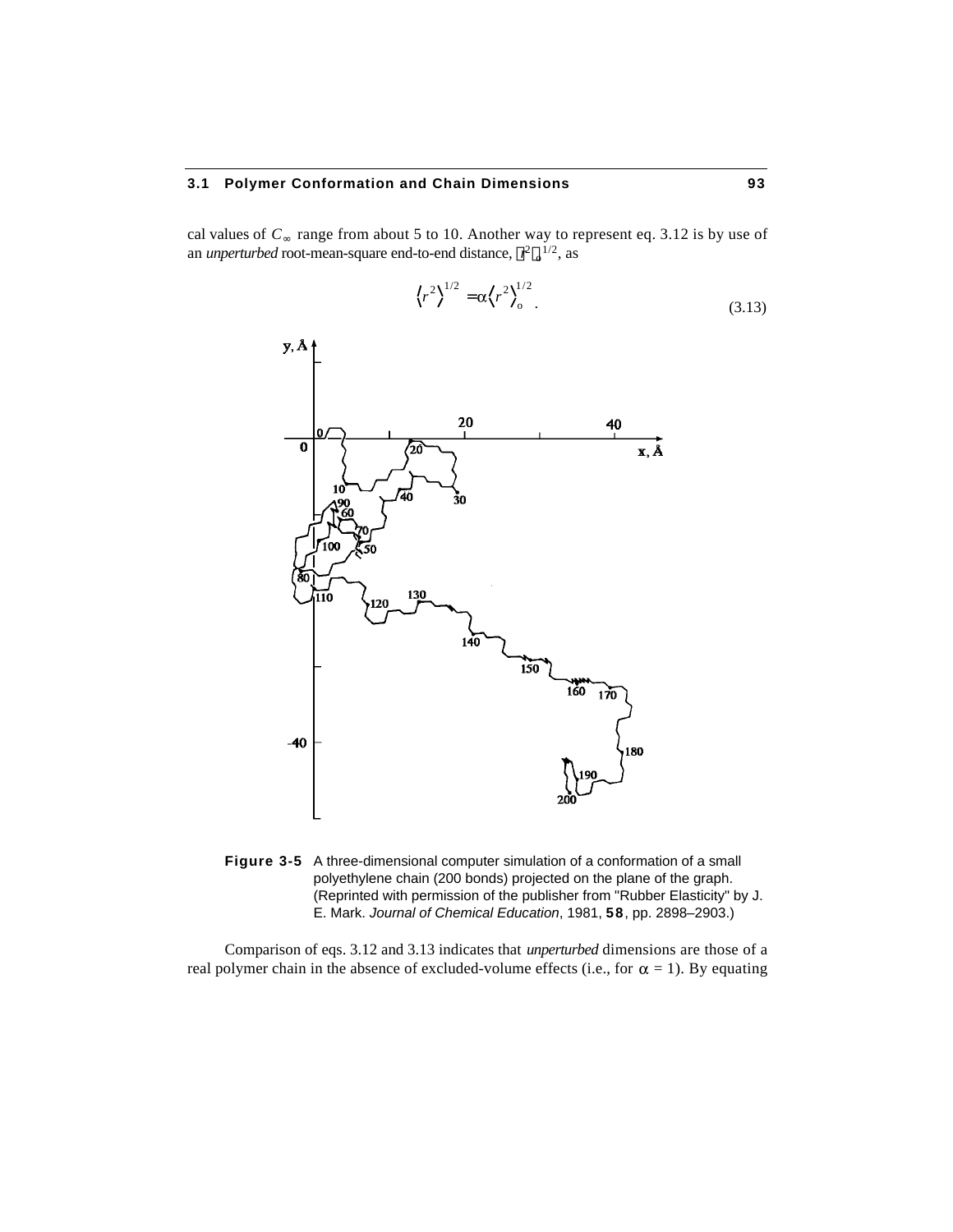eqs. 3.12 and 3.13, the characteristic ratio† is obtained as the ratio of the unperturbed meansquare end-to-end distance to the mean-square end-to-end distance of the freely jointed model (eq. 3.7)

$$
C = \frac{\left\langle r^2 \right\rangle_0}{n l^2} \,. \tag{3.14}
$$

Unperturbed dimensions are realized in the case of a polymer in solution with a thermodynamically-poor solvent at a temperature near incipient precipitation. This temperature is called the *theta*  $(\theta)$  temperature. Experiments, using small-angle neutron scattering, have indicated that the dimensions of polymer chains in the amorphous solid-state are also unperturbed.<sup>4</sup> In solution with a good solvent (i.e.,  $\alpha > 1$ ), where polymer–solvent interactions are stronger than polymer–polymer or solvent–solvent interactions, dimensions of the polymer chain are expanded over those in the unperturbed state ( $\alpha = 1$ ).

# **3.2 THERMODYNAMICS OF POLYMER SOLUTIONS**

It was recognized in the 1940s that the thermodynamics of polymeric systems needs to be treated in a special way. In 1942, Gee and Treloar<sup>5</sup> reported that even dilute polymer solutions deviated strongly from ideal-solution behavior. In these early experiments, a highmolecular-weight rubber was equilibrated with benzene vapor in a closed system and the partial pressure of the benzene (the solvent),  $p_1$ , was measured. The solvent activity,  $a_1$ , was calculated as the ratio of  $p_1$  to the saturated vapor pressure of pure benzene,  $p_1^{\circ}$ , at the system temperature as†

$$
C = \frac{1 - \cos\theta}{1 + \cos\theta} \frac{1 + \left\{\cos\phi\right\}}{1 - \left\{\cos\phi\right\}}.
$$

† By definition, the activity of the *i*th component in a mixture is defined as

$$
a_i = \frac{\hat{f}_i}{f_i^{\,\mathrm{o}}}
$$

where  $\hat{f}_i$  is the fugacity of that component in the mixture and  $f_i^{\circ}$  is the standard-state fugacity, usually the fugacity of the pure liquid component at the system temperature. In the limit of low pressure at which the vapor mixture becomes ideal, the two fugacities may be replaced by the corresponding pressure terms (i.e.,  $\hat{f}_i = p_i = x_i p$  and  $f_i^0 = p_i^0$ ). If the vapor phase is nonideal, the

l

<sup>&</sup>lt;sup>†</sup> The characteristic ratio can be calculated from a knowledge of actual valence angles,  $\theta$ , and the statistical weighting of torsional angles  $\phi$  (see eq. 3.11), as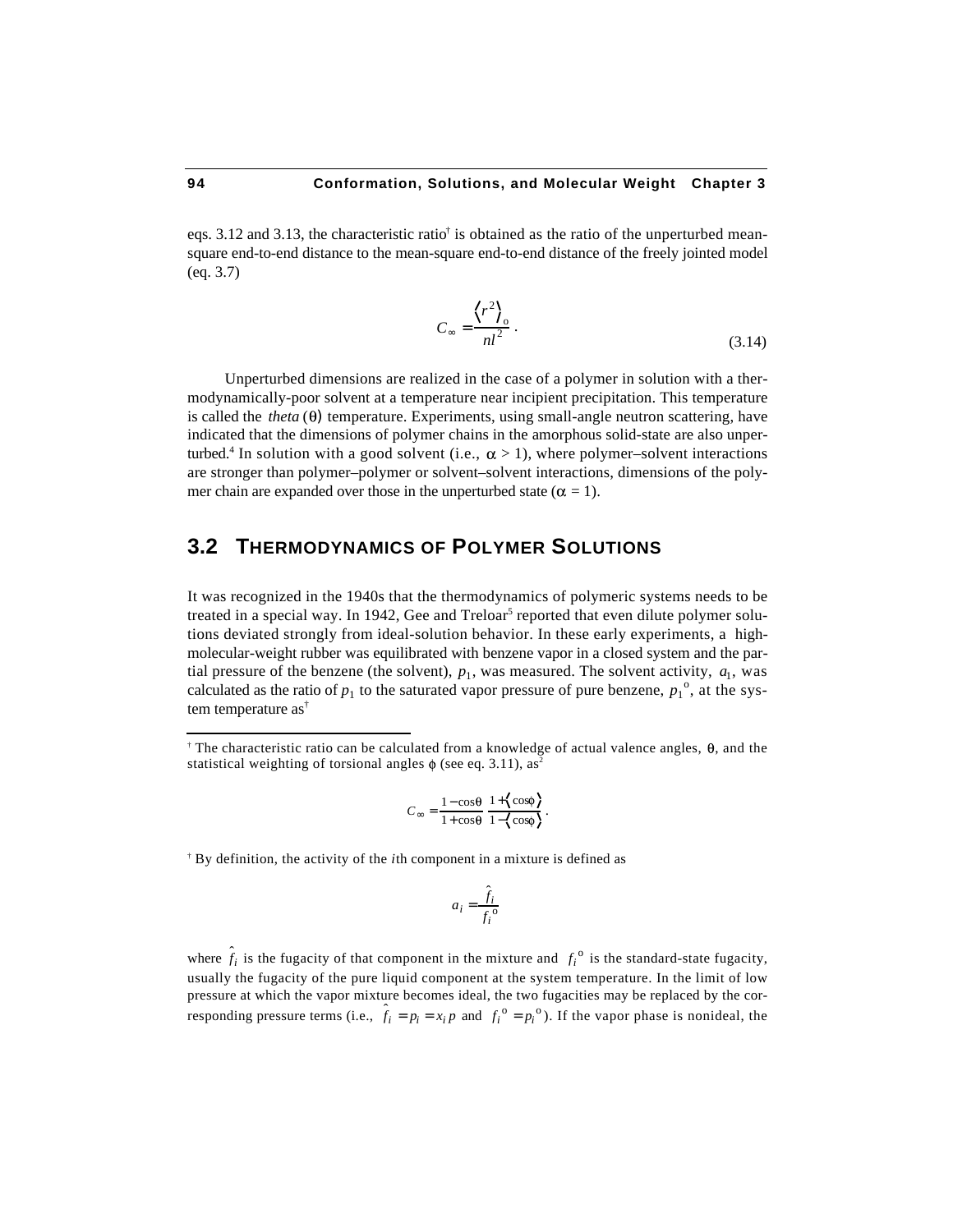$$
a_1 = \frac{p_1}{p_1^{\,0}} \,. \tag{3.15}
$$

Experimental benzene activity is plotted as a function of the *volume fraction* of rubber,  $\phi_2$ , in Figure 3-6. These data are compared with predictions of *Raoult's law* for an ideal solution given as

$$
p_1 = x_1 p_1^{\circ} \tag{3.16}
$$

where  $x_1$  is the mole fraction of the solvent. Substitution of eq. 3.16 into eq. 3.15 yields the result that  $a_1 \quad x_1$  for an ideal solution. As the experimental data (Figure 3-6) show, polymer-solution behavior follows a strong *negative* deviation from Raoult's ideal-solution law.



**Figure 3-6** Plot of benzene activity,  $a_1$ , versus volume fraction of rubber,  $\phi_2$ . Dashed line represents ideal-solution behavior. (Adapted from ref 1 by permission of the publisher.)

solvent activity can be obtained from the relationship<sup>6</sup>

1

$$
a_1 = \frac{p_1}{p_1^{\mathrm{o}}} \exp \left(-\frac{B}{RT}\left(p_1^{\mathrm{o}} - p_1\right)\right)
$$

where *B* is the second virial coefficient of the pure vapor at the system temperature.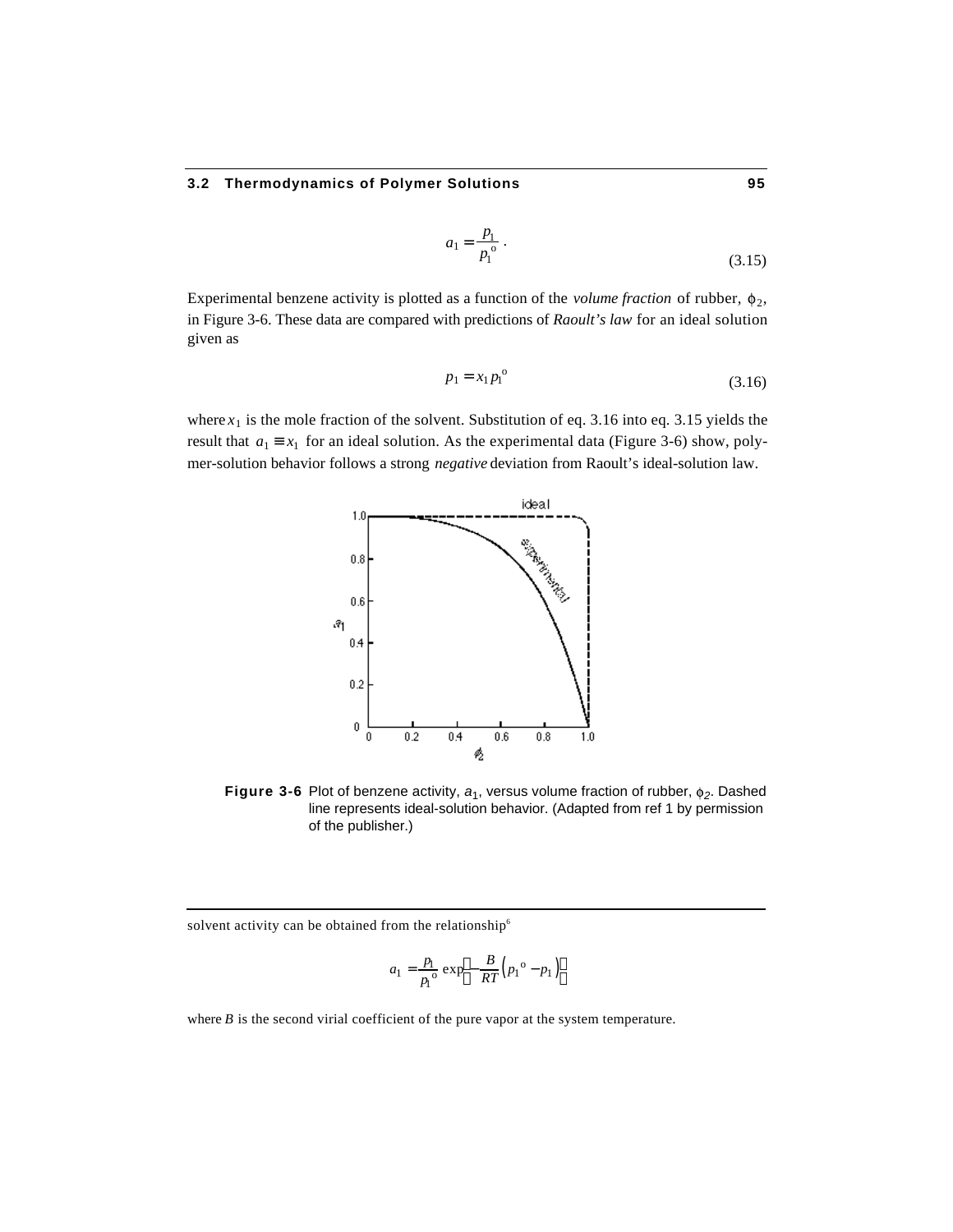# **3.2.1 The Flory–Huggins Theory**

In the early 1940s, Paul Flory<sup>7</sup> and Maurice Huggins,<sup>8</sup> working independently, developed a theory based upon a simple lattice model that could be used to understand the nonideal nature of polymer solutions. In the *Flory–Huggins model*, the lattice sites, or holes, are chosen to be the size of the solvent molecule. As the simplest example, consider the mixing of a lowmolecular-weight solvent (component 1) with a low-molecular-weight solute (component 2). The solute molecule is assumed to have the same size as a solvent molecule, and therefore only one solute or one solvent molecule can occupy a single lattice site at a given time. A representation of the lattice model for this case is illustrated in Figure 3-7.



**Figure 3-7** Representation of two-dimensional Flory–Huggins lattice containing solvent molecules  $(\square)$  and a low-molecular-weight solute  $(\blacksquare)$ .

The increase in entropy due to mixing of a solvent and solute,  $S_m$ , may be obtained from the *Boltzmann relation*

$$
S_{\rm m} = k \ln \tag{3.17}
$$

where *k* is Boltzmann's constant  $(1.38 \times 10^{-23} \text{ J K}^{-1})$  and gives the total number of ways of arranging  $n_1$  indistinguishable solvent molecules and indistinguishable  $n_2$  solute molecules, where  $N = n_1 + n_2$  is the total number of lattice sites. The probability function is given as

$$
= \frac{N!}{n_1! n_2!}.
$$
\n(3.18)

Use the Stirling approximation

$$
\ln n! = n \ln n - n \tag{3.19}
$$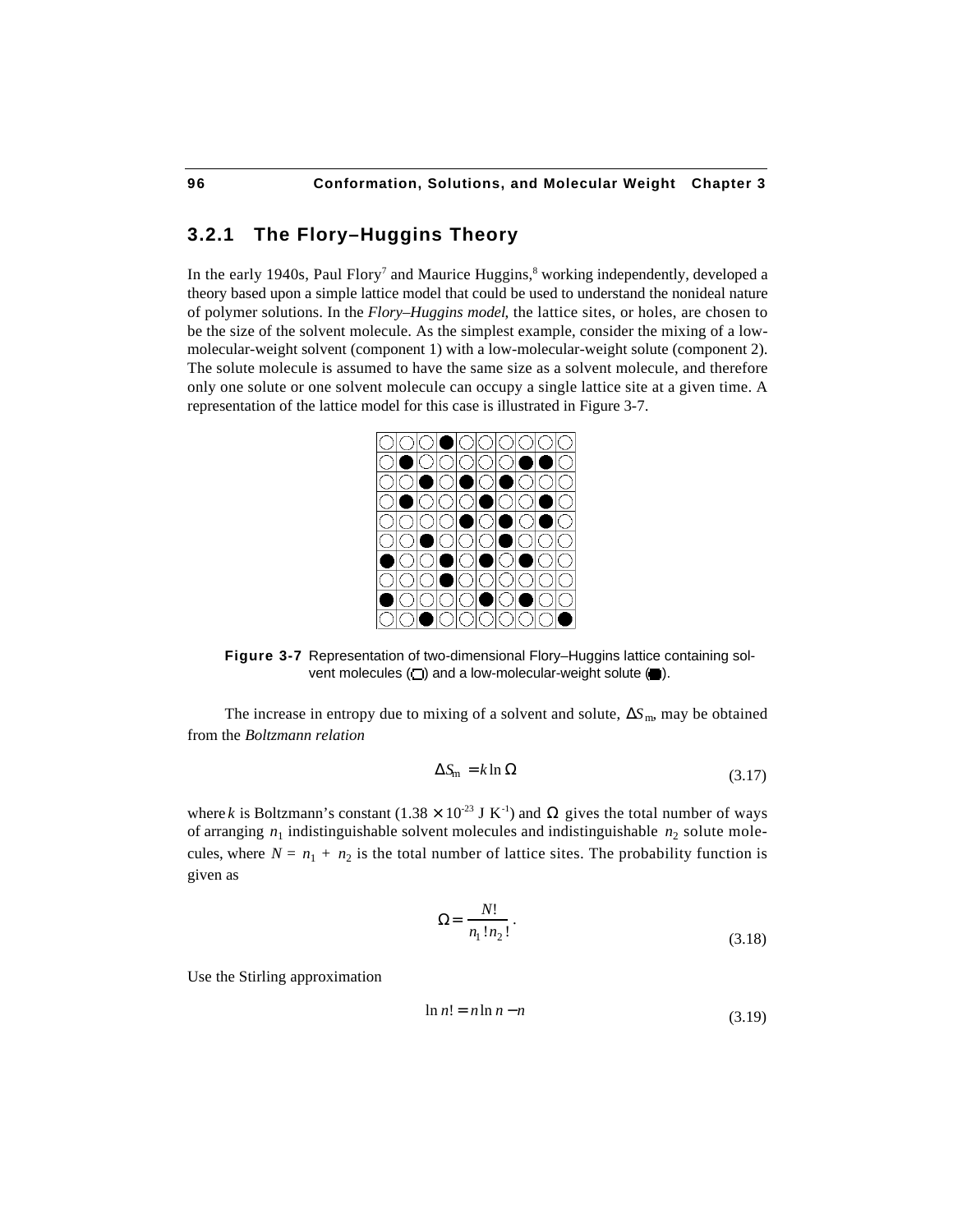leads to the expression for the entropy of mixing *per molecule* as

$$
S_{\rm m} = -k \big( n_1 \ln x_1 + n_2 \ln x_2 \big) \tag{3.20a}
$$

Alternately, the *molar* entropy of mixing can be written as

$$
S_{\rm m} = -R\big(x_1 \ln x_1 + x_2 \ln x_2\big) \tag{3.20b}
$$

where *R* is the ideal gas constant<sup>†</sup> and  $x_1$  is the mole fraction of the solvent given as

$$
x_1 = \frac{n_1}{n_1 + n_2} \,. \tag{3.21}
$$

Equation 3.20b is the well-known relation for the entropy change due to mixing of an *ideal* mixture, which can also be obtained from classical thermodynamics of an ideal solution following the Lewis–Randall law.‡ Equation 3.20 can be written for a multicomponent system having *N* components as

$$
d\overline{G}_i \quad d\mu_i = RTd\ln \hat{f}_i.
$$

Integration from the standard state to some arbitary state gives

$$
\overline{G_i} - G_i^{\text{o}} \quad \overline{G_i} = RT \ln \frac{\hat{f}_i}{f_i^{\text{o}}}
$$

where  $\hat{f}_i$  is the fugacity of component *i* in a mixture and  $f_i^{\circ}$  is the standard-state fugacity. Substitution of the Lewis–Randall law

$$
\hat{f}_i^{\text{id}} = x_i f_i^{\text{o}}
$$

gives

l

$$
\overline{G_i}^{\text{id}} = RT \ln x_i.
$$

Since the thermodynamic properties of a solution are the sum of the product of the mole fraction and the partial-molar property of each of *m* components in the mixture, it follows that the molar change in Gibbs free energy of an ideal solution is then expressed as

<sup>&</sup>lt;sup> $\dagger$ </sup>  $R = N_A k$  where  $N_A$  is Avogadro's number.

<sup>‡</sup> The relationship between the partial-molar Gibbs free-energy and fugacity is given as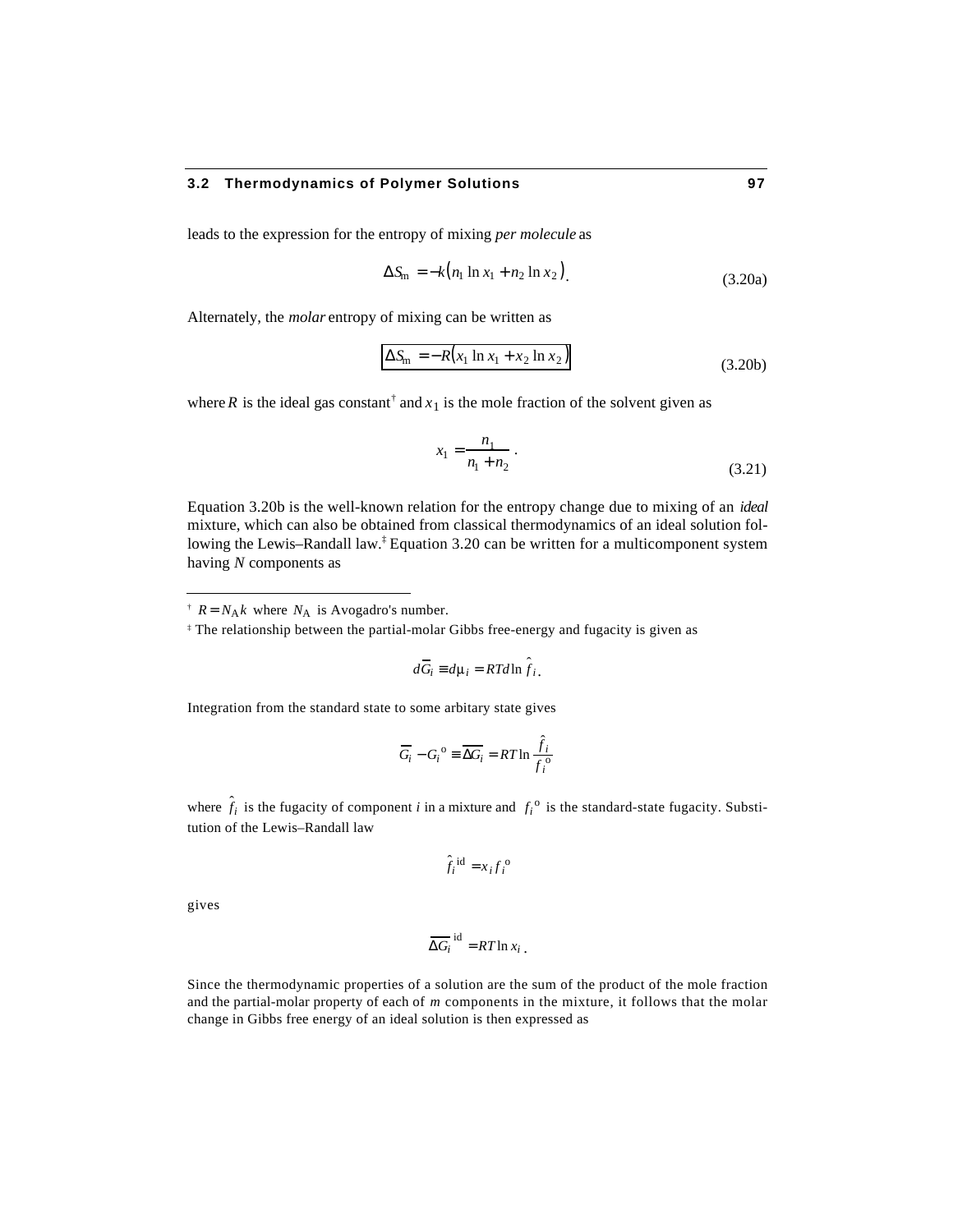$$
S_{\rm m}^{\ \rm id} = -R \, x_i \ln x_i \,. \tag{3.22}
$$

.

The entropy of mixing a low-molecular-weight solvent with a *high*-molecular-weight *polymer* is smaller than given by eq. 3.20 for a low-molecular-weight mixture. This is due to the loss in conformational entropy resulting from the linkage of individual repeating units along a polymer chain compared to the less ordered case of unassociated low-molecularweight solute-molecules dispersed in a low-molecular-weight solvent. In the development of an expression for  $S<sub>m</sub>$  for a high-molecular-weight polymer in a solvent, the lattice is established by dividing the polymer chain into *r* segments, each the size of a solvent molecule, where *r* is the ratio of polymer volume to solvent volume (i.e., a lattice site). For  $n_2$  polymer molecules, the total number of lattice sites is then  $N = n_1 + rn_2$ . A lattice containing low-molecular-weight solvent molecules and a single polymer-chain is illustrated in Figure 3-8.

$$
G^{id} = \sum_{i=1}^{m} x_i \left( \overline{G_i^{id}} \right) = RT \sum_{i=1}^{m} x_i \ln x_i
$$

Since

1

$$
\overline{G_i}^{\text{id}} = \overline{H_i}^{\text{id}} - T \overline{S_i}^{\text{id}}
$$

and  $\overline{H}_i^{\text{id}} = 0$  for an ideal solution, we have

$$
\overline{S_i}^{\text{id}} = -\frac{1}{T} \overline{G_i}^{\text{id}} = -R \ln x_i
$$

and

$$
S^{id} = \sum_{i=1}^{m} x_i \left( \overline{S}^{id} \right) = -R \sum_{i=1}^{m} x_i \ln x_i
$$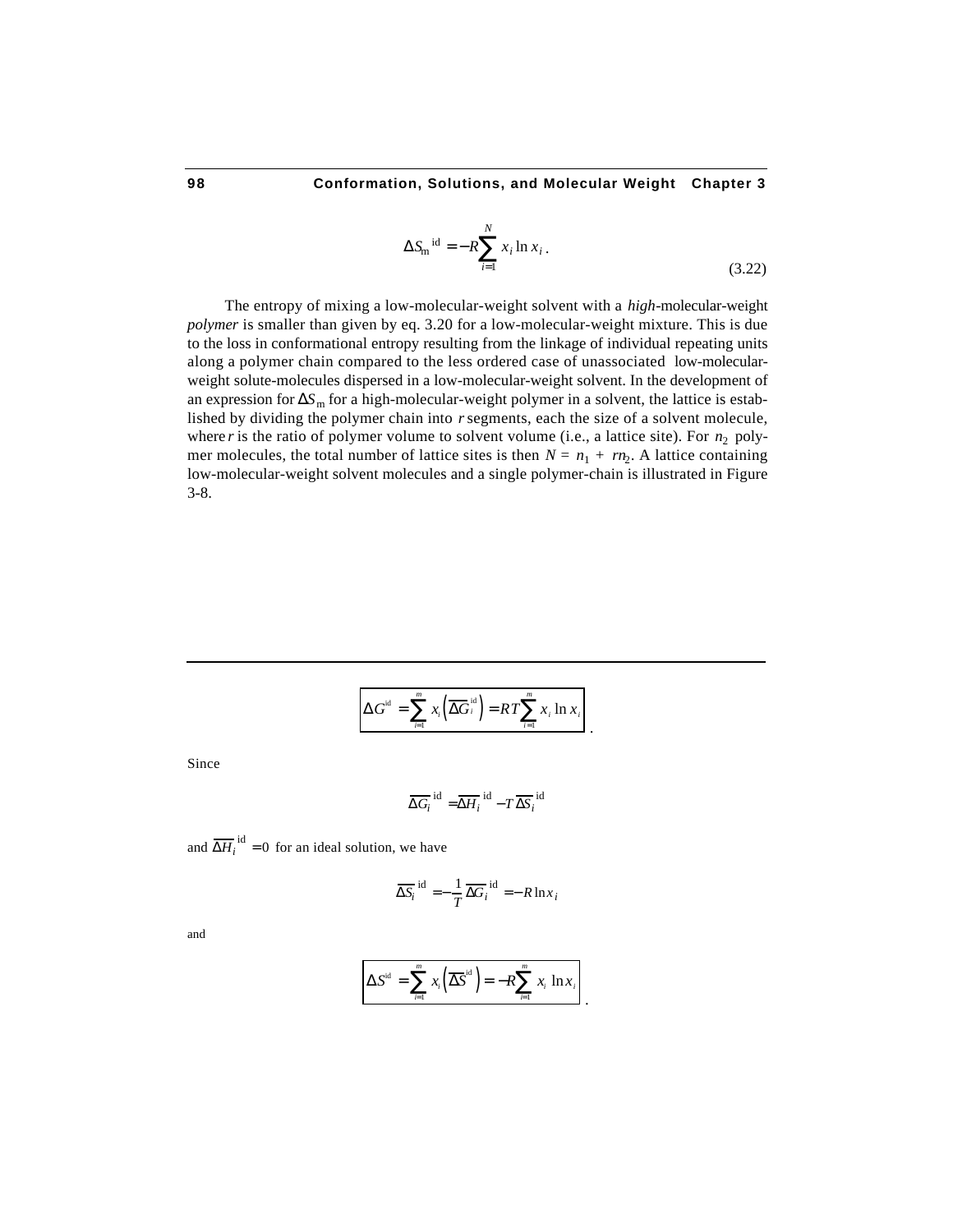

**Figure 3-8** Lattice model for a polymer chain in solution. Symbols represent solvent molecules  $(\square)$  and polymer-chain segments  $(\blacksquare)$ .

The expression for the entropy change due to mixing obtained by Flory and Huggins is given as†

$$
S_{\rm m} = -k(n_1 \ln \phi_1 + n_2 \ln \phi_2)
$$
 (3.23)

where  $\phi_1$  and  $\phi_2$  are the lattice *volume* fractions of solute (component 1) or polymer (component 2), respectively. These are given as

$$
\phi_1 = \frac{n_1}{n_1 + rn_2} \tag{3.24a}
$$

and

1

$$
\phi_2 = \frac{rn_2}{n_1 + rn_2} \,. \tag{3.24b}
$$

For a polydisperse polymer, eq. 3.23 can be modified as

$$
S_{\rm m} = -k \ n_1 \ln \phi_1 + \sum_{i=2}^{N} n_i \ln \phi_i
$$
 (3.25)

where the summation is over all polymer chains (*N*) in the molecular-weight distribution. For simplicity, the most commonly used form of the entropy expression, eq. 3.23, will be

<sup>&</sup>lt;sup>†</sup> An excellent review of the development of the lattice model has been given by Flory.<sup>9</sup>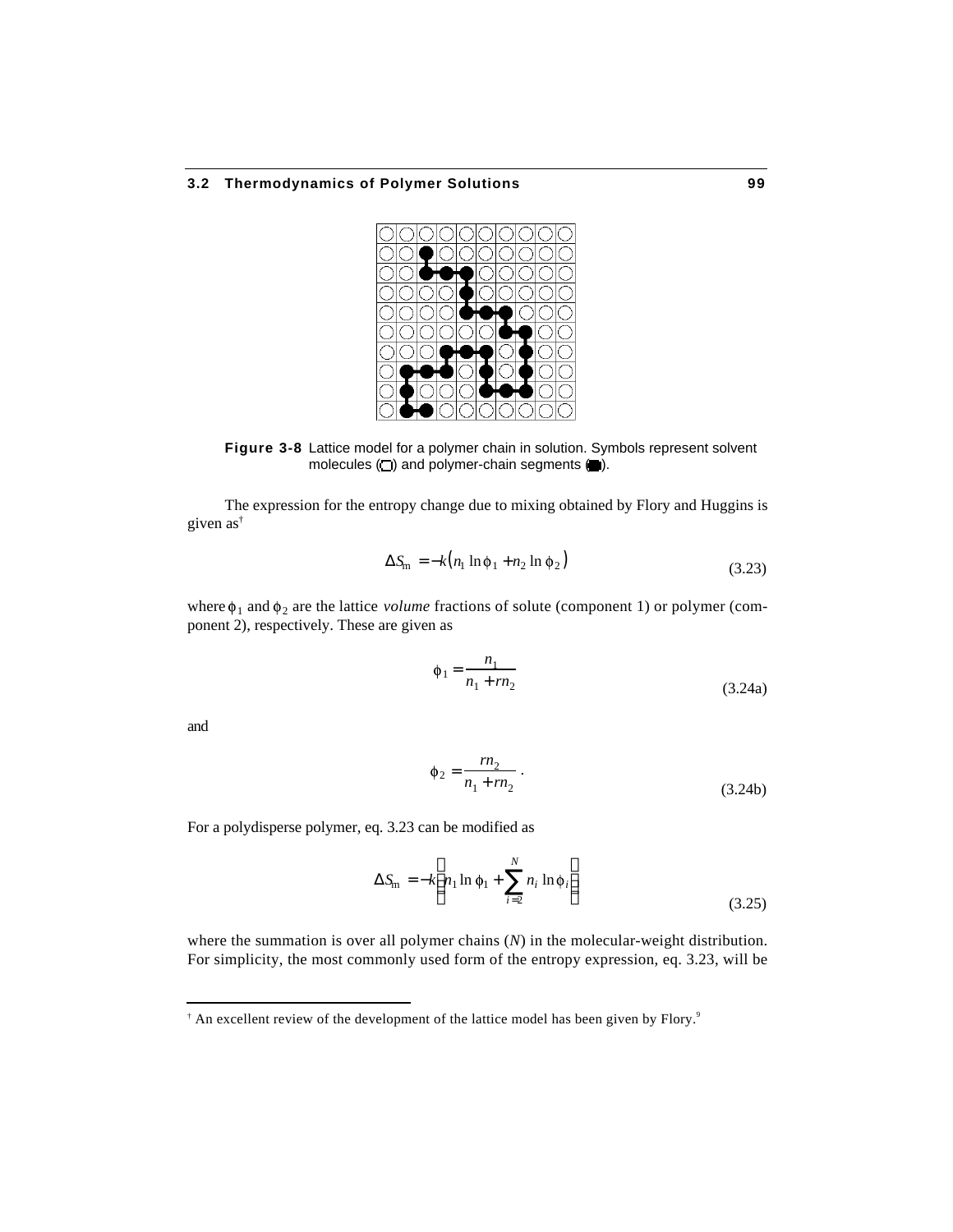used in further discussion. Equation 3.23 provides the entropy term in the expression for the Gibbs free energy of mixing,  $G<sub>m</sub>$ , of a polymer solution given as

$$
G_{\rm m} = H_{\rm m} - T S_{\rm m}.
$$
\n
$$
(3.26)
$$

Once an expression for the enthalpy of mixing,  $H<sub>m</sub>$ , is known, expressions for the chemical potential and activity of the solvent can be obtained as

$$
\mu_1 = \mu_1 - \mu_1^{\circ} = \overline{G}_m = \frac{G_m}{n_1}
$$
\n(3.27)

where  $\overline{G}_{m}$  is the partial-molar Gibbs free energy of mixing and the activity is related to the chemical potential as

$$
\ln a_1 = \frac{\mu_1}{kT} \tag{3.28}
$$

For an ideal solution,  $H_m = 0$ . Solutions for which  $H_m = 0$  but for which  $S_m$  is given by eq. 3.20 are termed *regular* solutions and are the subject of most thermodynamic models for polymer mixtures. The expression that Flory and Huggins gave for the enthalpy of mixing is

$$
H_{\rm m} = z n_1 r_1 \phi_2 \quad \omega_{12} \tag{3.29}
$$

where  $\zeta$  is the lattice coordination number or number of cells that are first neighbors to a given cell,  $r_1$  represents the number of "segments" in a solvent molecule for consideration of the most general case, and  $\omega_{12}$  is the change in internal energy for formation of an unlike molecular pair (solvent–polymer or 1–2) contacts given by the *mean-field expression* as

$$
\omega_{12} = \omega_{12} - \frac{1}{2} \left( \omega_{11} + \omega_{22} \right)
$$
 (3.30)

where  $\omega_{ij}$  is the energy of *i*–*j* contacts. It is clear from eqs. 3.29 and 3.30 that an ideal solution  $(H_m = 0)$  is one for which the energies of 1–1, 1–2, and 2–2 molecular interactions are equal.

Since *z* and  $\omega_{12}$  have the character of empirical parameters, it is useful to define a single energy parameter called the Flory *interaction parameter*,  $\chi_{12}$ , given as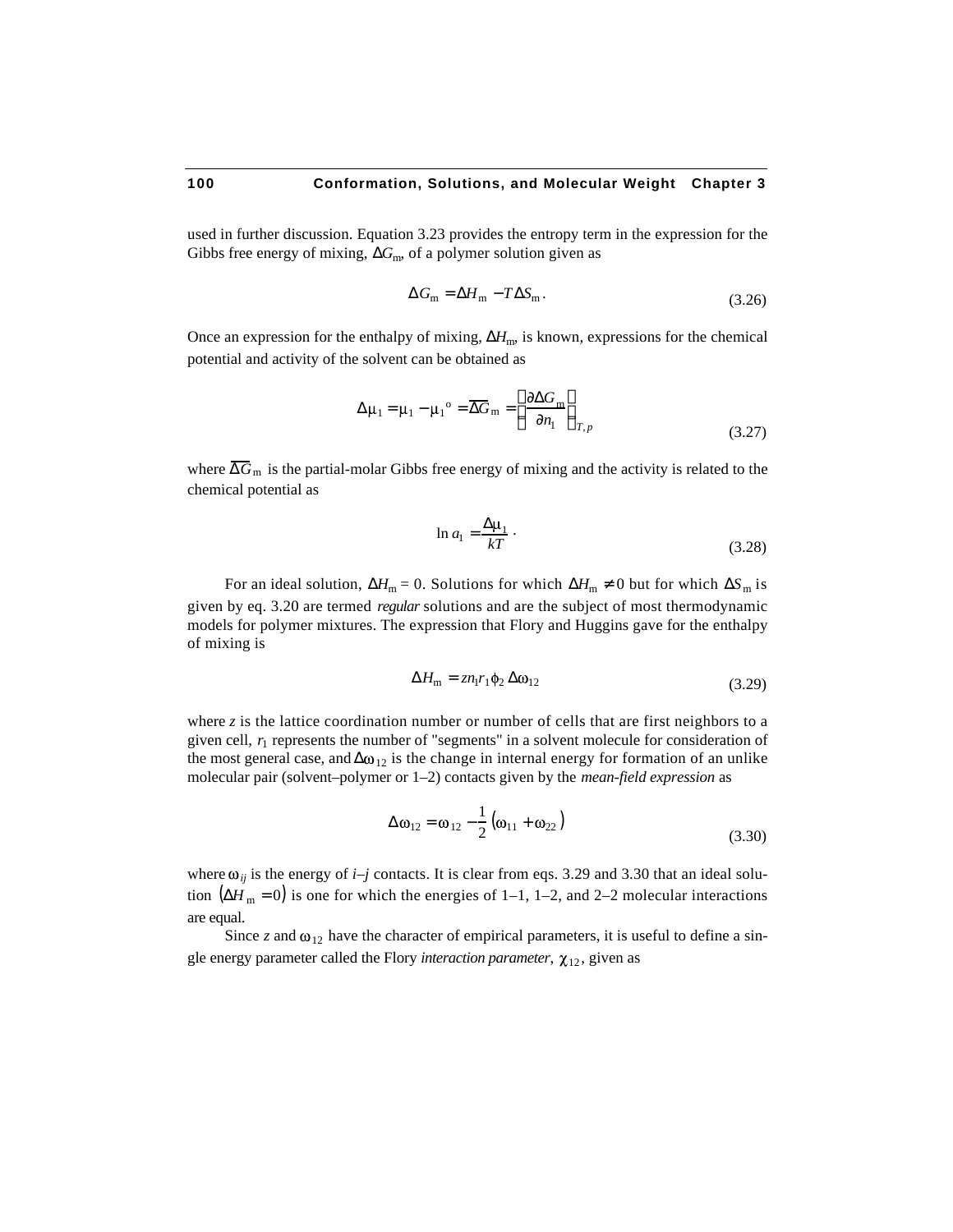$$
\chi_{12} = \frac{z r_1 \omega_{12}}{kT} \,. \tag{3.31}
$$

The interaction parameter is a dimensionless quantity that characterizes the interaction energy per solvent molecule (having  $r_1$  segments) divided by  $kT$ . As eq. 3.31 indicates,  $\chi_{12}$  is inversely related to temperature but is independent of concentration.

The expression for the enthalpy of mixing may then be written by combining eqs. 3.29 and 3.31 as

$$
H_{\rm m} = kT\chi_{12}n_1\phi_2 \tag{3.32}
$$

Combining the expression for the entropy (eq. 3.23) and enthalpy (eq. 3.32) of mixing gives the well-known Flory–Huggins expression for the Gibbs free energy of mixing

$$
G_{\rm m} = kT \left( n_1 \ln \phi_1 + n_2 \ln \phi_2 + \chi_{12} n_1 \phi_2 \right) \tag{3.33}
$$

From this relationship, the activity of the solvent (eq. 3.28) can be obtained from eq. 3.33 as

$$
\ln a_1 = \ln \left( 1 - \phi_2 \right) + 1 - \frac{1}{r} \phi_2 + \chi_{12} \phi_2^2 \,. \tag{3.34}
$$

In the case of high-molecular-weight polymers for which the number of solvent-equivalent segments,  $r,^{\dagger}$  is large, the  $1/r$  term within parentheses on the right-hand side of eq. 3.34 can be neglected to give

$$
\ln a_1 = \ln (1 - \phi_2) + \phi_2 + \chi_{12} \phi_2^2
$$
 (3.35)

The Flory–Huggins equation is still widely used and has been largely successful in d e scribing the thermodynamics of polymer solutions; however, there are a number of important limitations of the original expression that should be emphasized. The most important are the following:

- Applicability only to solutions that are sufficiently concentrated that they have uniform segment density.
- There is no volume change of mixing (whereas favorable interactions between polymer and solvent molecules should result in a *negative* volume change).

l

<sup>†</sup> For a polymer sample with a distribution of molecular weights, *r* may be taken to be the numberaverage degree of polymerization,  $\bar{X}_n$ .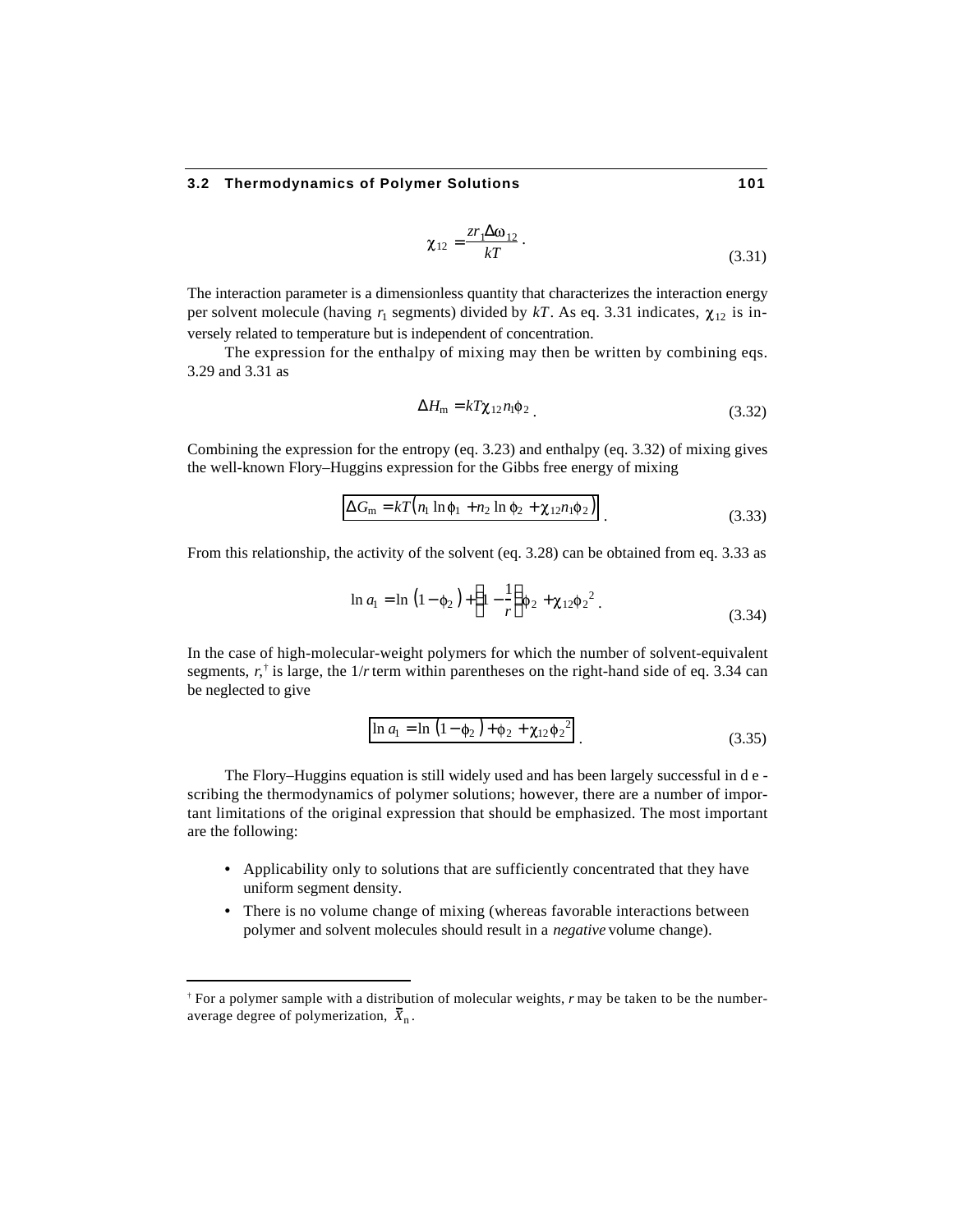- There are no energetically-preferred arrangements of polymer segments and solvent molecules in the lattice.
- The interaction parameter,  $\chi_{12}$ , is independent of composition.

There have been a number of subsequent developments to extend the applicability of the original Flory–Huggins theory and to improve agreement between theoretical and experimental results. For example, Flory and Krigbaum have developed a thermodynamic theory for dilute polymer solutions, which was described in Flory's original text.<sup>1</sup> Koningsveld<sup>10</sup> and others have improved the agreement of the original Flory–Huggins theory with experimental data by an empirical modification of  $\chi_{12}$  to include a composition dependence and to account for polymer polydispersity. Both of these approaches are presented briefly in the following section. More recent approaches employ equation-of-state theories such as those developed by Flory<sup>9</sup> and others for which a volume change of mixing can be incorporated. These are developed later in Section 3.2.3.

# **3.2.2 Flory–Krigbaum and Modified Flory–Huggins Theory**

Flory–Krigbaum Theory. Flory and Krigbaum<sup>11</sup> have provided a model to describe the thermodynamics of a dilute polymer solution in which individual polymer chains are isolated and surrounded by regions of solvent molecules. In contrast to the case of a semidilute solution addressed by the Flory–Higgins theory, segmental density can no longer be considered to be uniform. In their development, Flory and Krigbaum viewed the dilute solution as a dispersion of clouds consisting of polymer segments surrounded by regions of pure solvent. For a dilute solution, the expression for solvent activity was given as

$$
\ln a_1 = (\kappa_1 - \psi_1)\phi_2^2\tag{3.36}
$$

where  $\kappa_1$  and  $\psi_1$  are heat and entropy parameters,<sup>†</sup> respectively. They defined an "ideal" or *theta*  $(\theta)$  temperature as

$$
\theta = \frac{\kappa_1 T}{\Psi_1} \tag{3.37}
$$

from which eq. 3.36 can be written as

$$
\ln a_1 = -\Psi_1 \ \ 1 - \frac{\theta}{T} \ \ \phi_2^2 \,. \tag{3.38}
$$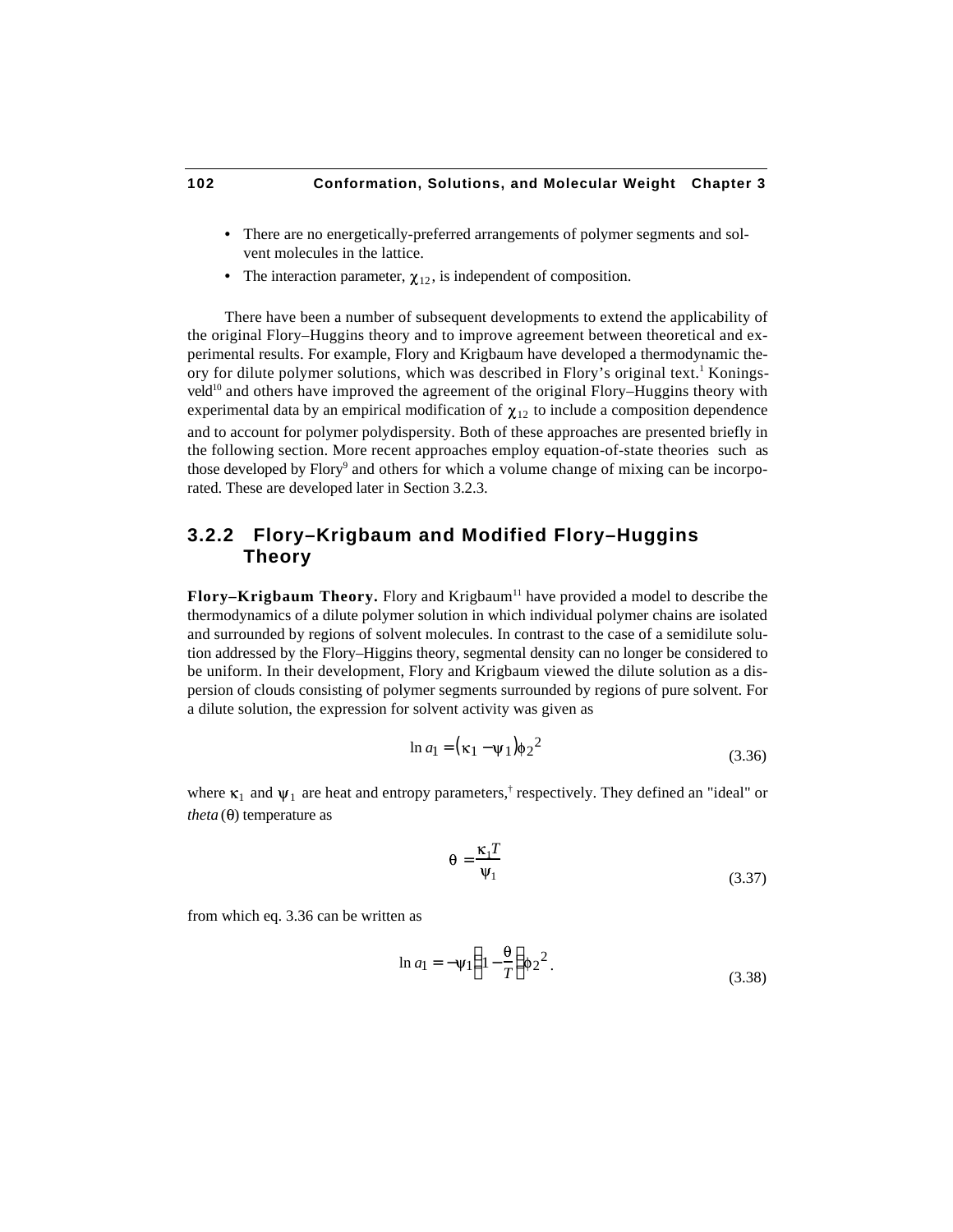It follows from eq. 3.38 that solvent activity approaches unity as temperature approaches the  $\theta$  temperature. At the  $\theta$  temperature, the dimensions of a polymer chain collapse to unperturbed dimensions (i.e., in the absence of excluded-volume effects), as described in Section 3.1.

**Modified Flory–Huggins.** In the original lattice theory,  $\chi_{12}$  was given an inverse dependence upon temperature (eq. 3.31) but there was no provision for a concentration dependence which experimental studies has shown to be important. Koningsveld<sup>10</sup> and others have introduced an empirical dependence to improve the agreement with experimental data by casting the Flory–Huggins expression in the general form

$$
G_{\rm m} = RT(\phi_1 \ln \phi_1 + \phi_2 \ln \phi_2 + g\phi_1 \phi_2), \tag{3.39}
$$

In eq. 3.39, *g* is an interaction energy term for which the concentration dependence can be given as a power series in  $\phi_2$  as

$$
g = g_0 + g_1 \phi_2 + g_2 \phi_2^2 + \cdots \tag{3.40}
$$

where each *g* term,  $g_k$  ( $k = 0, 1, 2...$ ), has a temperature dependence that can be expressed in the form

$$
g_k = g_{k,1} + \frac{g_{k,2}}{T} \tag{3.41}
$$

# **3.2.3 Equation-of-State Theories**

Although the Flory–Huggins theory is still useful as a starting point for describing polymer thermodynamics, there are a number of weaknesses. For example, the simple lattice model does not accommodate a volume change of mixing, which can be significant in the case of a thermodynamically good solution. Such an inability to incorporate a volume change of mixing can lead to particular weakness in the prediction of phase equilibria. Substantial improvement in the theoretical treatment of polymer thermodynamics has been obtained by adopting a statistical-thermodynamics approach based upon an equation of state (EOS) as first proposed by Flory.<sup>12</sup> Other successful EOS theories have been proposed by Sanchez<sup>13</sup> and by Simha.<sup>14</sup> For the purpose of providing an introduction to the use of EOS theories in the treatment of polymer thermodynamics, only the Flory EOS theory, which was the first and is still widely used, is described in this section.

 $\overline{H} = RT\kappa_1\phi_2^2$ ;  $\overline{S}_1 = R\psi_1\phi_2^2$ .

1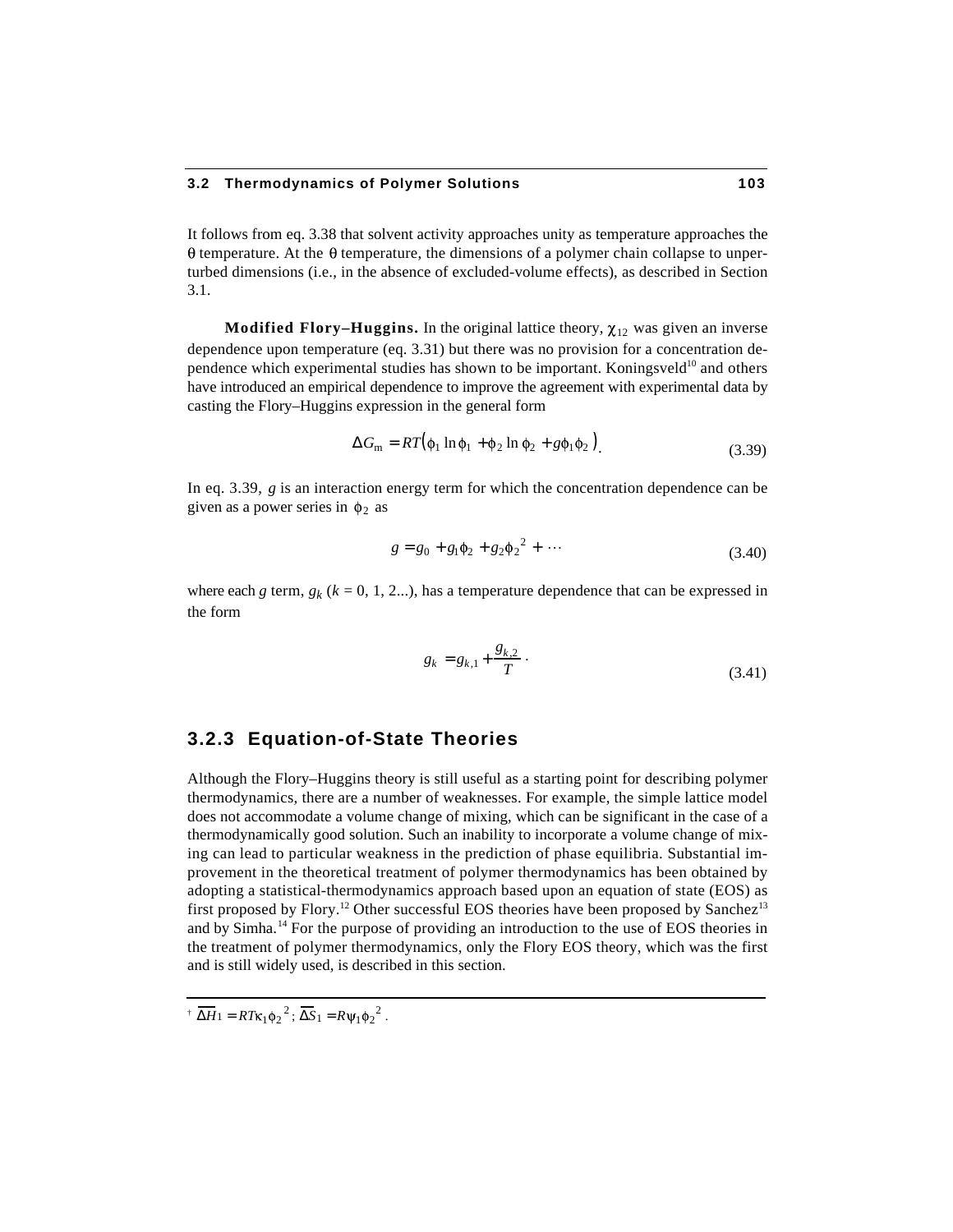**Flory Equation of State.** Thermodynamic variables in statistical thermodynamics are obtained from a suitable partition function which can be a simple or complex function depending upon the size and physical state of the molecule being considered. The simplest partition functions are obtained for monatomic and diatomic gases such as helium and nitrogen. The partition function chosen by Flory for the polymer was obtained from contributions by internal (i.e., intramolecular chemical-bond forces) and external (i.e., intermolecular forces) degrees of freedom. The internal contribution is dependent upon temperature, while the external contribution is dependent upon both temperature and volume. The Flory partition function can be given in reduced form  $as<sup>9</sup>$ 

$$
Z = Z_{\text{comb}} \left( g v^* \right)^{mc} \left( \tilde{v}^{1/3} - 1 \right)^{3mc} \exp \left( mc / \tilde{v} \tilde{T} \right). \tag{3.42}
$$

Here,  $Z_{\text{comb}}$  is a combinatory factor, g is an inconsequential geometric factor,  $v^*$  is a characteristic (specific) volume per segment (usually called the hard-core or closed-packed volume),  $\tilde{v}$  is a reduced volume per segment defined in terms of the characteristic volume, *r* is the mean number of segments per molecule, *n* is the number of molecules (or mers), *c* is the mean number of external degrees of freedom per segment,<sup>†</sup> and  $\tilde{T}$  is a reduced temperature as defined later. The exponential term in eq. 3.42 is related to the configurational or mean potential energy (in van der Waals form), which is inversely proportional to volume.

Statistical thermodynamics provides the following equation to obtain an EOS from the partition function:

$$
p = kT \frac{\partial \ln Z}{\partial V} \bigg|_{T} \tag{3.43}
$$

The resulting EOS obtained from the partition function given by eq. 3.42 can be expressed in reduced form as

$$
\frac{\tilde{p}\tilde{v}}{\tilde{T}} = \frac{\tilde{v}^{1/3}}{\tilde{v}^{1/3} - 1} - \frac{1}{\tilde{T}\tilde{v}}\tag{3.44}
$$

where  $\tilde{p}$  is the reduced pressure. The reduced parameters are defined in terms of the characteristic parameters (three EOS parameters,  $v^*$ ,  $\overline{T}^*$ , and  $\overline{p}^*$ , for each of the pure components) as

1

<sup>†</sup> The total number of degrees of freedom in the system is 3*rnc*.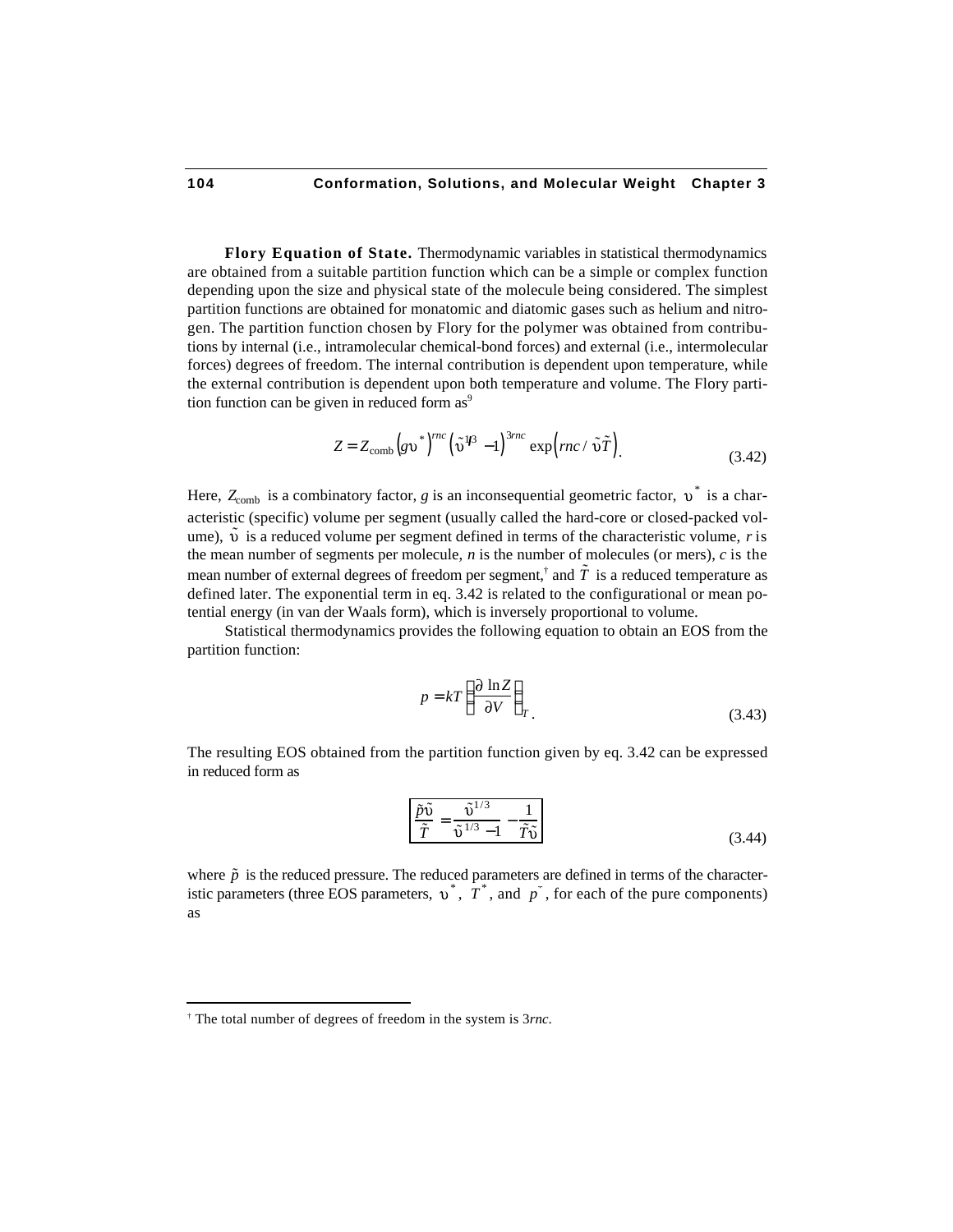$$
\tilde{\nu} = \frac{\nu}{\nu^*} \tag{3.45}
$$

$$
\tilde{T} = \frac{T}{T^*} = \frac{2v^*cRT}{s\eta}
$$
\n(3.46)

and

j

$$
\tilde{p} = \frac{p}{p^*} = \frac{2p v^{*2}}{s \eta} \,. \tag{3.47}
$$

where *c* represents the mean number of external degrees of freedom per segment, *s* is the number of contact sites per segment, and  $\eta$  is an energy parameter characterizing a pair of sites in contact. The characteristic parameters can be obtained from experimental *PVT* data.‡

$$
v^* = v \frac{3 + 3\alpha T}{3 + 4\alpha T}^{3}.
$$

Differentiation of the EOS with respect to temperature at constant volume yields at zero pressure the characteristic pressure

$$
p^* = \gamma T\tilde{\nu}^2 = (\alpha/\beta)T\tilde{\nu}^2
$$

where  $\alpha$  is the *thermal-expansion coefficient* 

$$
\alpha = \frac{1}{V} \frac{\partial V}{\partial T} \Big|_{P}
$$

β is the *compressibility coefficient* 

$$
\beta = -\frac{1}{V} \frac{\partial V}{\partial p} T,
$$

and  $\gamma$  is the *thermal-pressure coefficient* 

$$
\gamma = \frac{\partial p}{\partial T} \Big|_{V}.
$$

 $\ddagger$  Differentiation of the EOS (eq. 3.44) with respect to temperature at constant pressure yields at zero pressure the characteristic hard-core volume as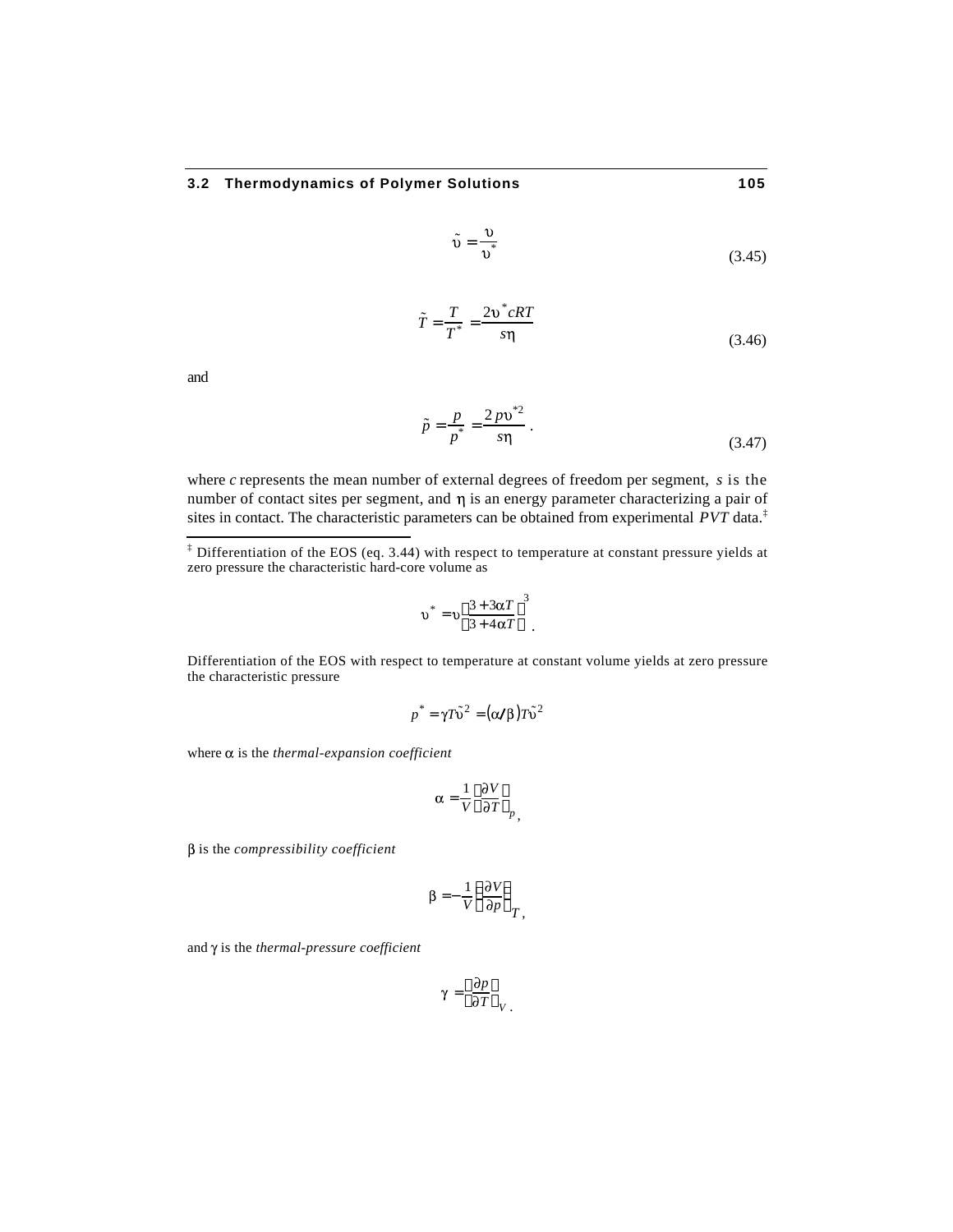Representative values for Flory EOS-parameters evaluated at 25°C for four low-molecularweight organic compounds and for four polymers are given in Table 3-1. In general,  $v^*$  and  $T^*$  increase with increasing temperature while  $p^*$  decreases.

| <b>Polymer</b>       | $v^*(cm^3 g^{-1})$ | $T^*$ (K) | $p^*(J \, cm^{-3})$ |
|----------------------|--------------------|-----------|---------------------|
| Toluene              | 0.9275             | 5197      | 547                 |
| Cyclohexane          | 1.0012             | 4721      | 530                 |
| <b>Benzene</b>       | 0.8860             | 4709      | 628                 |
| Methyl ethyl ketone  | 0.9561             | 4555      | 582                 |
| Polystyrene          | 0.8098             | 7420      | 547                 |
| Polydimethylsiloxane | 0.8395             | 5530      | 241                 |
| Natural rubber       | 0.9432             | 6775      | 519                 |
| Polyisobutylene      | 0.9493             | 7580      | 448                 |

**Table 3-1 Flory Equation-of-State Parameters at 25°C**

Adaptation of the Flory EOS to *mixtures* is based upon the following two premises:

1. Core volumes of the solution components are additive.

$$
v = \frac{n_1 v_1 + n_2 v_2}{n_1 + n_2}
$$
 (3.48)

2. The intermolecular energy depends on the *surface* area of contact between molecules and/or segments.

Since a segment is an arbitrary unit, the segment size can be chosen such that  $i_1^* = \nu_2^* = \nu^*$ . This gives the following mixing rules for the mixture:

$$
\frac{1}{r} = \frac{\phi_1}{r_1} + \frac{\phi_2}{r_2} \tag{3.49}
$$

where  $\phi_1$  and  $\phi_2$  are *segment* (or *core-volume*) *fractions* :

Finally, the characteristic temperature is obtained from the EOS by letting  $\tilde{p} = 0$ :

$$
T^* = \frac{T\tilde{\upsilon}^{4/3}}{\tilde{\upsilon}^{1/3} - 1} \; \cdot \hspace{5cm}
$$

1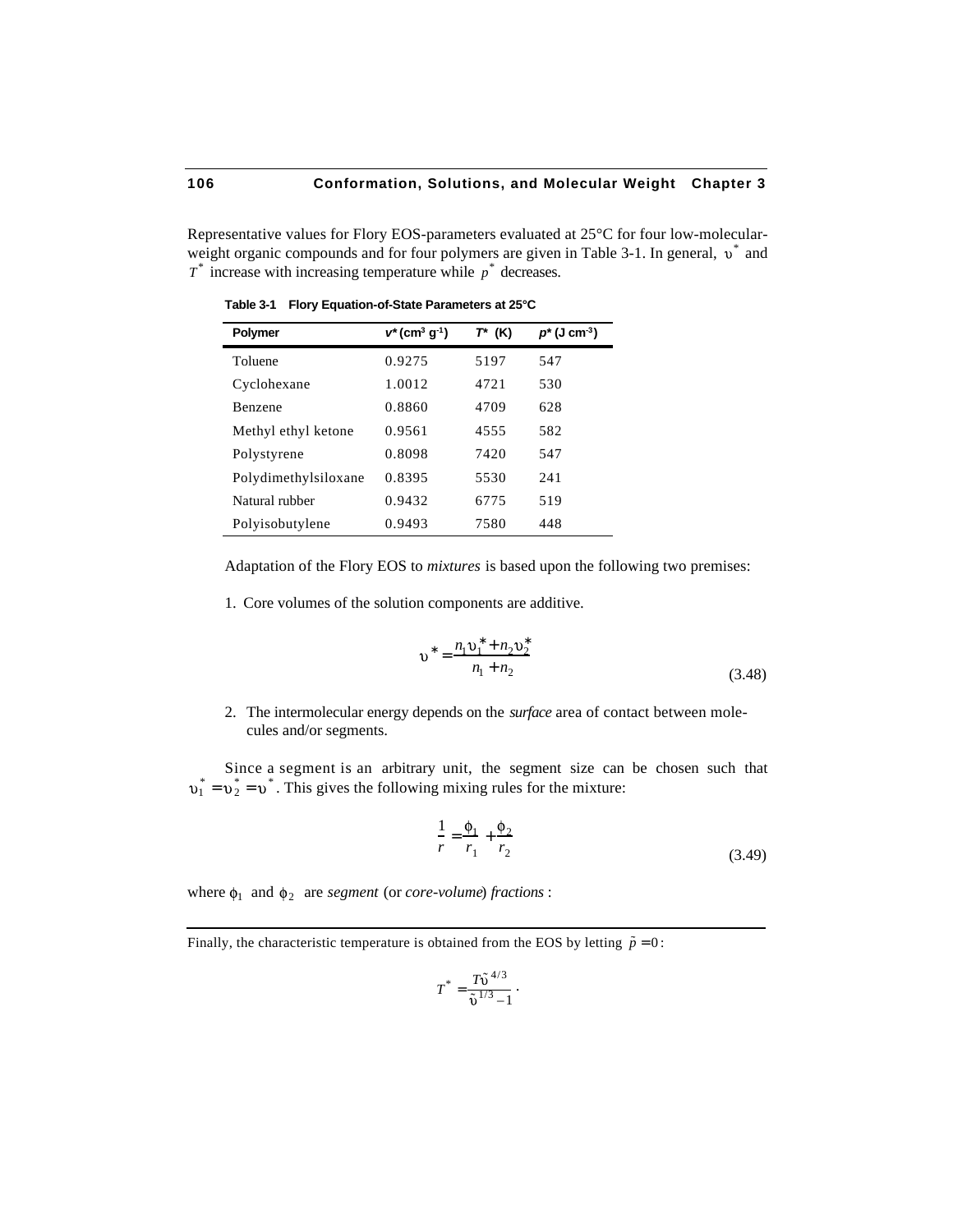$$
\phi_1 = 1 - \phi_2 = \frac{n_1 v_1^*}{n_1 v_1^* + n_2 v_2^*} \quad .
$$
\n(3.50)

The *number of contact sites*, *s*, for the mixture is given as

$$
s = \phi_1 s_1 + \phi_2 s_2 \tag{3.51}
$$

where  $s_i$  is the *surface area* of a segment of component *i*. In a similar manner, the mean number of external degrees of freedom for the mixture can be written as

$$
c = \phi_1 c_1 + \phi_2 c_2. \tag{3.52}
$$

The *site fraction* is defined as

$$
\theta_2 = 1 - \theta_1 = \frac{\phi_2 s_2}{s} \tag{3.53}
$$

The *characteristic pressure* for the mixture is given as

$$
p = \phi_1 p_1 + \phi_2 p_2 - \phi_1 \theta_2 X_{12} \tag{3.54}
$$

where  $X_{12}$  is called the *exchange interaction-parameter*, defined as

$$
X_{12} = \frac{s_1 \left( \eta_{11} + \eta_{22} - 2 \eta_{12} \right)}{2 \nu^{*2}} = \frac{s_1}{2 \nu^{*2}} \tag{3.55}
$$

where the  $\eta_{ii}$  terms are energy parameters for the *i*–*j* segment pairs and  $\eta$  =  $\eta_{11} + \eta_{22} - 2\eta_{12}$ . The exchange interaction-parameter is analogous to  $\omega_{12}$  in the Flory–Huggins theory (i.e., eq. 3.30) but has the dimensions of energy density. Finally, the *characteristic temperature* for the mixture is given as

$$
T^* = \frac{\Phi_1 p_1 + \Phi_2 p_2 - \Phi_1 \Theta_2 X_{12}}{\frac{\Phi_1 p_1}{T_1} + \frac{\Phi_2 p_2}{T_2}}.
$$
\n(3.56)

The EOS of the mixture is given in the same form as that of the pure component (eq. 3.44) except that the reduced parameters refer to those of the mixture. The reduced volume of the mixture,  $\dot{v}$ , may be obtained from the EOS with  $\tilde{p}$  set to zero for low pressures and T defined by use of the characteristic temperature given by eq. 3.56 for the mixture. Subsequently, other important quantities can be calculated such as the molar enthalpy of mixing as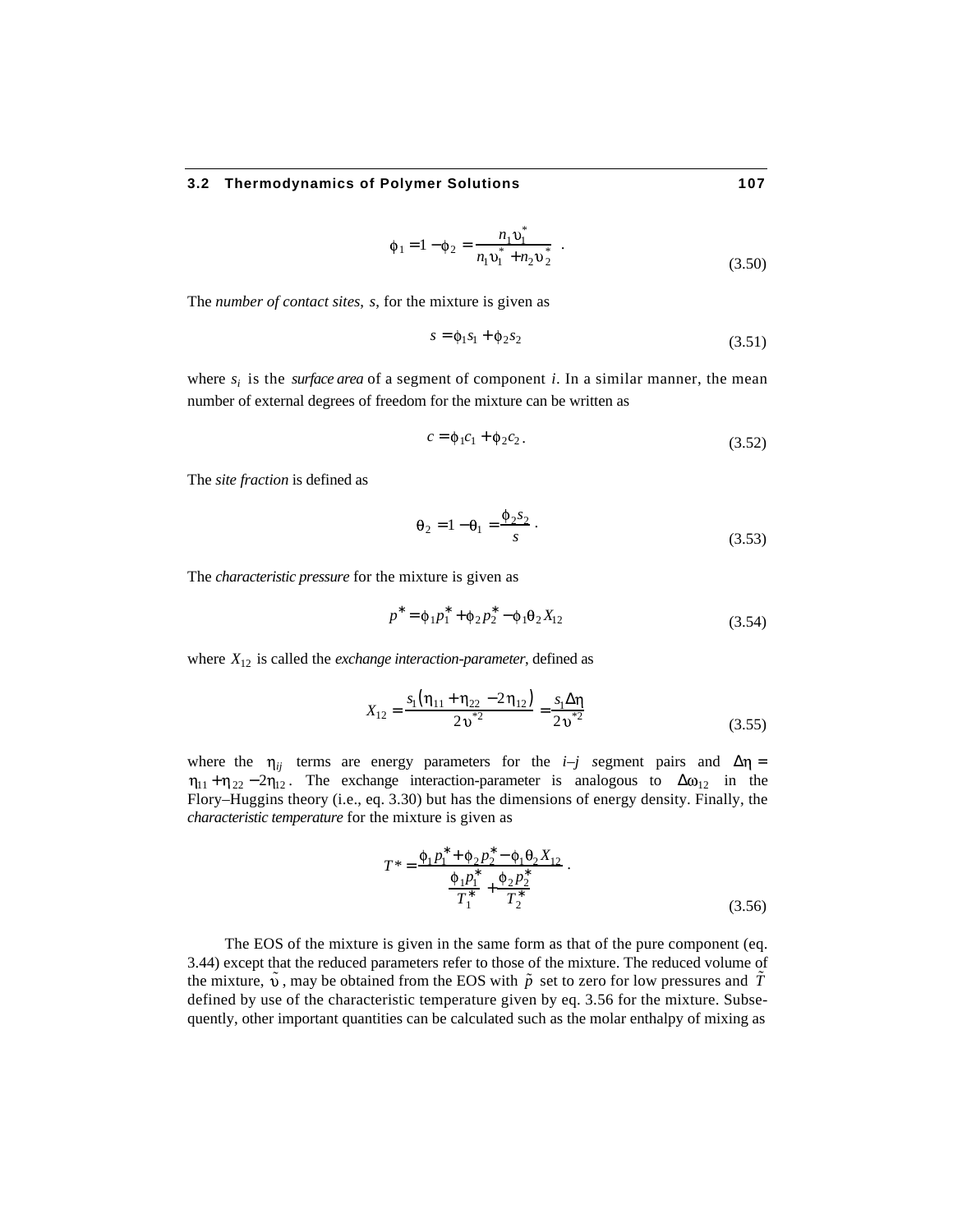$$
H_{\rm m} = \frac{\theta_2 x_1 v_1 X_{12}}{\tilde{v}} + x_1 v_1 p_1 \frac{1}{\tilde{v}_1} - \frac{1}{\tilde{v}} + x_2 v_2 p_2 \frac{1}{\tilde{v}_2} - \frac{1}{\tilde{v}}
$$
(3.57)

where

$$
x_1 = \frac{n_1}{n_1 + n_2} \,. \tag{3.58}
$$

An important relationship is the Flory-EOS expression for  $\mu_1$  given as

$$
\mu_1 = RT \ln \phi_1 + 1 - \frac{v_1}{v_2} \phi_2 + \frac{\theta_2^2 v_1 X_{12}}{\tilde{v}}
$$
  
+  $v_1 p_1$  3 $\tilde{T}_1$  ln  $\frac{\tilde{v}_1^{1/3} - 1}{\tilde{v}_1^{1/3} - 1} + \frac{1}{\tilde{v}_1} - \frac{1}{\tilde{v}}$  (3.59)

Alternately, eq. 3.59 has been given in the form

$$
\mu_1 = RT \ln \phi_1 + \frac{1 - r_1}{r_2} \phi_2 + p_1 v_1 \frac{3 \tilde{T}_1 \ln \frac{\tilde{v}_1^{1/3} - 1}{\tilde{v}_1^{1/3} - 1} + \tilde{v}_1^{-1} - \tilde{v}^{-1} + \tilde{p}_1 (\tilde{v} - \tilde{v}_1)
$$
  
+  $(X_{12} - TQ_{12}\tilde{v}) v_1 \frac{\theta_2^2}{\tilde{v}_1}$  (3.60)

A principal difference between eqs. 3.59 and 3.60 is the appearance of  $Q_{12}$  in the last term of eq. 3.60. This parameter is called the *noncombinational entropy correction* and generally is used as an adjustable parameter. Comparison of the standard Flory–Huggins relationship (eq. 3.34, where  $\mu_1 = RT \ln a_1$  and  $\phi_1 = 1 - \phi_2$ ) with the Flory EOS (eq. 3.59) shows that the first term within brackets in eq. 3.59 is simply a combinatory term. Despite its cumbersome form, the Flory EOS theory provides substantial improvement over the earlier lattice theory. For example, the theory reasonably predicts an excess volume of mixing as

$$
\frac{V^{\mathcal{E}}}{V} = \frac{v^{\mathcal{E}}}{\tilde{v}} = 1 - \frac{\phi_1 \tilde{v}_1 + \phi_2 \tilde{v}_2}{\tilde{v}}.
$$
\n(3.61)

Furthermore, it is capable of modeling the complete range of the observed phase-behavior of polymer solutions, as discussed in the next section.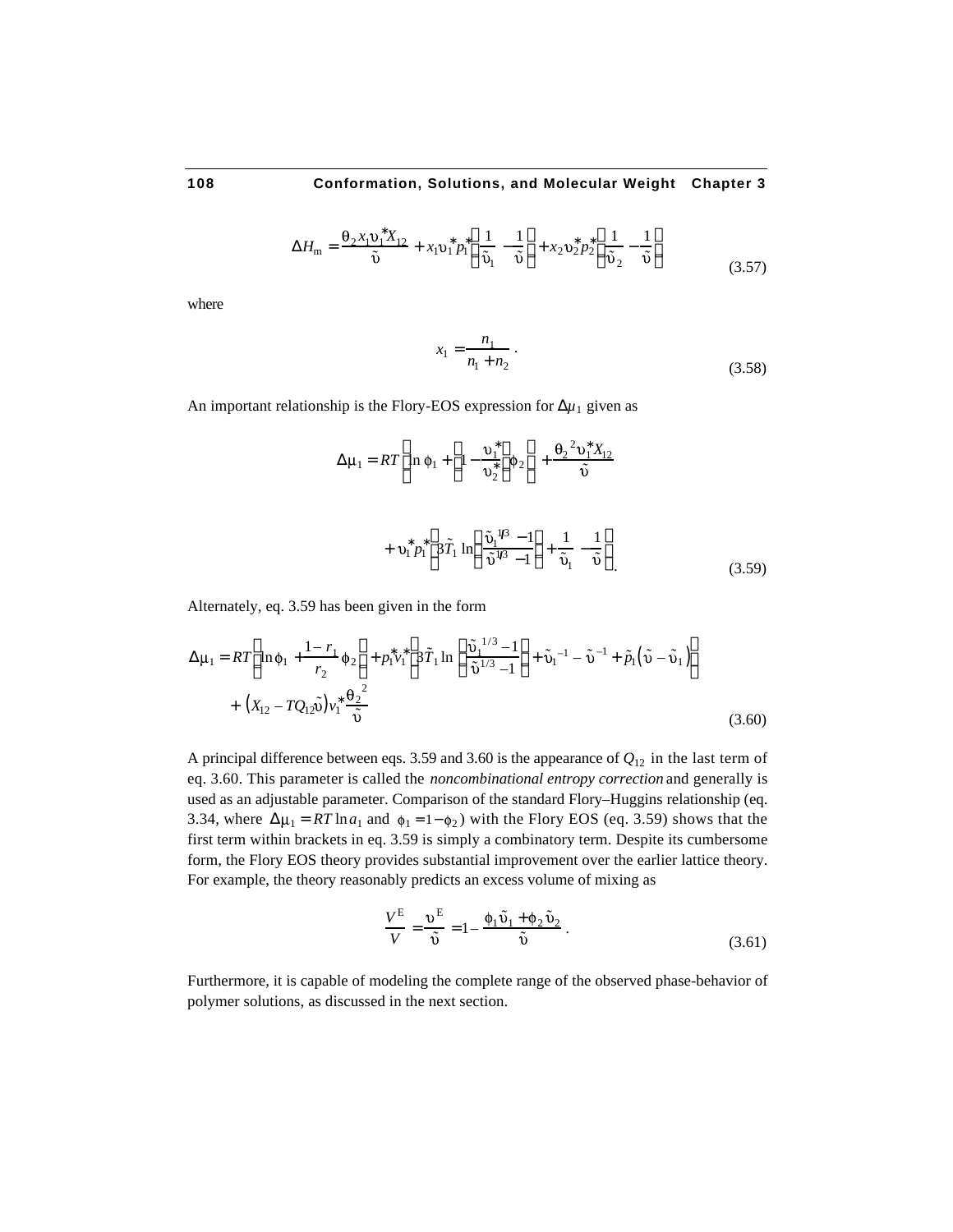# **3.2.4 Phase Equilibria**

Whether or not a polymer and solvent are mutually soluble, or *miscible*, is governed by the sign of the Gibbs free energy of mixing,  $G_m$ , which is related to the enthalpy and entropy of mixing by eq. 3.26. Three different dependencies of *G*<sub>m</sub> on solution composition (i.e., volume fraction of polymer) at constant temperature are illustrated in Figure 3-9. If *G*<sub>m</sub> is positive over the entire composition range, as illustrated by curve I, the polymer and solvent are totally immiscible over the complete composition range and will coexist at equilibrium as two distinct phases. Two other possibilities are those of partial and total miscibility, as illustrated by curves II and III, respectively. For total miscibility, it is *necessary* that both

$$
G_{\rm m} < 0 \tag{3.62}
$$

*and* that the second derivative of  $G<sub>m</sub>$  with respect to the volume fraction of solvent (component 1) or polymer (component 2) be greater than zero over the entire composition range as formally expressed by eq. 3.63.



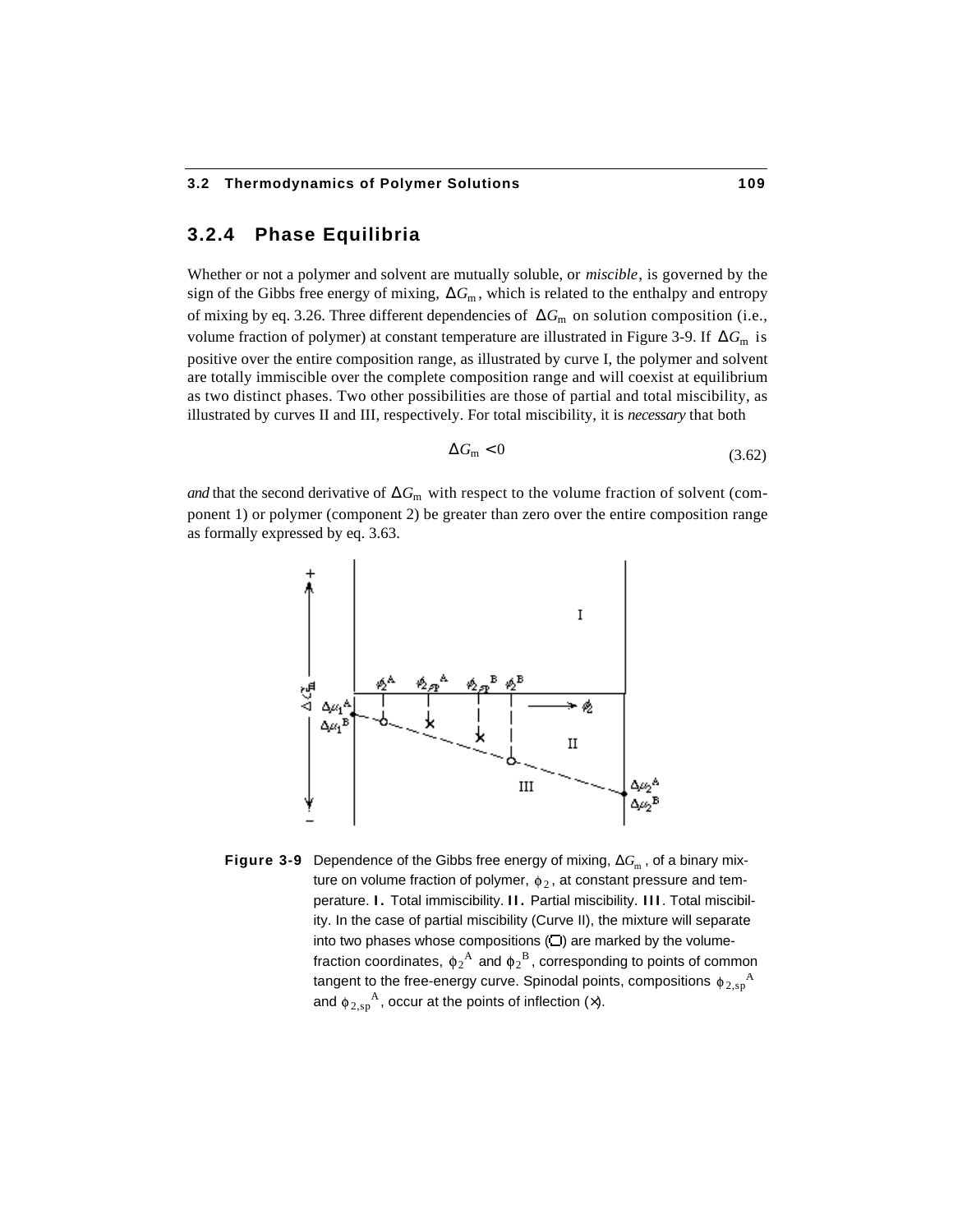$$
\frac{\partial^2 G_m}{\partial \phi_2^2} > 0
$$
\n(3.63)

Both conditions for miscibility are satisfied by curve III but not curve II, which exhibits two minima in *G*<sub>m</sub>, and therefore the derivative criterion expressed by eq. 3.63 is not satisfied at all points along the *G*<sub>m</sub>-composition curve. A solution that exhibits such minima will phase-separate at equilibrium into two phases containing different compositions of both components. The compositions of the two phases are given by the points of common tangent as illustrated in Figure 3-9, where the composition of the solvent-rich phase is identified as  $\phi_2^A$  and that of the polymer-rich phase as  $\phi_2^B$ .

Phase equilibrium is strongly affected by solution temperature. In fact, any of three types of phase behavior illustrated in Figure 3-9 may result by a change in the temperature (or pressure) of the system. Our usual experience with solutions of low-molecular-weight compounds is that solubility increases with an increase in temperature, as illustrated by the phase diagram shown in Figure 3-10. In this example, the solution is homogeneous (i.e., the two components are totally miscible) at temperatures above the point identified as UCST, which stands for the *upper critical solution temperature* as described below. At lower temperatures (i.e., below the UCST), phase separation may occur depending upon the overall composition of the mixture. At a given temperature below the UCST  $(e.g., T<sub>1</sub>)$ , compositions lying *outside* the curves are those constituting a homogeneous phase, while those lying inside the curves are thermodynamically unstable and therefore the solution will phaseseparate at equilibrium. The compositions of the two phases, identified as phases A and B, are given by points lying along the curve called the *binodal*. The binodal is the loci of points that satisfy the conditions for thermodynamic equilibrium of a binary mixture given as

$$
\mu_1^{\mathbf{A}} = \mu_1^{\mathbf{B}} \tag{3.64a}
$$

and

$$
\mu_2^A = \mu_2^B \tag{3.64b}
$$

As the chemical potential is given by the derivative of the Gibbs free energy with respect to composition (eq. 3.27), the chemical potentials are obtained graphically from the intercepts of the common tangent drawn to curve II with the free energy axes as illustrated in Figure 3- 9.

Between the binodal and the unstable region lies the *metastable* region, which is bounded by the *spinodal*. In the metastable region, the system can resist small concentration fluctuations but will eventually equilibrate to the stable two-phase state given by the binodal. Points lying along the spinodal correspond to the points of inflection identified in curve II of the free-energy diagram (Figure 3-9) and satisfy the relationship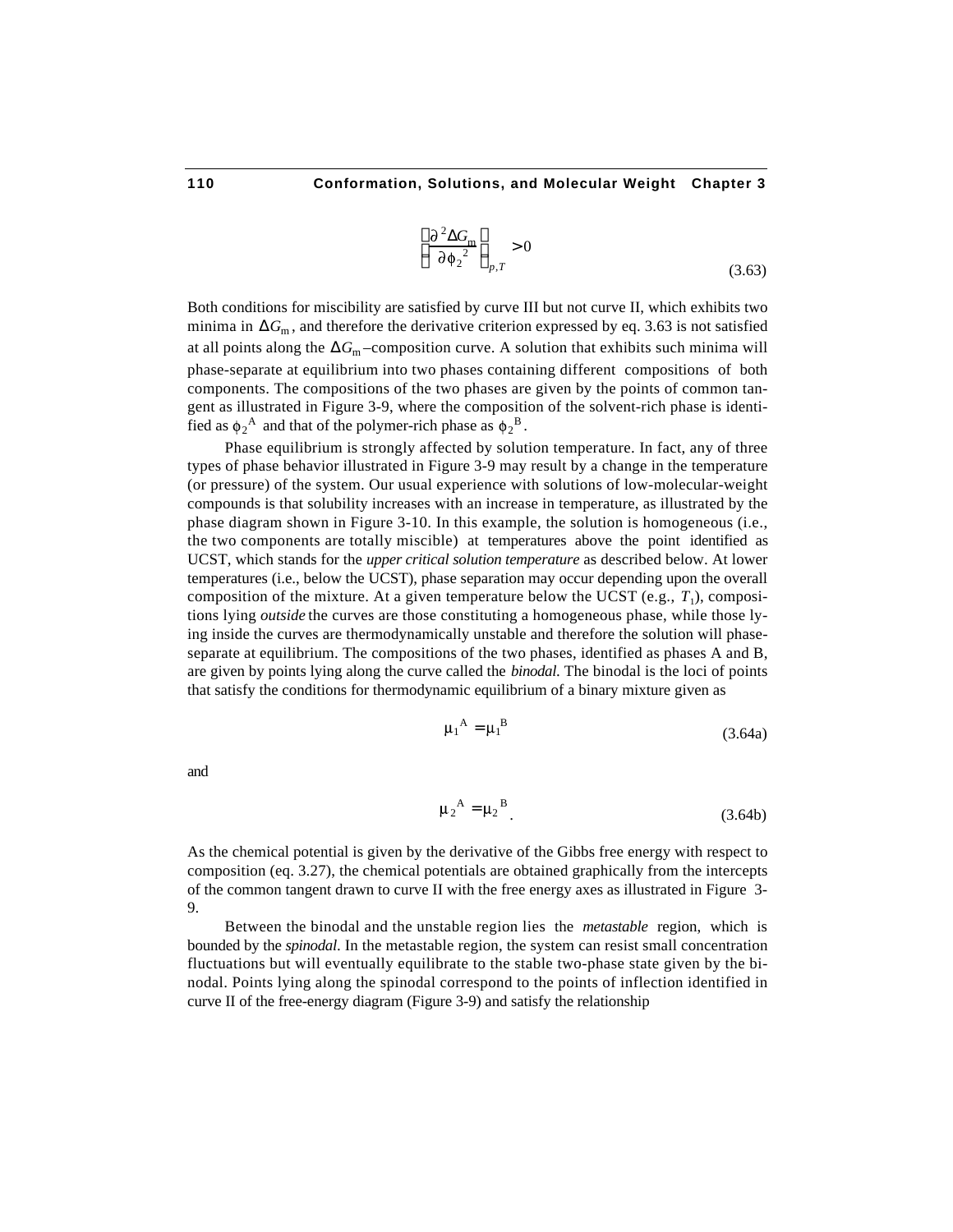

Volume Fraction Polymer

**Figure 3-10** Representative phase diagrams for a polymer solution showing an upper critical solution temperature (UCST)  $(·)$ , spinodal curve  $(---)$ , and binodal curve ( **\_\_\_\_\_\_\_\_\_**).

The binodal and spinodal coincide at the *critical point*, which satisfies the following equality for the third derivative of the Gibbs free energy with respect to composition:

$$
\frac{\partial^3 G_m}{\partial \phi_2^3}_{p,T} = 0
$$
\n(3.66)

In the case of the upper critical solution temperature (UCST), the critical point lies at the top of the phase diagram as shown in Figure 3-10.

Although the UCST behavior of dilute polymer solutions had been observed for many years, it was not until 1961 that phase separation of polymer solutions was first reported to occur with an *increase* in temperature.<sup>15</sup> In this case, the binodal and spinodal curves coincide at a temperature and composition called the *lower critical solution temperature* or LCST. One serious limitation of the Flory–Huggins theory (Section 3.2.1) is that it fails to predict LCST behavior. The more recent equation-of-state theories (Section 3.2.3) are much more successful in predicting the entire range of phase behavior, as will be discussed in Section 7.2.1.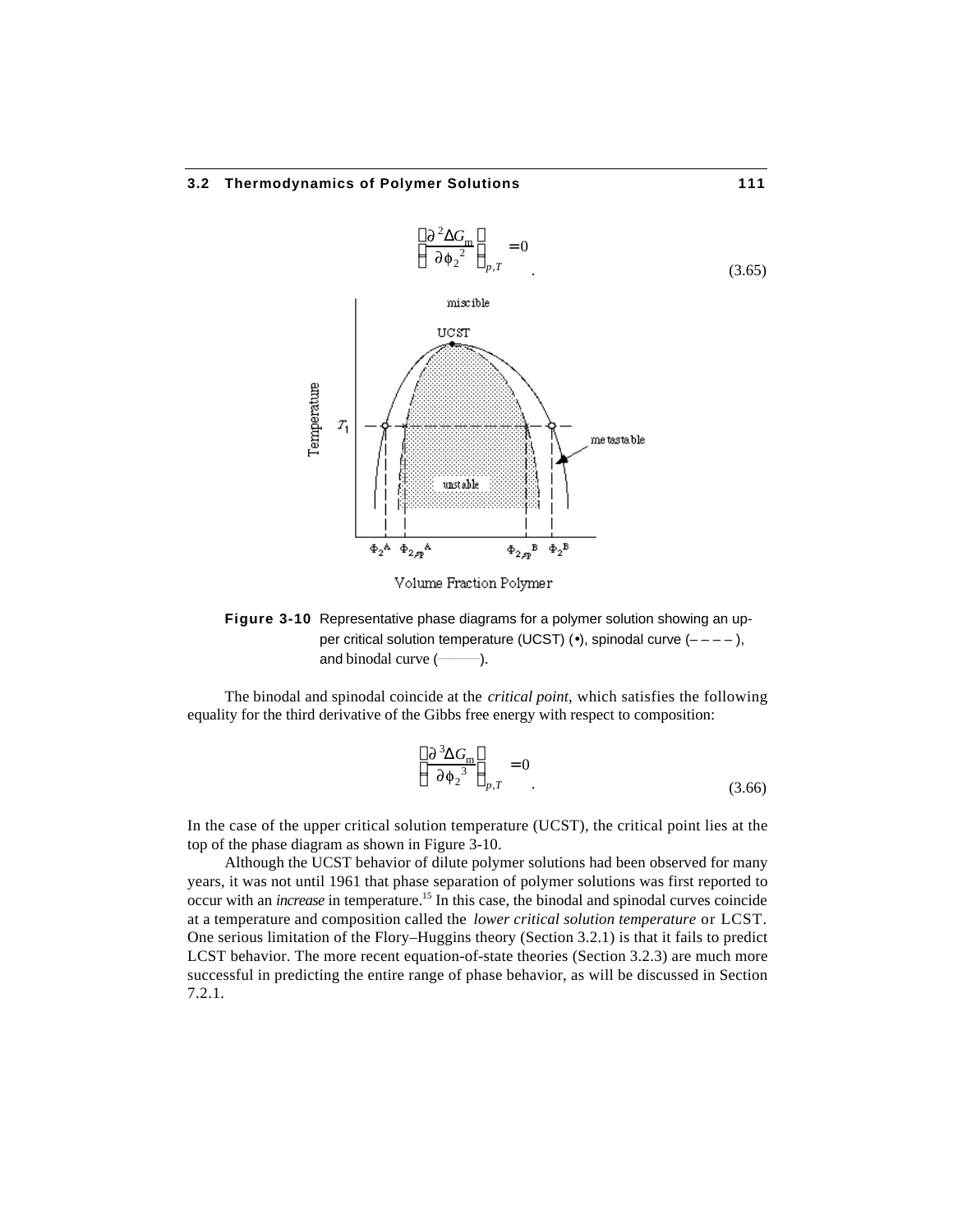# **3.2.5 Determination of the Interaction Parameter**

Experimentally,  $\chi_{12}$  as well as the exchange interaction parameter,  $X_{12}$ , in the Flory EOS theory can be determined by a variety of techniques, including several scattering methods as discussed in the next section and from the melting-point depression of semicrystalline polymers (Section 4.2.2). By far the most commonly used method to determine polymer–solvent as well as polymer–polymer interaction parameters (Chapter 7) has been inverse gas chromatography or  $IGC<sup>16</sup>$ 

**Inverse Gas Chromatography.** The term "inverse" is used to indicate that the substance being characterized constitutes the stationary phase (i.e., the bed packing) rather than the mobile phase, as is the case in traditional gas chromatography. The stationary phase is prepared by coating a thin layer of a polymer or polymer blend from a dilute solution onto a commercial packing material in the form of small beads. A fluidized bed is sometimes used in the coating process. The coated packing is vacuum-dried to remove all residual solvent and then packed into a GC column which is heated to approximately 50°C above the glass-transition temperature  $(T_g)$ . A solvent probe is then injected into the carrier gas (He or H<sub>2</sub>), and the time for the probe to be eluted from the column is measured. During its passage, the probe is free to be sorbed into the liquid polymer coating of the packed bed. The extent of solubility (i.e., activity) is directly related to the retention time from which a *specific retention volume*,  $V_{g}$ , can be calculated. From this value, the infinite-dilution volume-fraction activity coefficient is then obtained  $as<sup>17</sup>$ 

$$
\ln \gamma_1 = \ln \frac{a_1}{\phi_1} = \lim_{\phi_1 \to 0} \frac{a_1}{\phi_1} = \ln \frac{273.16Rv_2}{V_g{p_1}^{\circ}} - \frac{p_1^{\circ}(B_{11} - V_1)}{RT}
$$
(3.67)

where  $\phi_1$  is the volume fraction of solvent (probe),  $p_1^{\circ}$  is the vapor pressure of the probe (solvent) in the carrier gas,  $v_2$  is the specific volume of the polymer,  $V_1$  is the molar volume of the probe, and  $B_{11}$  is the second virial coefficient of the pure probe vapor at the measurement temperature. From measurement of  $\gamma_1$  at different temperatures, the heat of mixing can be determined as

$$
H_{\rm m} = R \frac{\partial \ln \gamma_1}{\partial (1/T)} \tag{3.68}
$$

From eq. 3.67 and the Flory–Huggins equation (eq. 3.35), it is easily shown that the Flory interaction-parameter is obtained directly as

$$
\chi_{12} = \ln \frac{273.16Rv_2}{V_g p_1^{\circ} V_1} - \frac{p_1^{\circ} (B_{11} - V_1)}{RT} - 1.
$$
\n(3.69)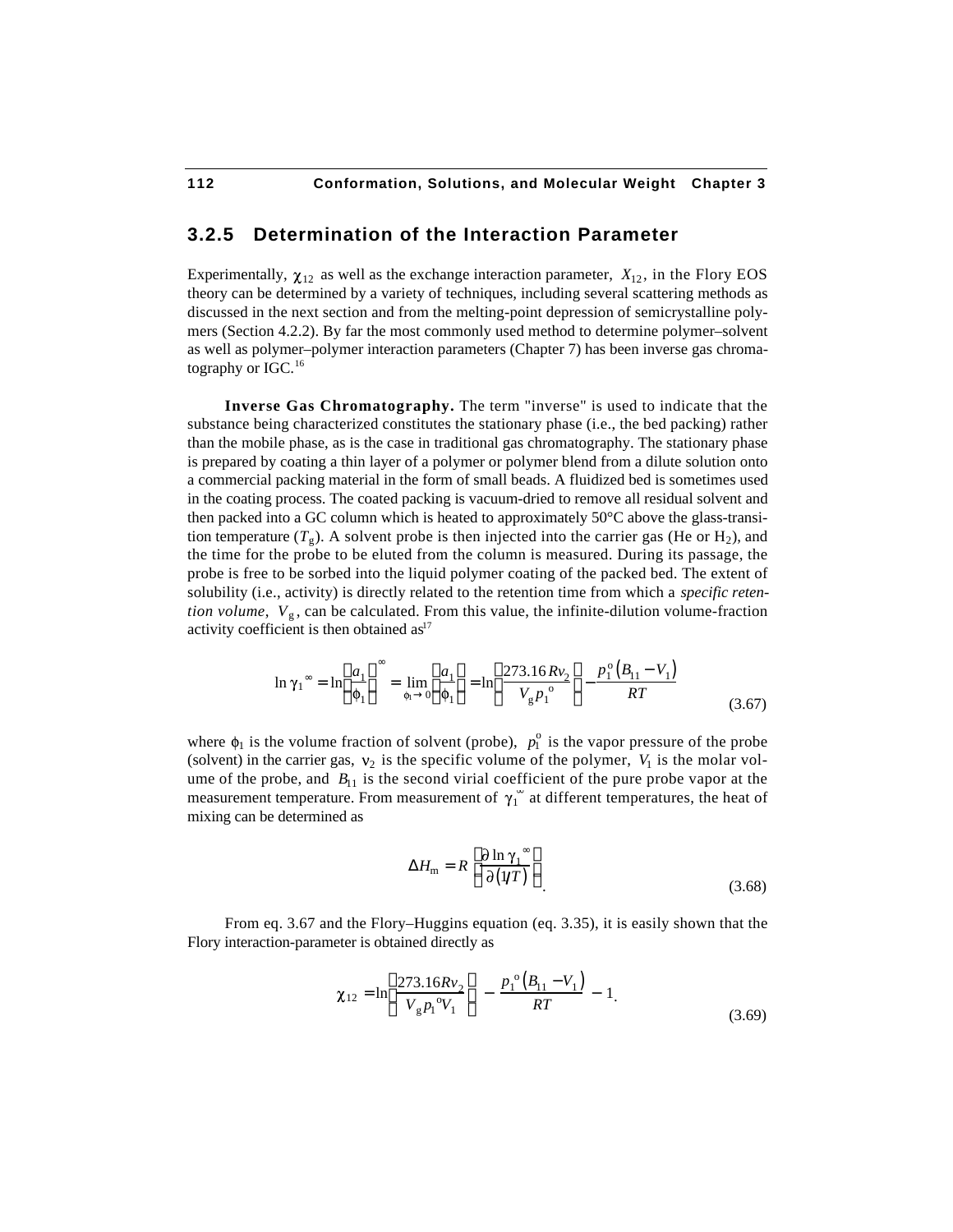In a similar manner, the interaction energy,  $X_{12}$ , in the Flory equation of state also can be obtained.

# **3.2.6 Predictions of Solubilities**

**Solubility Parameters.** As discussed in the previous section, there are a number of experimental methods by which approximate values of  $\chi_{12}$  can be obtained; however, there is no theory by which values of  $\chi_{12}$  can be *predicted* at the present time. One approach that can be used to estimate  $\chi_{12}$  and predict solubility is based upon the concept of the *solubility parameter*,  $\delta$ , which was originally developed to guide solvent selection in the paint and coatings industry. The solubility parameter is related to the cohesive energy-density, *E*coh , or the molar energy of vaporization of a pure liquid,  $E^v$ , as

$$
\delta_i = \sqrt{E_i^{\text{coh}}} = \sqrt{\frac{E_i^{\text{v}}}{V_i}}
$$
\n(3.70)

where  $E^v$  is defined as the energy change upon isothermal vaporization of the saturated liquid to the ideal gas state at infinite dilution<sup>†</sup> and  $V_i$  is the molar volume of the liquid. Units of  $\delta$  are (cal/cm<sup>3</sup>)<sup>1/2</sup> or (MPa)<sup>1/2</sup>. Equation 3.70 can be used to calculate the solubility parameter of a pure solvent given values of  $E^v$  and  $V_i$ . Since it is not reasonable to talk about an energy of vaporization for solid polymers, the solubility parameter of a polymer has to be determined indirectly or calculated by group-contribution methods. Experimentally, the solubility parameter of a polymer can be estimated by comparing the swelling of a crosslinked polymer sample immersed in different solvents. The solubility parameter of the polymer is taken to be that of the solvent resulting in maximum swelling.

Alternately, the solubility parameter of a polymer can be estimated by use of one of several group-contribution methods, such as those given by Small<sup>18</sup> and by Hoy.<sup>19</sup> An extensive presentation of group-contribution methods for estimating polymer properties, including those for solubility parameters, is given by van Krevelen.<sup>20</sup> Calculation of  $\delta$  by a groupcontribution method requires the value of a molar attraction constant, *F<sup>i</sup>* , for each chemical group in the polymer repeating-unit. Values of *F<sup>i</sup>* have been obtained by regression analysis of physical property data for a large number of organic compounds (640 compounds in the case of  $\text{Hoy}^{19}$ ). In the case of Small, all compounds (e.g., hydroxyl compounds, amines, and carboxylic acids) in which hydrogen bonding occurs were excluded. A listing of some important molar attraction constants is given in Table 3-2.

l

$$
E_i^{\mathbf{v}} \qquad H_i^{\mathbf{v}} \sim RT
$$

<sup>†</sup> The energy of vaporization is approximately related to the enthalpy of vaporization as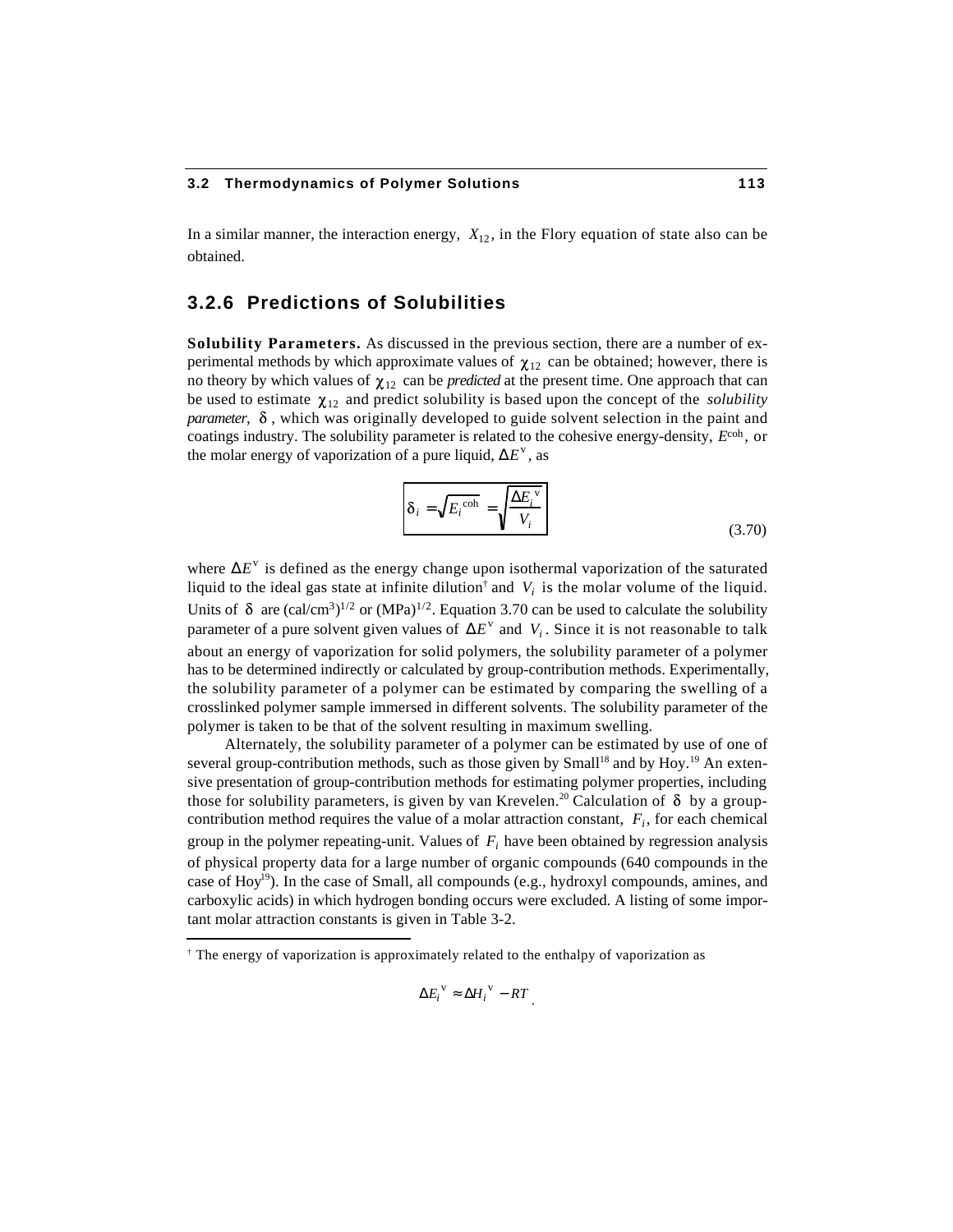|                                   | <b>Molar Attraction Constant, F</b>             |                   |                            |  |
|-----------------------------------|-------------------------------------------------|-------------------|----------------------------|--|
|                                   | $(MPa)^{1/2}$ cm <sup>3</sup> mol <sup>-1</sup> |                   |                            |  |
| Group                             | Small <sup>18</sup>                             | $\text{Hoy}^{19}$ | Van Krevelen <sup>20</sup> |  |
| $-CH3$                            | 438                                             | 303               | 420                        |  |
| $-CH2$                            | 272                                             | 269               | 280                        |  |
| $>CH-$                            | 57                                              | 176               | 140                        |  |
| >C<                               | $-190$                                          | 65.5              | $\overline{0}$             |  |
| $-CH(CH_3)$                       | 495                                             | (479)             | 560                        |  |
| $-CCH_3)_2-$                      | 686                                             | (672)             | 840                        |  |
| $-CH=CH-$                         | 454                                             | 497               | 444                        |  |
| $>C=CH-$                          | 266                                             | 422               | 304                        |  |
| Phenyl                            | 1504                                            | 1398              | 1517                       |  |
| $p$ -Phenylene                    | 1346                                            | 1442              | 1377                       |  |
| $-O-$ (ether)                     | 143                                             | 235               | 256                        |  |
| $-OH$                             |                                                 | 462               | 754                        |  |
| $-CO-$ (ketone)                   | 563                                             | 538               | 685                        |  |
| $-COO-(\text{ester})$             | 634                                             | 668               | 512                        |  |
| $-OCOO-$ (carbonate)              |                                                 | (904)             | 767                        |  |
| $-CN$                             | 839                                             | 726               | 982                        |  |
| $-N=C=O$                          |                                                 | 734               |                            |  |
| $-NH-$                            |                                                 | 368               |                            |  |
| $-S-$ (sulfide)                   | 460                                             | 428               | 460                        |  |
| $-F$                              | (250)                                           | 84.5              | 164                        |  |
| -Cl (primary)                     | 552                                             | 420               | 471                        |  |
| $-Br$ (primary)                   | 696                                             | 528               | 614                        |  |
| $-CF_3$ ( <i>n</i> -fluorocarbon) | 561                                             |                   |                            |  |
| $-Si-$                            | $-77$                                           |                   |                            |  |

**Table 3-2 Molar Attraction Constants at 25°C**

The solubility parameter of a polymer is then calculated from these molar attraction constants and the molar volume of the polymer,  $V$  (units of  $cm<sup>3</sup>$  mol<sup>-1</sup>), as

$$
\delta = \frac{F_i}{V}
$$
 (3.71)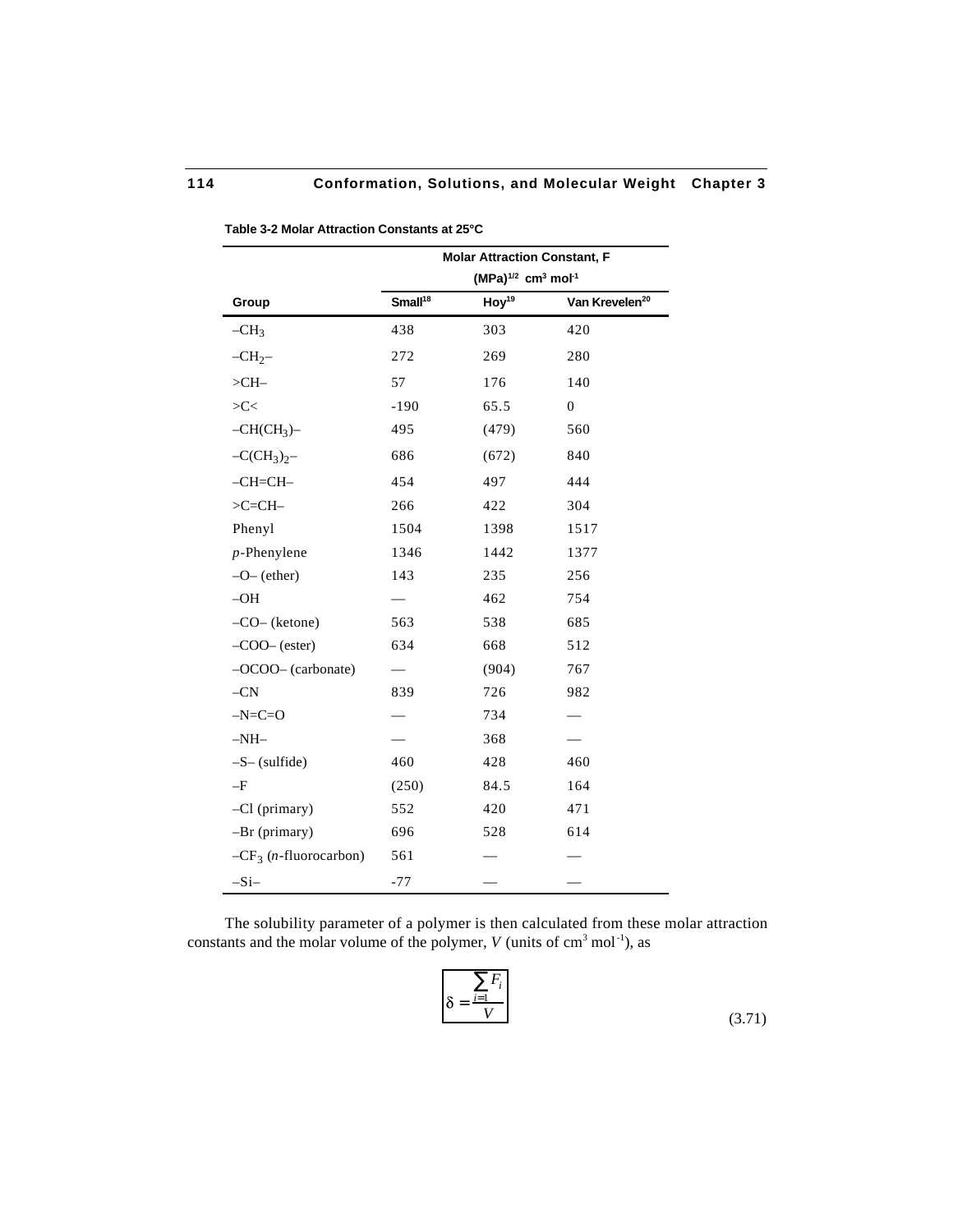where the summation is taken over all groups in the repeating unit. For this purpose, chemical groups are chosen to be the smallest uniquely identifiable groups in the polymer repeating unit such as methyl, methylene, phenyl, and halogen corresponding to those in Table 3-2. Calculated values of solubility parameters for some common solvents and polymers have been tabulated in a number of publications.<sup>20–22</sup> Some of these values are collected in Table 3-3. An example calculation is given next.

|                           | Solubility Parameter, $\delta *$ |                 |
|---------------------------|----------------------------------|-----------------|
|                           | $(MPa)^{1/2}$                    | $(cal cm-3)1/2$ |
| <b>Solvents</b>           |                                  |                 |
| $n$ -Hexane               | 14.9                             | 7.28            |
| Carbon tetrachloride      | 17.8                             | 8.70            |
| Toluene                   | 18.2                             | 8.90            |
| Benzene                   | 18.6                             | 9.09            |
| Chloroform                | 19.0                             | 9.29            |
| Tetrahydrofuran           | 19.4                             | 9.48            |
| Chlorobenzene             | 19.6                             | 9.58            |
| Methylene chloride        | 20.3                             | 9.92            |
| 1,4-Dioxane               | 20.5                             | 10.0            |
| N-Methyl-2-pyrrolidone    | 22.9                             | 11.2            |
| Dimethylformamide         | 24.8                             | 12.1            |
| Methanol                  | 29.7                             | 14.5            |
| Water                     | 47.9                             | 23.4            |
| Polymers                  |                                  |                 |
| Polysulfone               | 20.3                             | 9.92            |
| Poly(vinyl chloride)      | 21.5                             | 10.5            |
| Polystyrene               | 22.5                             | 11.0            |
| Poly(methyl methacrylate) | 22.7                             | 11.1            |
| Polyacrylonitrile         | 25.3                             | 12.4            |

**Table 3-3 Solubility Parameters of Some Common Solvents and Polymers**

\*Calculated from Hansen solubility parameters (eq. 3.77) at 25°C.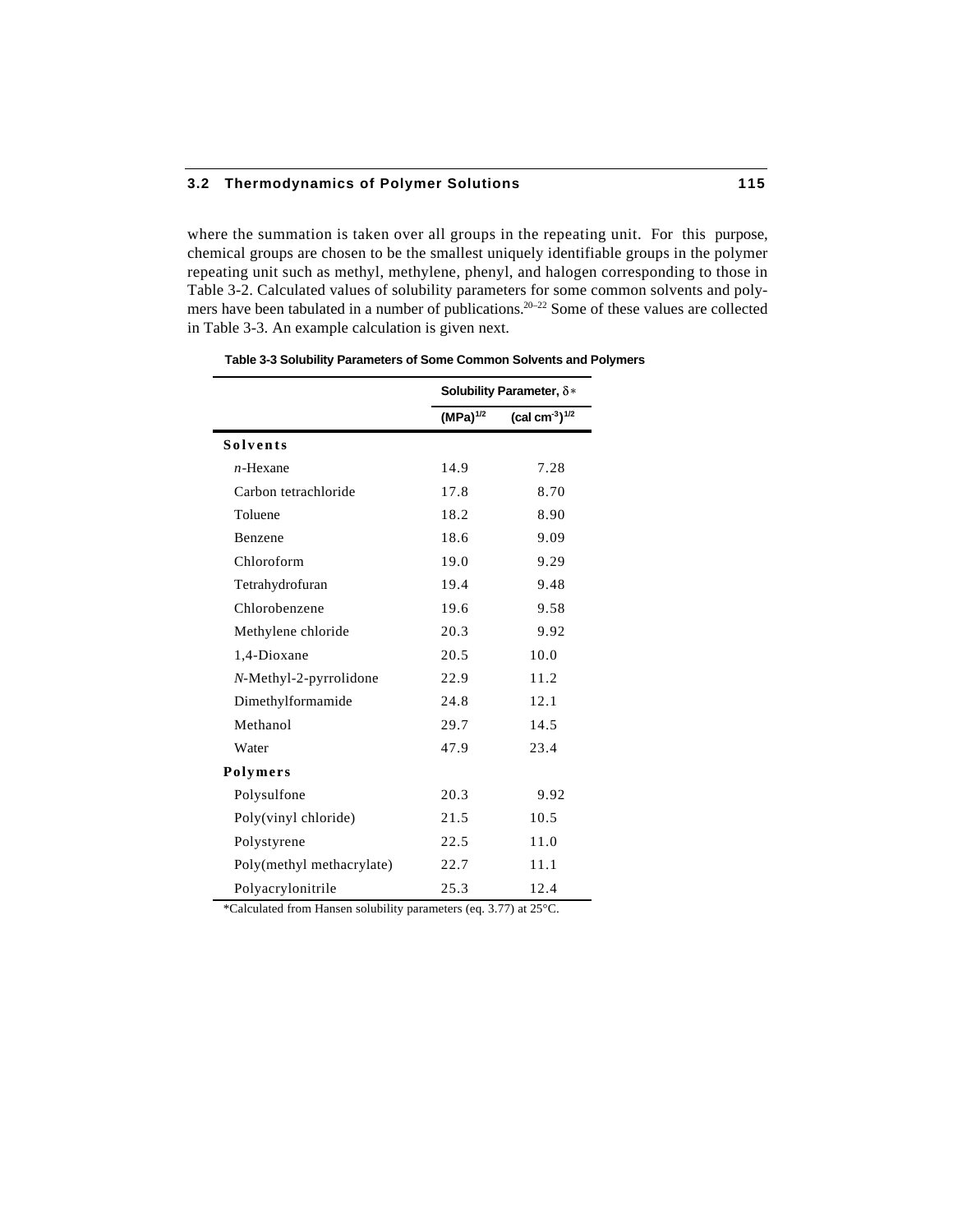#### **Example Problem 3.1**

Estimate the solubility parameters, in units of  $(MPa)^{1/2}$ , for poly(methyl methacrylate) (PMMA) by the method of Small. The density of PMMA is reported to be 1.188 g  $cm<sup>3</sup>$  at 25 $°C$ .

#### *Solution*

The structure of PMMA is



From the available chemical groups listed in Table 3-2, the molar-attraction constant for the repeating unit of PMMA can be obtained as follows:

| Group           | F    | Number<br>of Groups | $F_i$ |
|-----------------|------|---------------------|-------|
| $-CH3$          | 438  | 2                   | 876   |
| $-CH2$          | 272  | 1                   | 272   |
| >C<             | -190 | 1                   | -190  |
| $-COO-$ (ester) | 634  | 1                   | 634   |
|                 |      |                     | 1592  |

The formula weight of a PMMA repeating unit is calculated from atomic weights (Appendix F) as follows:

| C: | $5 \times 12.01115$ | $=$ | 60.06  |
|----|---------------------|-----|--------|
| O: | $2 \times 15.9994$  | =   | 32.0   |
| H: | $8 \times 1.00797$  | =   | 8.06   |
|    |                     |     | 100.12 |

The molar volume, *V*, is then  $100.12/1.188 = 84.28$  cm<sup>3</sup> mol<sup>-1</sup>. The solubility parameter is then calculated as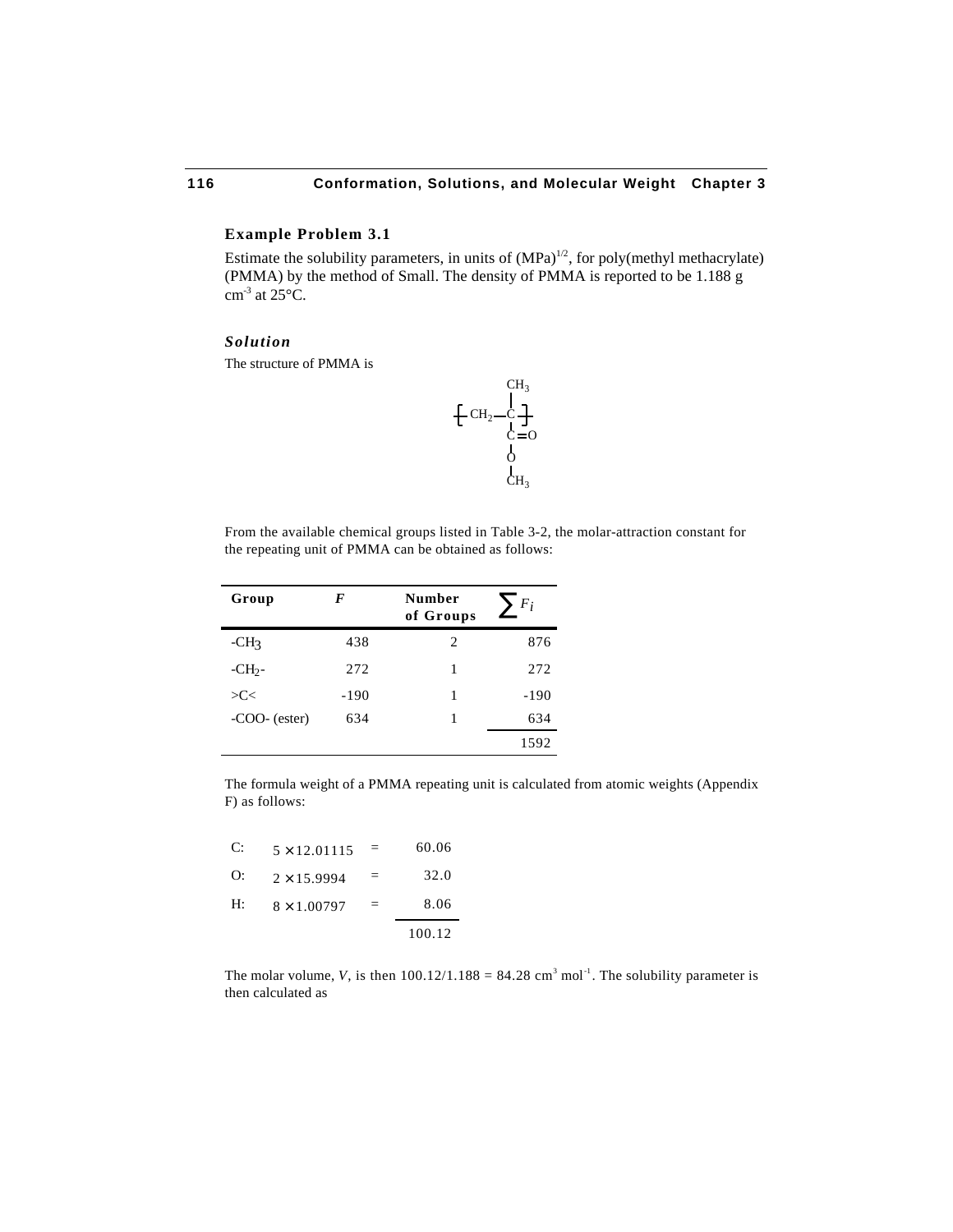$$
\delta_i = \frac{F_i}{V_i} = \frac{1592}{84.28} = 18.9 \text{ MPa} \, \text{M}
$$

Another approach that can be used to calculate  $\delta$  is based upon knowledge of the equation of state,  $V(p,T)$ , for the polymer:<sup>23</sup>

$$
\delta \sqrt{\frac{T\alpha}{\beta}} \tag{3.72}
$$

where  $\alpha$  is the (isobaric) *thermal-expansion coefficient*,

$$
\alpha = \frac{1}{V} \frac{\partial V}{\partial T}_{p} \tag{3.73}
$$

and  $\beta$  is the (isothermal) compressibility coefficient,  $\dagger$ 

l

$$
\beta = -\frac{1}{V} \frac{\partial V}{\partial P} \Big|_{T} \tag{3.74}
$$

Equations of state are now available for most commercial polymers.<sup>22, 24</sup>

From values of the solubility parameters for the solvent and polymer, the heat of mixing can be *estimated* by the Scatchard<sup>25</sup>-Hildebrand<sup>26</sup> equation as

$$
H_{\rm m} = V \left(\delta_1 - \delta_2\right)^2 \phi_1 \phi_2 \tag{3.75}
$$

where *V* is the volume of the mixture. Making use of eq. 3.32, the interaction parameter can be estimated from this value of  $H_{\text{m}}$  as<sup>†</sup>

$$
\chi_{12} \quad \frac{V_1}{RT} \left(\delta_1 - \delta_2\right)^2 \tag{3.76}
$$

$$
\chi_{12} = \chi_{\rm S} + \chi_{\rm H} = \chi_{\rm S} + \frac{V_{\rm L}}{RT} \left(\delta_1 - \delta_2\right)^2 \quad 0.34 + \frac{V_{\rm L}}{RT} \left(\delta_1 - \delta_2\right)^2.
$$

<sup>†</sup> Since volume *decreases* with increasing pressure, the negative sign in eq 3.74 provides a positive value for  $\beta$ .

<sup>†</sup> Sometimes, the Flory interaction parameter is considered to have both an enthalpic component,  $_{\text{H}}$ , and entropic (or residual) component,  $\chi_{\text{S}}$ . In this case, we can write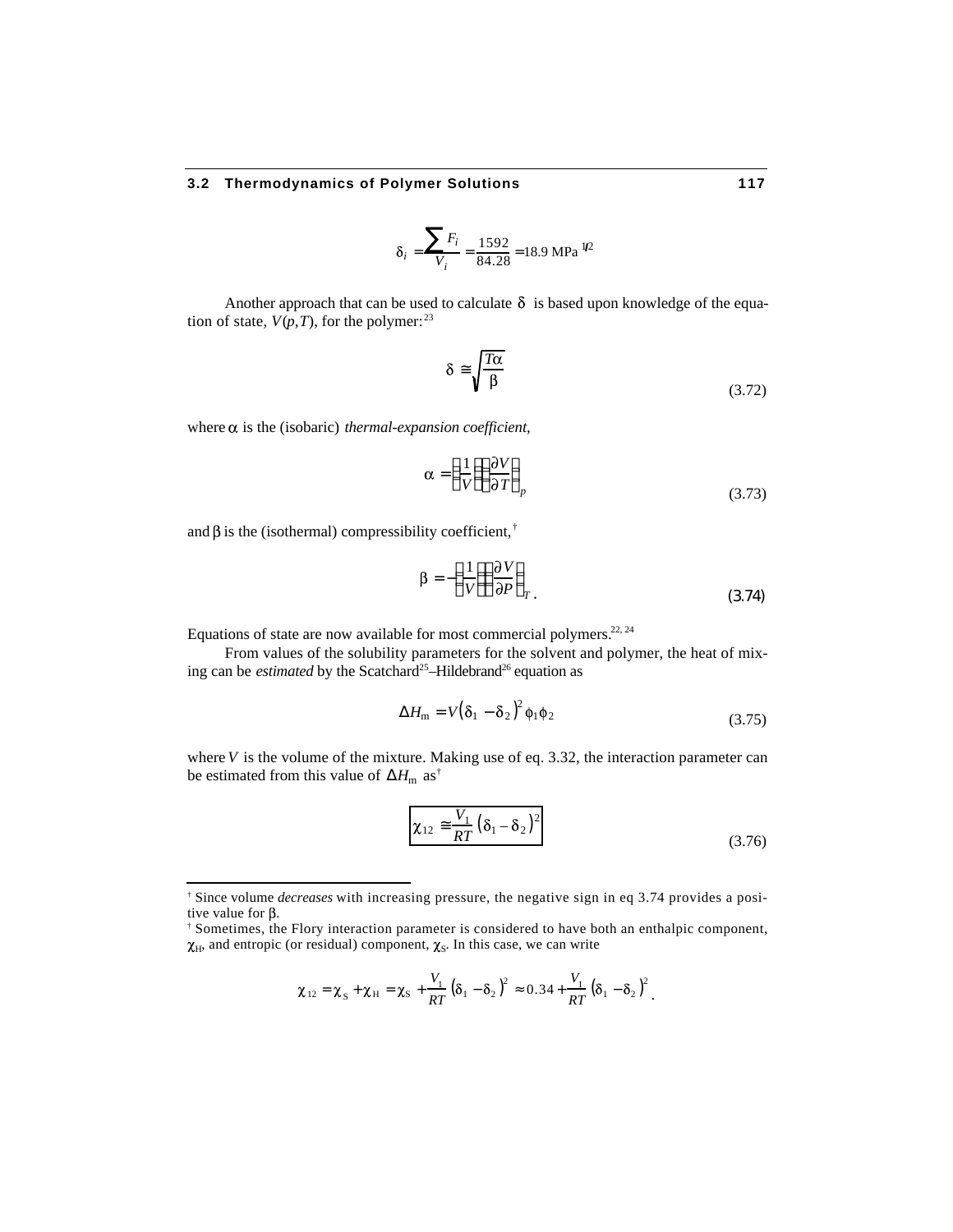where  $V_1$  is the molar volume of component 1. As the form of eq. 3.75 indicates, the solubility parameter approach can be used to estimate the heat of mixing when  $H_m$  0 but not when  $H_m < 0$  (i.e., for exothermic heat of mixing).

The matching of polymer and solvent solubility parameters to minimize  $H_m$  is a useful approach for solvent selection in many cases but often fails when specific interactions such as hydrogen bonding occur. To improve the prediction, two- and three-dimensional solubility parameters, which give individual contributions for dispersive (i.e., van der Waals), polar, and hydrogen bonding interactions, are sometimes used. In the case of the three-dimensional model proposed by Hansen, $^{27}$  the overall solubility parameter can be obtained as

$$
\delta = \sqrt{\delta_d^2 + \delta_p^2 + \delta_h^2}
$$
 (3.77)

where  $\delta_d$ ,  $\delta_p$ , and  $\delta_h$  are the dispersive, polar, and hydrogen-bonding solubility parameters, respectively. Values of  $\delta$  calculated from eq. 3.77 for common solvents and polymers were given in Table 3-3.

**Activity Predictions.** Once a value for the interaction parameter is known or can be estimated, the activity of a solvent in a polymer solution can be estimated by means of the Flory–Huggins equation (eq. 3.35). It is also possible to predict activity through a variety of chemical group-contribution methods.<sup>28</sup> The most fully developed of these methods is UNIFAC-FV.<sup>29</sup> The acronym UNIFAC stands for *UNI*QUAC *F*unctional-group *A*ctivity *C*oefficients, which had been widely used for the prediction of vapor–liquid equilibria (VLE) for mixtures of low-molecular-weight components,<sup>30</sup> and FV repesents a free-volume contribution originating from the Flory EOS theory. UNIQUAC, itself, is an acronym for *Uni*versal *Qu*asi-*C*hemical equations, which provides good representation of both vapor–liquid equilibria (VLE) and liquid–liquid equilibria (LLE) for binary and multicomponent mixtures of nonelectrolytes using one or two adjustable (energy) parameters per binary pair.<sup>31</sup> The difference between UNIQUAC and UNIFAC or UNIFAC-FV is that UNIFAC uses the solution-of-functional-groups (SOG) concept<sup>32</sup> to obtain group-contribution parameters (the a djustable parameters in UNIQUAC) from knowledge of the chemical groups comprising the mixture components in a manner similar to the way that solubility parameters are calculated by the methods of Small or Hoy as discussed in the previous section.

According to UNIFAC-FV, solvent activities may be calculated as contributions from three sources—a combinatorial (entropy) term, a residual (enthalpic term), and a (Flory EOS) free-volume term as

$$
\ln a_1 = \ln a_1^{\text{C}} + \ln a_1^{\text{R}} + \ln a_1^{\text{FV}}.
$$
 (3.78)

The combinatorial term is given as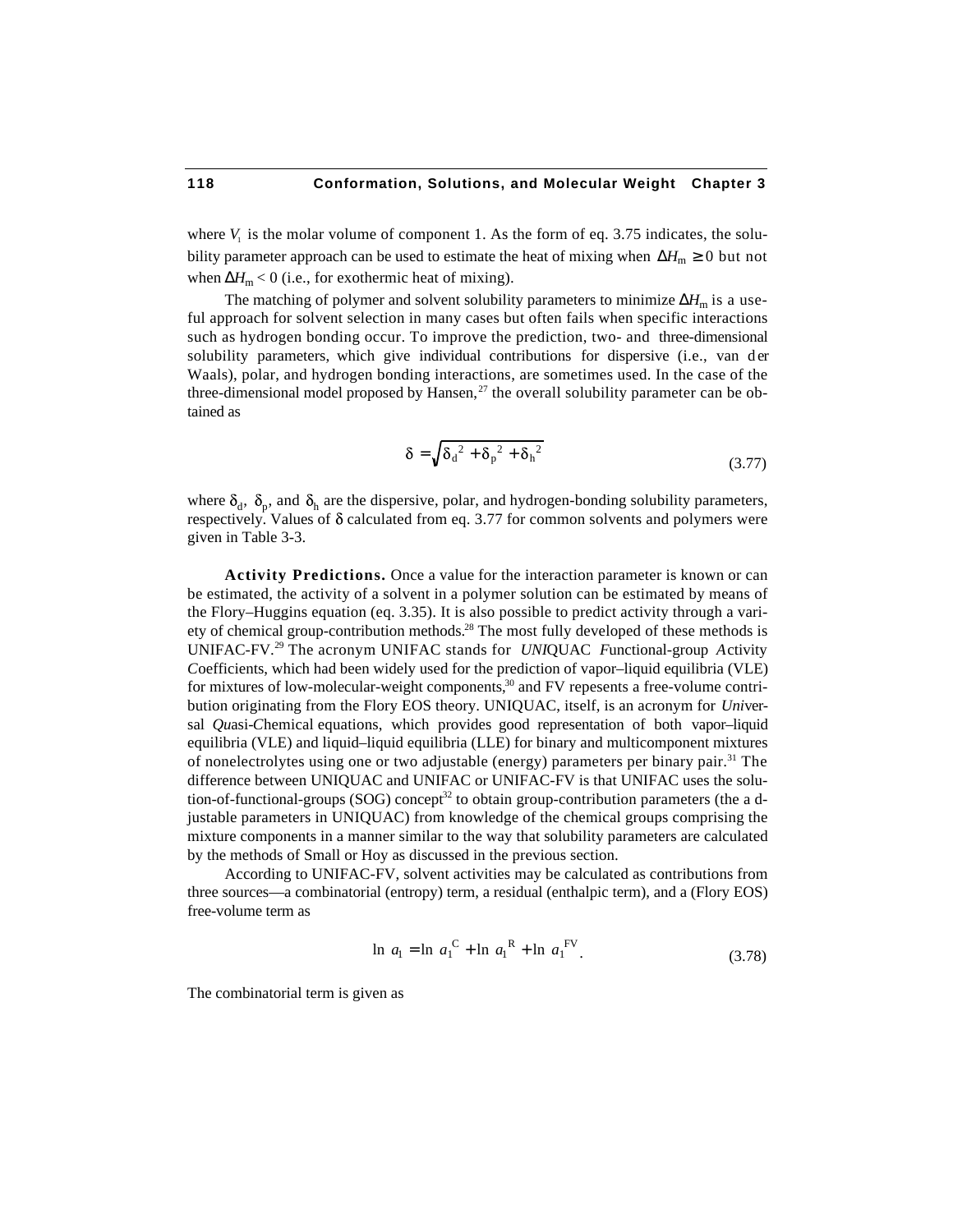$$
\ln a_1^C
$$
  $\ln \phi_1 + (1 - \phi_1) + \frac{z}{2} M_1 q_1$   $\ln \frac{\theta_1}{\phi_1} - 1 + \frac{\phi_1}{\theta_1}$  (3.79)

where  $\phi_1$  is the segment volume fraction,  $\theta_1$  is the surface area fraction, *z* is the coordination number of the lattice (taken to be 10), and  $M_1$  is the molecular weight of component 1 (i.e., the solvent). The parameter  $q_1$  in eq. 3.79 is related to the van der Waals surface area as

$$
q_1 = \frac{1}{M_1} \sum_{k=1}^{N} v_k^{(1)} Q_k
$$
 (3.80)

where  $v_k^{(1)}$  is the number of functional groups of type *k* in the solvent and  $Q_k$  is a group area parameter obtained from the (Bondi) van der Waals group surface area, *Awk*, and normalized to a methylene unit of polyethylene as

$$
Q_k = \frac{A_{wk}}{2.5 \times 10^9} \,. \tag{3.81}
$$

The surface area fraction,  $\theta_1$ , is calculated from  $q_1$ , as

$$
\theta_1 = \frac{q_1 w_1}{N}
$$
  
  $q_j w_j$  (3.82)

where the summation in the denominator of eq. 3.82 is taken over all *N* components of the mixture. Similarly, the segment volume fraction of the solvent,  $\phi_1$ , is calculated from the weight fractions and the group volume parameter of each component of the mixture,  $r_j$ , as

$$
\phi_1 = \frac{r_1 w_1}{N}
$$
  

$$
r_j w_j
$$
  
(3.83)

where the relative van der Waals volume is given as

$$
r_1 = \frac{1}{M_1} \sum_{k=1}^{N} v_k^{(1)} R_k
$$
 (3.84)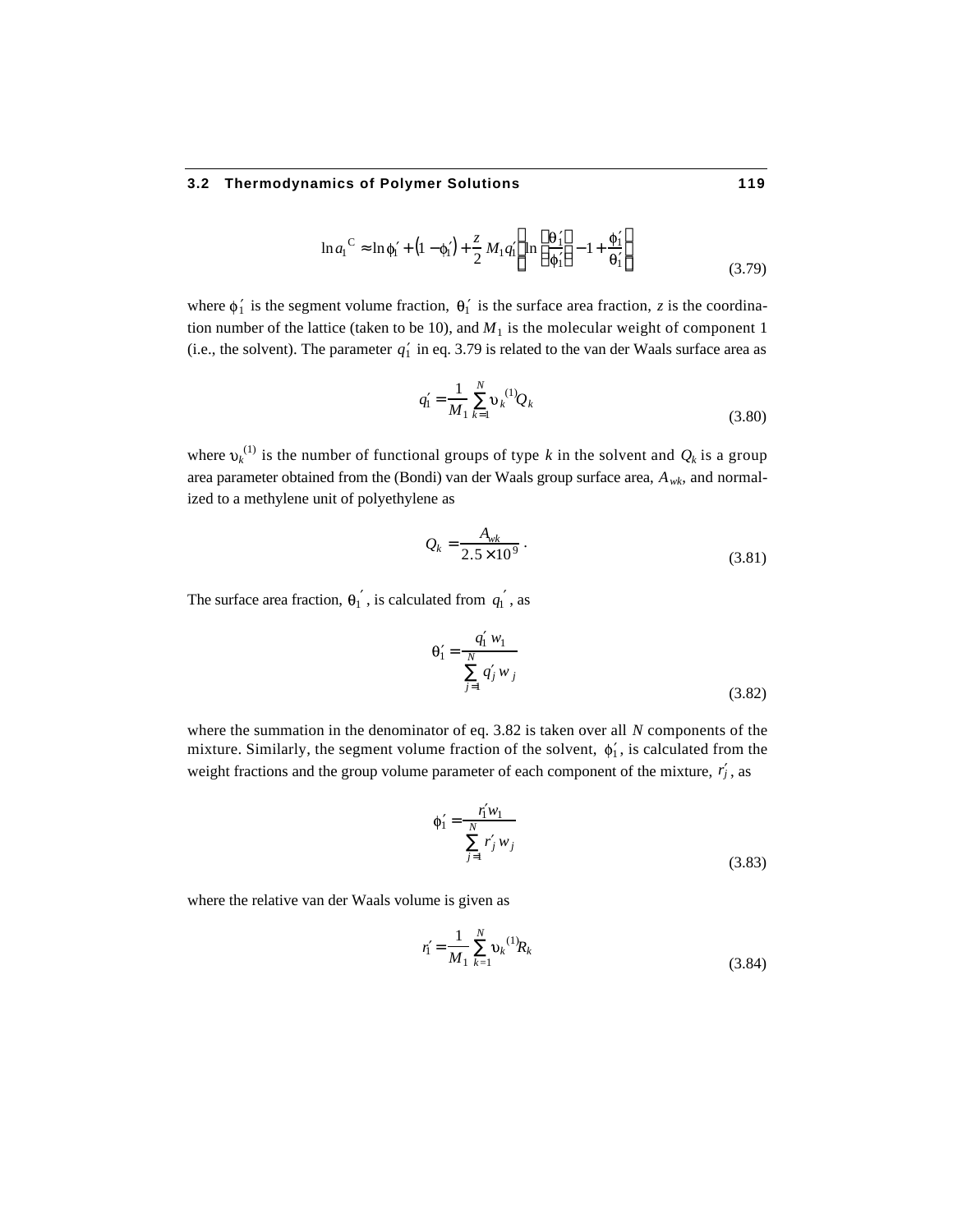and  $v_k^{(1)}$  is the number of groups (an integer) of type *k* in the solvent and  $R_k$  is the normalized van der Waals group volume, *Vwk*, evaluated as

$$
R_k = \frac{V_{wk}}{15.17} \,. \tag{3.85}
$$

The molar group area parameter,  $Q_k$  (eq. 3.81), and the molar group volume parameter,  $R_k$ , are available for most structural groups as well as for some common solvents, such as water, carbon disulfide, and dimethylformamide. These group parameters are continuously updated and new ones added in the literature.<sup>33</sup> Some representative values of  $Q_k$  and  $R_k$  are given in Table 3-4.

It is noted that the first two terms on the RHS of eq. 3.79 are essentially the combinatorial terms of the Flory–Huggins (F–H) equation (eq. 3.35) with the exception that segment rather than volume fractions are used. The remaining two terms serve to correct for the effect of molecular shape. The difference between the combinatorial activity given by eq. 3.79 and that of the F–H expression is usually small when segment fractions are used in place of volume fractions in the F–H expression.

The residual contribution to the activity of the solvent in UNIQUAC is given as

$$
\ln a_{1}^{R} = M_{1}q_{1} \cdot 1 - \ln \bigg|_{i=1}^{N} \theta_{i} \tau_{i1} - \bigg|_{i=1}^{N} \theta_{i} \tau_{1i} \bigg|_{j=1}^{N} \theta_{j} \tau_{ji}
$$
\n(3.86)

where the two *adjustable* parameters,  $\tau_{ij}$  and  $\tau_{ji}$ , are given as

$$
\tau_{ij} = \exp - \frac{u_{ij} - u_{jj}}{RT}
$$
\n(3.87)

and

$$
\tau_{ji} = \exp - \frac{u_{ji} - u_{ii}}{RT}
$$
\n(3.88)

The parameter  $u_{ii}$  is the potential energy of an  $i-j$  pair.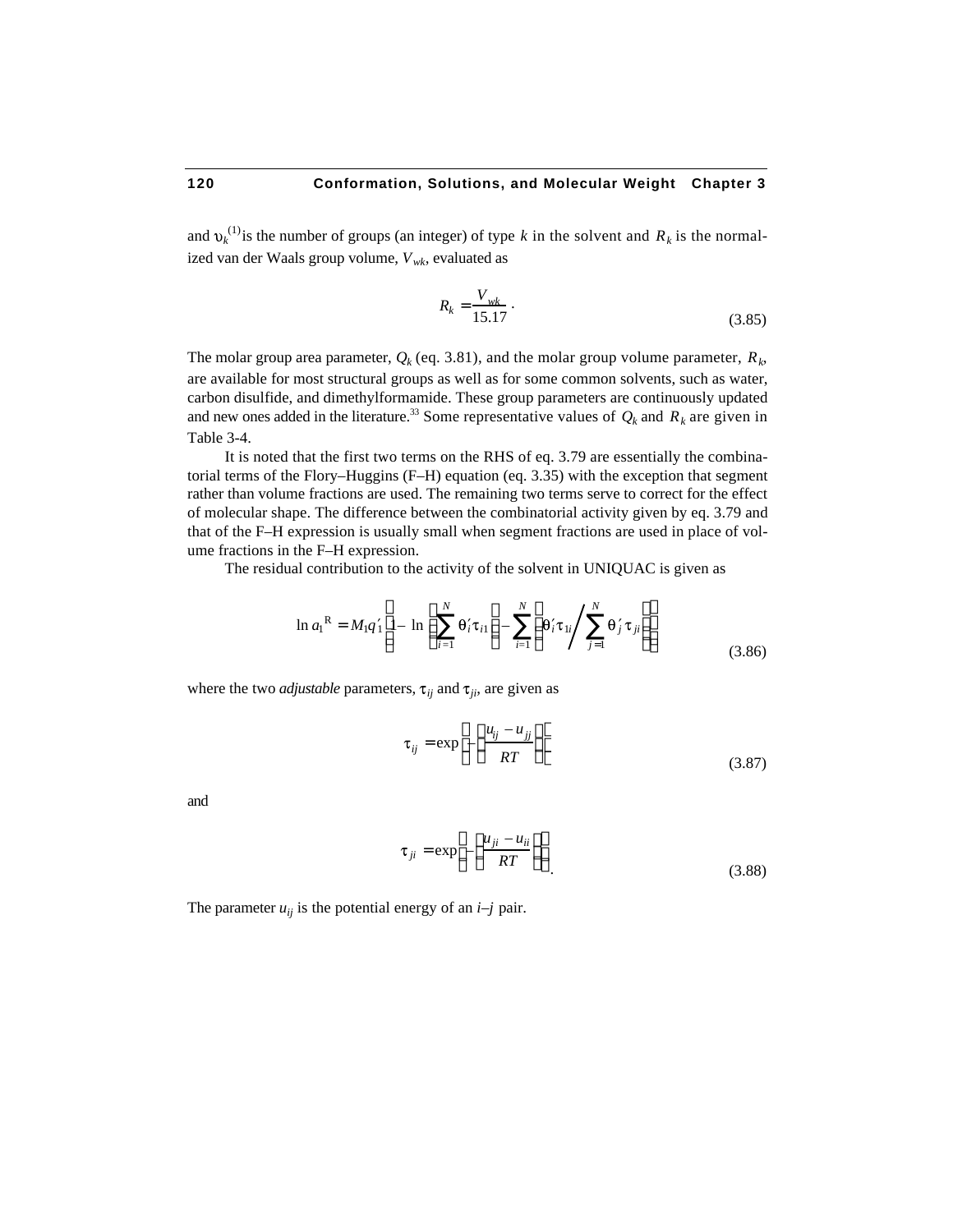| <b>Main Group</b>                   | Subgroup           | $R_{k}$ | $Q_{k}$ | <b>Sample Group Assignment</b> |
|-------------------------------------|--------------------|---------|---------|--------------------------------|
| CH <sub>2</sub>                     | CH <sub>3</sub>    | 0.9011  | 0.848   | Hexane                         |
|                                     | CH <sub>2</sub>    | 0.6744  | 0.540   | $n$ -Butane                    |
|                                     | <b>CH</b>          | 0.4469  | 0.228   | 2-Methylpropane                |
|                                     | $\mathbf C$        | 0.2195  | 0.000   | Neopentane                     |
| $C = C$                             | $CH2=CH$           | 1.3454  | 1.176   | Hexene-1                       |
|                                     | $CH=CH$            | 1.1167  | 0.867   | Hexene-2                       |
|                                     | $CH2=C$            | 1.1173  | 0.988   | 2-Methyl-1-butene              |
|                                     | $CH=C$             | 0.8886  | 0.676   | 2-Methyl-2-butene              |
|                                     | $C = C$            | 0.6605  | 0.485   | 2,3-Dimethylbutene             |
| CH <sub>2</sub> CO                  | CH <sub>3</sub> CO | 1.6724  | 1.448   | <b>Butanone</b>                |
|                                     | CH <sub>2</sub> CO | 1.4457  | 1.180   | Pentanone-3                    |
| $ACH^{\dagger}$                     | <b>ACH</b>         | 0.5313  | 0.400   | Naphthalene                    |
|                                     | AC                 | 0.3652  | 0.120   | Styrene                        |
| ACCH <sub>2</sub>                   | ACCH <sub>3</sub>  | 1.2663  | 0.968   | Toluene                        |
|                                     | ACCH <sub>2</sub>  | 1.0396  | 0.660   | Ethylbenzene                   |
|                                     | <b>ACCH</b>        | 0.8121  | 0.348   | Cumene                         |
| SiO                                 |                    | 1.1044  | 0.4660  | Polysiloxane                   |
| <b>OH</b>                           |                    | 1.0000  | 1.200   | Propanol-2                     |
| CH <sub>3</sub> OH                  |                    | 1.4311  | 1.432   | Methanol                       |
| H <sub>2</sub> O                    |                    | 0.9200  | 1.400   | Water                          |
| CHCl <sub>3</sub>                   |                    | 2.8700  | 2.410   | Chloroform                     |
| HCON(CH <sub>3</sub> ) <sub>2</sub> |                    | 3.0856  | 2.736   | N,N-Dimethylformamide          |
| SiO                                 |                    | 1.1044  | 0.466   | Octamethyl cyclotetrasilane    |

**Table 3-4 Molar Group Area (***Q***<sup>k</sup> ) and Volume (***R***<sup>k</sup> ) Parameters\***

\*Supplementary material to ref. 33.

†The prefix A indicates that the group is contained in an *aromatic* structure.

In UNIFAC, the *residual* term is replaced by the SOG concept as

$$
\ln a_1^R = \bigcup_{\text{allgroups}} \nu_k^{(1)} \bigg[ \ln a_k - \ln a_k^{(1)} \bigg] \tag{3.89}
$$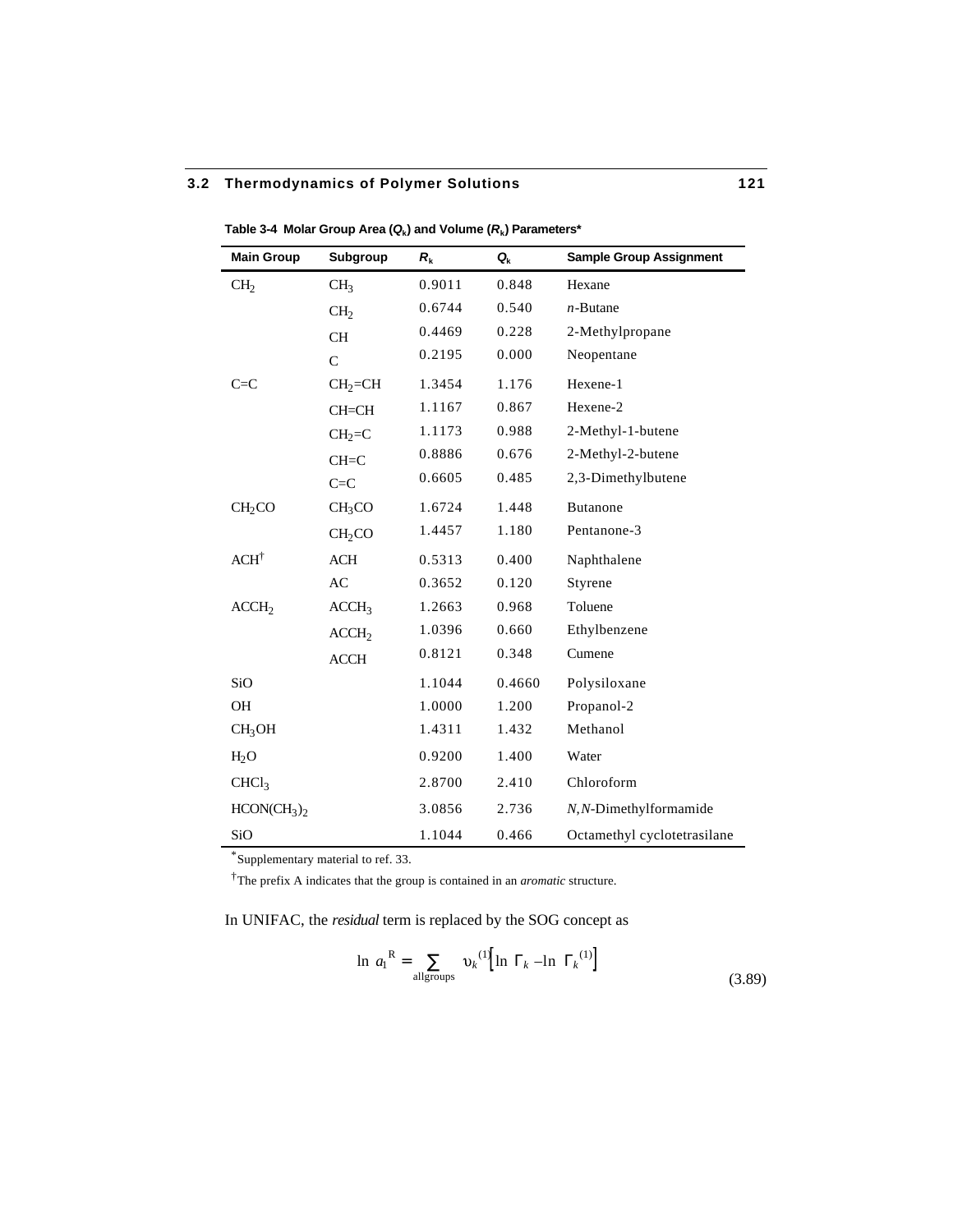where  $\kappa$  is the group residual-activity (or activity coefficient) and  $\kappa^{(1)}$  is the group residualactivity (or activity coefficient) of group *k* in a reference solution containing only solvent molecules (for normalization so that  $a_1$  1 as  $w_1$  1). The group activation term,  $\kappa$  or  $k^{(1)}$ , is obtained from the expression

$$
\ln \quad k = M_k Q_k \quad 1 - \ln \quad m \quad m \quad k \quad - \quad \frac{m \quad km}{\text{all groups}} \quad n \quad nm \tag{3.90}
$$

where  $\mu$  is the *area fraction* of group *m*, calculated in a similar way to that of  $\theta_j$ .

$$
m = \frac{Q_m W_m}{N}
$$
  

$$
Q_n W_n
$$
  

$$
n = 1
$$
 (3.91)

In eqs. 3.90 and 3.91,  $M_k$  is the molecular weight of the functional group  $k$ ,  $Q_m$  is the group-area parameter per gram such that  $Q_m = Q_m / M_m$ , and  $W_m$  is the weight fraction of group *m* in the mixture. The *group interaction parameter*,  $\Psi_{mn}$ , is given by

$$
_{mn} = \exp -\frac{U_{mn} - U_{nn}}{RT} = \exp -\frac{a_{mn}}{T}
$$
\n(3.92)

where *Umn* is a measure of the energy of interaction between groups *m* and *n*. The groupinteraction parameters,  $a_{mn}$  and  $a_{nm}$  ( $a_{mn}$  *a<sub>nm</sub>*), for each pair of groups have been compiled and continuously revised, principally by fitting experimental VLE or LLE data for lowmolecular-weight compounds. Representative values of the group-interaction parameters d e rived from VLE data are given in Table 3-5. In tables of group-interaction parameters, each major group contains several subgroups with their own  $R_k$  and  $Q_k$  values (Table 3-4), but *all subgroups have identical group-interaction parameters*.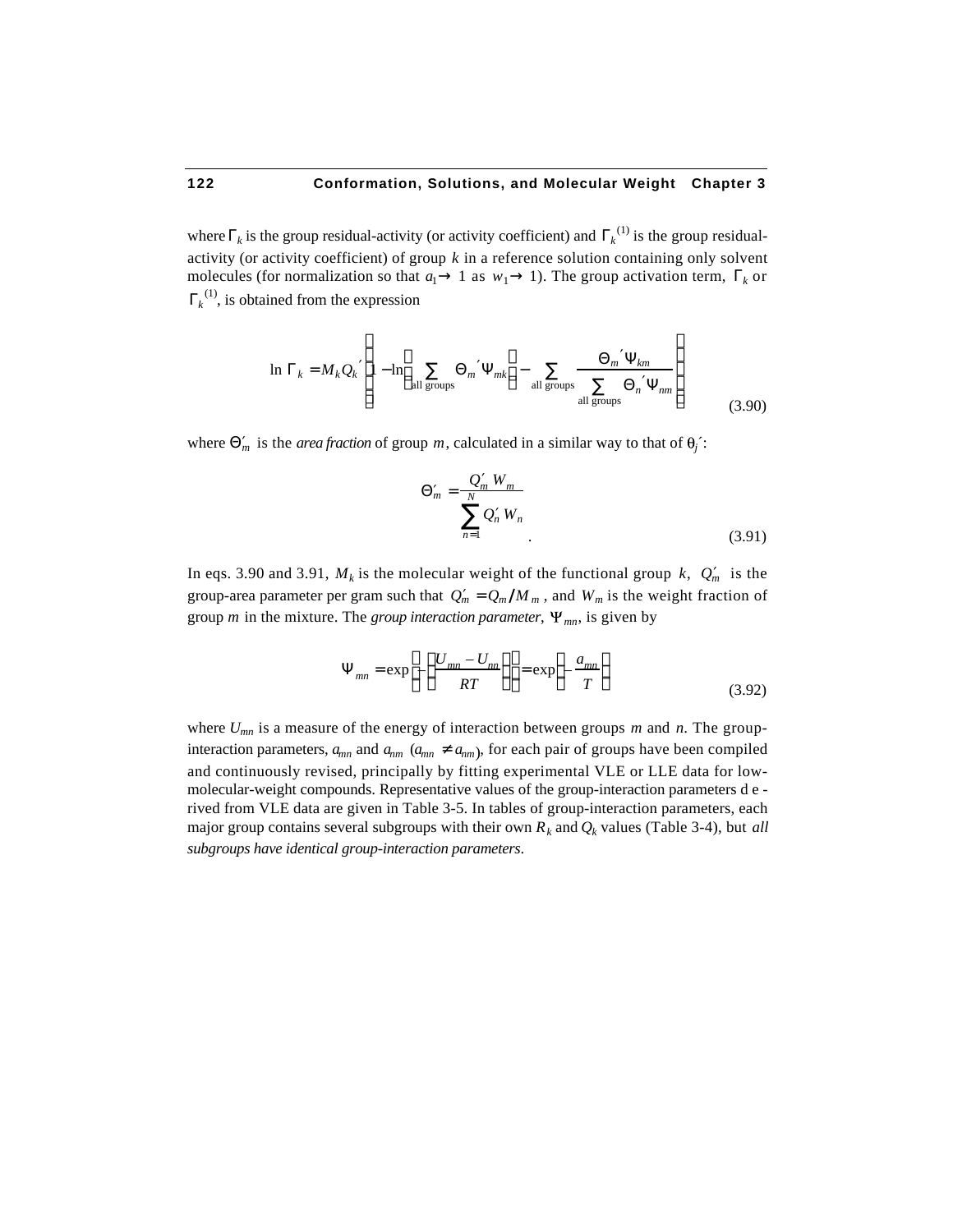|                    | CH <sub>2</sub> | $C = C$  | ACH      | ACCH <sub>2</sub> | <b>OH</b> | CH <sub>2</sub> CO | CH <sub>3</sub> OH | <b>SiO</b> |
|--------------------|-----------------|----------|----------|-------------------|-----------|--------------------|--------------------|------------|
| CH <sub>2</sub>    | 0.0             | 86.02    | 61.13    | 76.50             | 986.5     | 476.4              | 697.2              | 252.7      |
| $C = C$            | $-35.36$        | 0.0      | 38.81    | 74.15             | 524.1     | 182.6              | 787.6              | n.a.       |
| ACH                | $-11.12$        | 3.446    | 0.0      | 167.0             | 636.1     | 25.77              | 637.4              | 238.9      |
| ACCH <sub>2</sub>  | $-69.70$        | $-113.6$ | $-146.8$ | 0.0               | 803.2     | $-52.10$           | 603.3              | n.a.       |
| <b>OH</b>          | 156.4           | 457.0    | 89.60    | 25.82             | 0.0       | 84.00              | $-137.1$           | n.a.       |
| CH <sub>2</sub> CO | 26.76           | 42.92    | 140.1    | 365.8             | 164.5     | 0.0                | 108.7              | n.a.       |
| CH <sub>3</sub> OH | 16.51           | $-12.52$ | $-50.00$ | $-44.50$          | 249.1     | 23.39              | 0.0                | n.a.       |
| SiO                | 110.2           | n.a.     | 234.4    | n.a.              | n.a.      | n.a.               | n.a.               | n.a.       |
| * - -              |                 |          |          |                   |           |                    |                    |            |

Table 3-5 Representative Values of the Group-Interaction Parameters,  $a_{nm}$  and  $a_{mn}$  (K)\*

\*Supplementary material to ref. 33.

For polymer-solvent systems, Oishi and Prausnitz<sup>29</sup> have shown that the *free-volume* contribution appearing in eq. 3.78 can be a significant *positive* contribution to the total activity and used the Flory EOS (where  $X_{12} = 0$ ) to obtain

$$
\ln a_1^{\text{FV}} = 3c_1 \ln \frac{\left(\tilde{v}_1^{1/3} - 1\right)}{\left(\tilde{v}_M^{1/3} - 1\right)} - c_1 \frac{\tilde{v}_1}{\tilde{v}_M} - 1 \frac{1}{\tilde{v}_1^{1/3}}
$$
\n(3.93)

In this equation,  $3c_1$  represents the number of external degrees of freedom per solvent (i.e., component 1) molecule  $(c_1$  is usually set to 1.1), subscript *M* refers to the mixture, and  $\tilde{v}$ is the reduced volume as defined earlier (eq. 3.45). Oishi and Prausnitz have suggested calculating the reduced volume for the solvent as

$$
\tilde{v}_1 = \frac{v_1}{15.17br_1} \tag{3.94}
$$

where *b* is a proportionality factor of order unity (often taken as 1.28). The reduced volume of the mixture,  $\tilde{v}_M$ , is calculated by assuming that the volume of the liquid mixture is additive. For a binary mixture of solvent and polymer (component 2),  $\tilde{v}_M$  is given as

$$
\tilde{v}_{M} = \frac{v_{1}w_{1} + v_{2}w_{2}}{15.17b(r_{1}w_{1} + r_{2}w_{2})}.
$$
\n(3.95)

UNIFAC-FV has been very successful in the prediction of solvent activities for polymer solutions,<sup>28</sup> as illustrated for polyisobutylene/benzene in Figure 3-11. Although the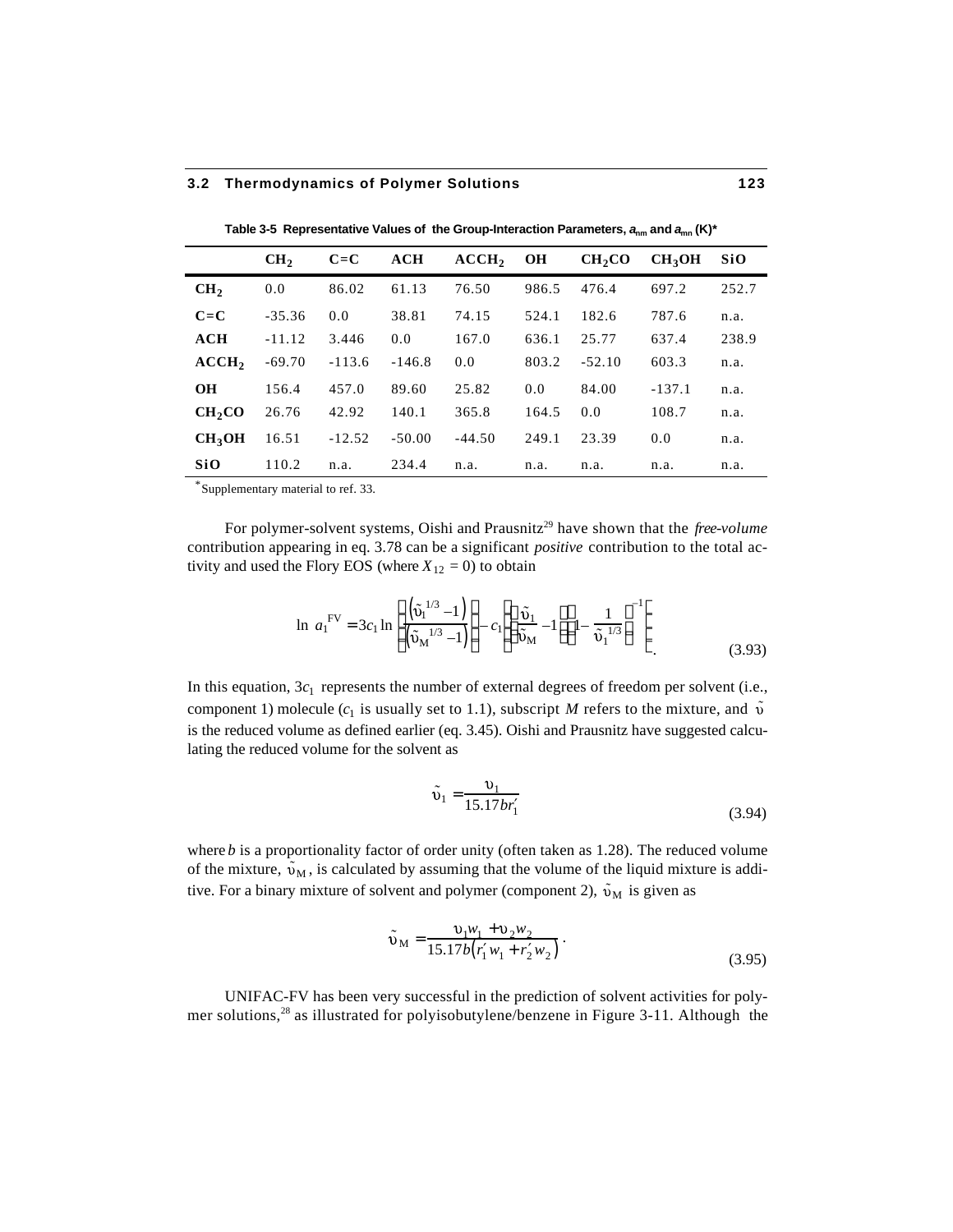UNIFAC-FV approach was developed to improve predictions of activities or activity coefficients for polymeric systems, it also has been used for mixtures of low-molecular-weight compounds with reasonable success. Free-volume contributions can be important even for mixtures of low-molecular-weight components if the characteristic temperatures  $(T^*)$  differ significantly, as in the case of gas/hydrocarbon mixtures for example.



**Figure 3-11** Comparison of experimental data (F,H,J,B) for the activity of benzene ( $a_1$ ) as a function of its weight fraction ( $w_1$ ) in polyisobutylene at 25°C with predictions (-) of UNIFAC-FV.<sup>28</sup>

### **Example Problem 3.2**

Using UNIFAC-FV, calculate the activity of benzene in polyisobutylene (PIB)

$$
\left\{\!\!\!\begin{array}{c}\scriptstyle{\mathrm{CH}_3}\\ \scriptstyle{\mathrm{CH}_2-\mathrm{C}}\\ \scriptstyle{\mathrm{CH}_3}\end{array}\right\}_n
$$

at 25°C when the weight fraction of benzene is 0.1.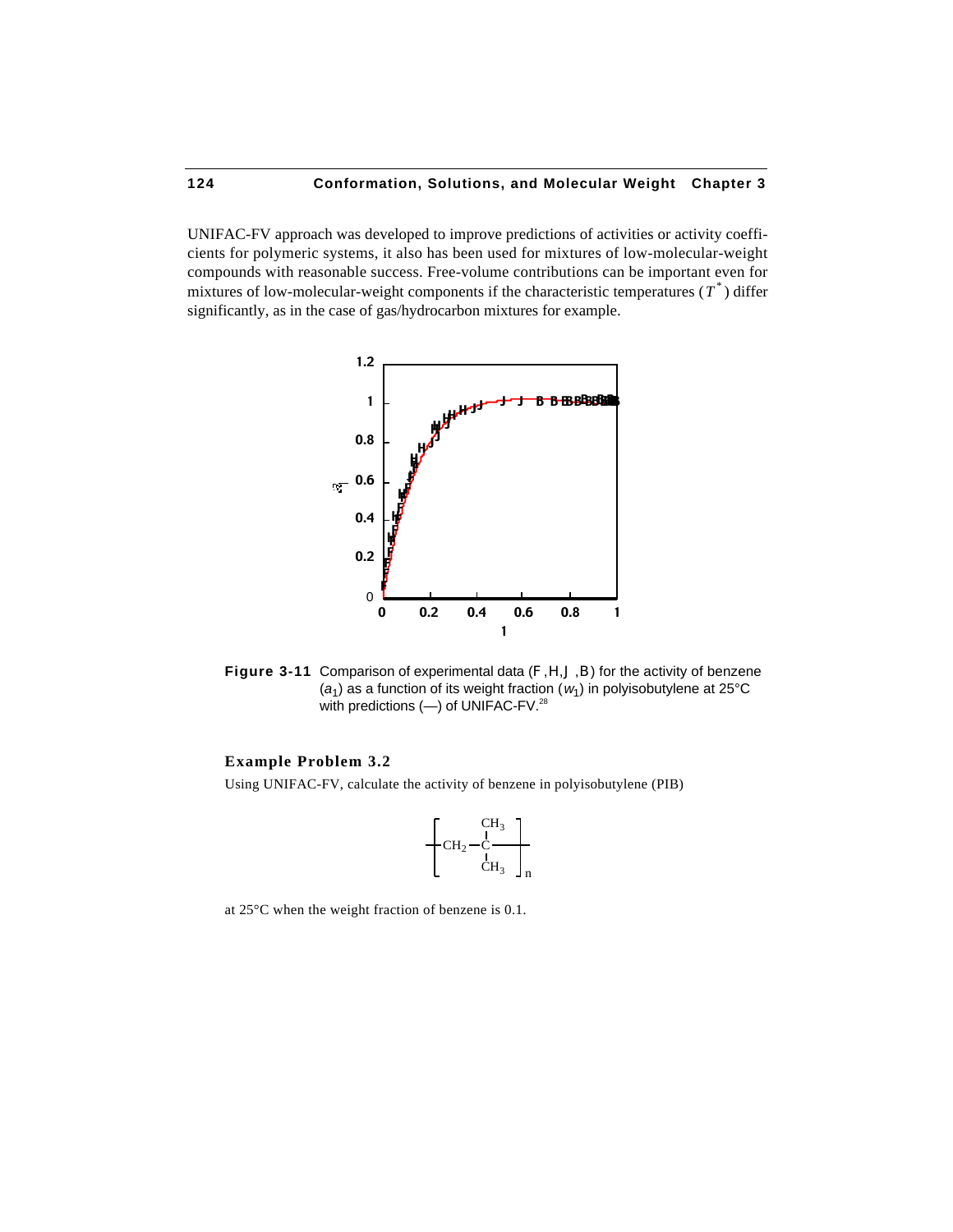| <b>Solution</b> |                     |       |                 |                 |         |                   |                |
|-----------------|---------------------|-------|-----------------|-----------------|---------|-------------------|----------------|
| Component       | ρ                   | M     | Main            | $Sub-$          | $R_{k}$ | $\mathcal{Q}_{k}$ | No.            |
|                 | $g \text{ mL}^{-3}$ |       | Group           | Group           |         |                   | Groups         |
| Benzene         | 0.8736              | 78.11 | ACH             | ACH             | 0.5313  | 0.400             | 6              |
| <b>PIB</b>      | 0.9169              | 56.07 | CH <sub>2</sub> | C               | 0.2195  | 0.0               |                |
|                 |                     |       | CH <sub>2</sub> | CH <sub>2</sub> | 0.6744  | 0.540             |                |
|                 |                     |       | CH,             | CH <sub>3</sub> | 0.9011  | 0.848             | $\overline{2}$ |

#### **Combinatorial contribution:**

$$
q_1 = \frac{1}{78.11} 6(0.400) = 0.03073
$$

$$
r_1 = \frac{1}{78.11} 6(0.5313) = 0.04081
$$

$$
q_2 = \frac{1}{56.07} \Big[ 1(0) + 1(0.540) + 2(0.848) \Big] = 0.03987
$$

$$
r_2 = \frac{1}{56.07} \Big[ 1(0.2195) + 1(0.6744) + 2(0.9011) \Big] = 0.04808
$$

$$
\theta_1 = \frac{0.03073(0.1)}{0.0307(0.1) + 0.03987(0.9)} = 0.07888
$$

$$
\phi_1 = \frac{0.04081(0.1)}{0.04081(0.1) + 0.04808(0.9)} = 0.08618
$$

$$
\ln a_1^c = \ln(0.08618) + (1 - 0.08618) + \frac{10}{2}(78.11)(0.03073) \ln \frac{0.0.0788}{0.08618} - 1 + \frac{0.08618}{0.07888}
$$
  
= -1.4831

# **Residual contribution:**

 $W_{\text{ACH}} = 0.1$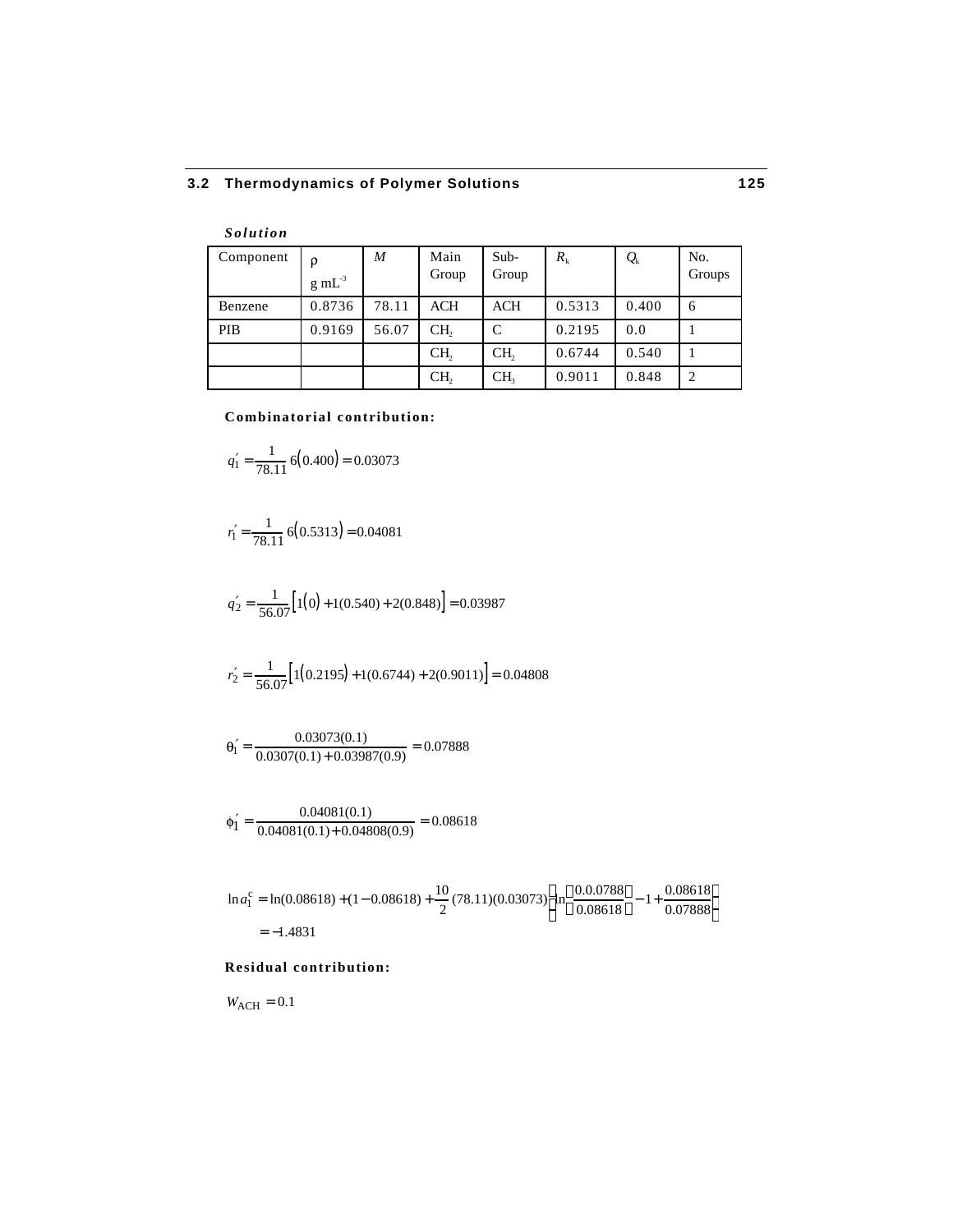$$
W_{\text{CH3}} = 0.9 \frac{15.025(2)}{56.07} = 0.4823
$$
\n
$$
W_{\text{CH2}} = 0.9 \frac{14.0169}{56.07} = 0.2250
$$
\n
$$
W_{\text{C}} = 0.9 \frac{12.001}{56.07} = 0.1926
$$
\n
$$
Q_{\text{ACH}} = \frac{Q_{\text{ACH}}}{13.0089} = \frac{0.4}{13.0089} = 0.03075
$$
\n
$$
Q_{\text{CH3}} = \frac{Q_{\text{CH3}}}{15.025} = \frac{0.848}{15.025} = 0.05644
$$
\n
$$
Q_{\text{CH2}} = \frac{Q_{\text{CH2}}}{14.0169} = \frac{0.540}{14.0169} = 0.03853
$$
\n
$$
Q_{\text{C}} = \frac{Q_{\text{C}}}{12.001} = \frac{0}{12.001} = 0
$$
\n
$$
\Theta_{\text{ACH}} = \frac{Q_{\text{ACH}} W_{\text{ACH}}}{Q_{\text{ACH}} W_{\text{ACH}} + Q_{\text{CH3}} W_{\text{CH3}} + Q_{\text{CH2}} W_{\text{CH2}} + Q_{\text{C}} W_{\text{C}}}{0.03897} = 0.07892
$$
\n
$$
\Theta_{\text{CH3}} = \frac{Q_{\text{CH3}} W_{\text{ACH}}}{Q_{\text{ACH}} W_{\text{ACH}} + Q_{\text{CH3}} W_{\text{CH3}} + Q_{\text{CH2}} W_{\text{CH2}} + Q_{\text{C}} W_{\text{C}}}{0.03897} = 0.6986
$$
\n
$$
\Theta_{\text{CH2}} = \frac{Q_{\text{CH2}} W_{\text{ACH}}}{Q_{\text{ACH}} W_{\text{ACH}} + Q_{\text{CH3}} W_{\text{CH3}} + Q_{\text{CH2}} W_{\text{CH2}} + Q_{\text{C}} W_{\text{C}}}{0.03897} = 0.2225
$$
\n
$$
Q_{\text{
$$

 $C = \frac{Q_C W_C}{Q_W W_C}$  $Q_{\text{ACH}}W_{\text{ACH}} + Q_{\text{CH3}}W_{\text{CH3}} + Q_{\text{CH2}}W_{\text{CH2}} + Q_{\text{CW}} = 0$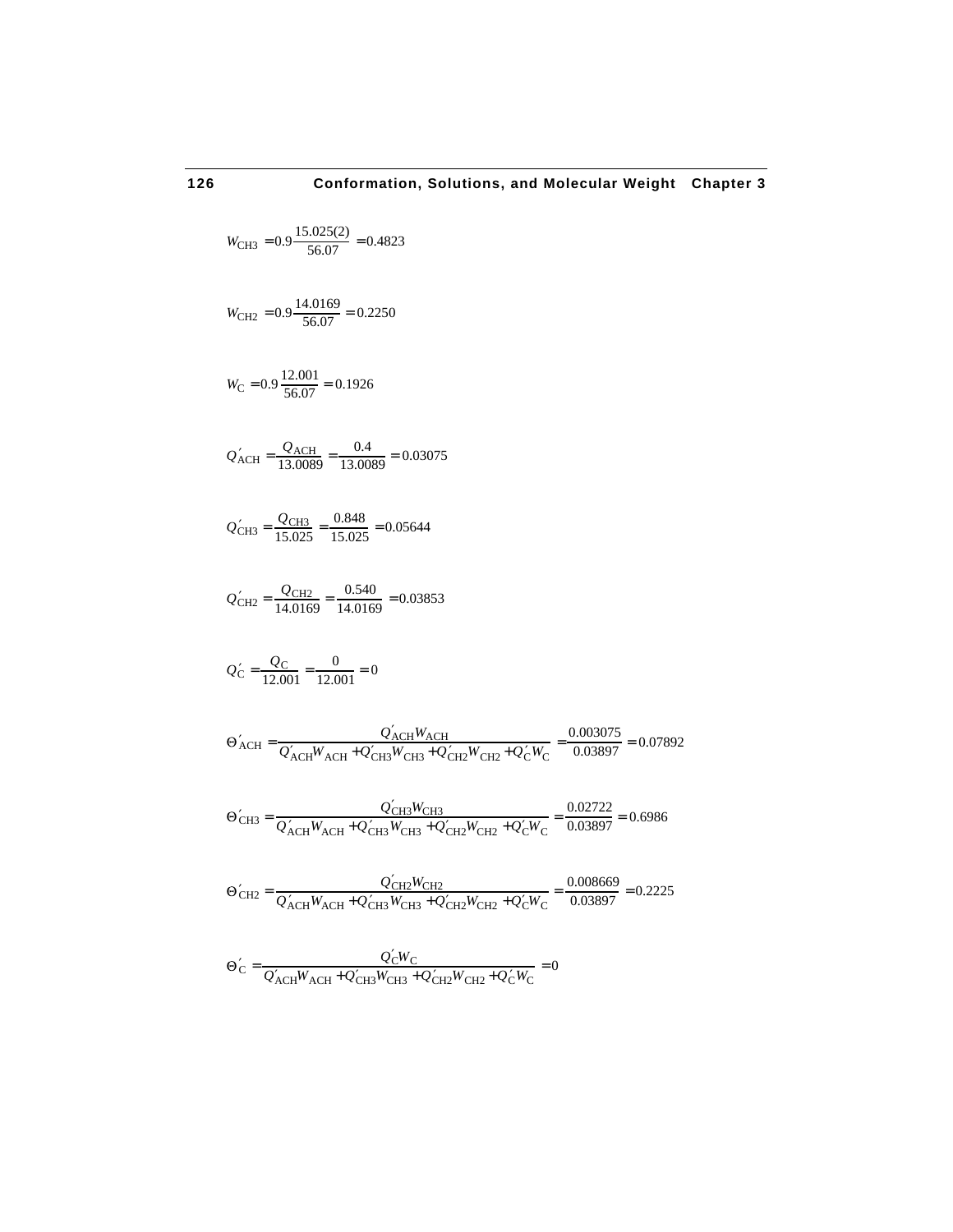Note that interaction parameters are only between main groups, and in this case there are only two main groups — ACH (benzene) and CH2 (C, CH2, and CH3 subgroups) in PIB. This greatly reduces the number of calculations for the residual contribution to the activity of benzene as follows:

 $\text{ACH,CH2} = \text{exp} \quad -\frac{a_{\text{ACH,CH2}}}{T}$ *T*  $-\frac{a_{\text{ACH},\text{CH2}}}{T}$  $= \exp \frac{11.12}{298}$ 298 J r. =  $1.0380$  =  $\Psi$ <sub>ACH,CH3</sub> =  $\Psi$ <sub>ACH,C</sub>

 $CH2, ACH = exp - \frac{a_{CH2,ACH}}{T}$ *T*  $-\frac{a_{\text{CH2,ACH}}}{T}$  $= \exp \ -\frac{61.13}{298}$ 298 =  $0.8145$  =  $\Psi$ <sub>CH3,ACH</sub> =  $\Psi$ <sub>C,ACH</sub>

ln  $\Gamma_{\text{ACH}}$  = *M* <sub>ACH</sub>Q<sub>ACH</sub> $\left[1-\ln(\Theta_{\text{ACH}}\Psi_{\text{ACH,ACH}} + \Theta_{\text{CH3}}\Psi_{\text{CH3,ACH}} + \Theta_{\text{CH2}}\Psi_{\text{CH2,ACH}} + \Theta_{\text{CH2}}\Psi_{\text{CH2,ACH}}\right]$ 

 $\Theta_{\text{C}}\Psi_{\text{C, ACH}}$ ) –  $\Theta_{\text{ACH}}$  (e) w  $\Theta_{\text{ACH}}$  (e)  $\Theta$  $\frac{\sigma_{\rm{ACH}} + \sigma_{\rm{CH}} + \sigma_{\rm{CH}}}{\sigma_{\rm{CH}} + \sigma_{\rm{CH}} + \sigma_{\rm{CH}} + \sigma_{\rm{CH}} + \sigma_{\rm{CH}} + \sigma_{\rm{CH}} + \sigma_{\rm{CH}} + \sigma_{\rm{CH}} + \sigma_{\rm{CH}} + \sigma_{\rm{CH}} + \sigma_{\rm{CH}} + \sigma_{\rm{CH}} + \sigma_{\rm{CH}} + \sigma_{\rm{CH}} + \sigma_{\rm{CH}} + \sigma_{\rm{CH}} + \sigma_{\rm{CH}} + \sigma_{\rm{CH}} + \sigma_{\rm{CH}} + \sigma_{\rm{CH}} + \sigma_{\rm{CH}} + \$ снз $\Psi$ асн,снз  $\frac{1-\text{CB}-\text{ACH},\text{CB}}{1-\text{C}}$  +  $\Theta$  CH3<sup>+</sup> CH3, CH3 +  $\Theta$  CH2<sup>+</sup> C<sub>H2</sub>, CH3 +  $\Theta$  C<sup>H</sup><sub>C</sub>, CH3  $-$ 

 $_{\rm CH2}$  $\Psi_{\rm ACH,CH2}$  $\frac{\text{C}}{\text{ACH}}$  $\frac{\Psi_{\text{ACH,CH2}} + \Theta_{\text{CH3}} \Psi_{\text{CH3,CH2}} + \Theta_{\text{CH2}} \Psi_{\text{CH2,CH2}} + \Theta_{\text{C}} \Psi_{\text{C,CH2}}}{\text{C}}$ 

 $\rm{c}\rm{^{\mathbf{\Psi}}$ ach,c  $\frac{\sigma_{\rm C} + \gamma_{\rm ACH,C}}{(\sigma_{\rm C} + \sigma_{\rm CH3} + \sigma_{\rm CH2})^2 \sigma_{\rm CH2} + \sigma_{\rm C} + \sigma_{\rm C} + \sigma_{\rm C}^2}$ ] =

 $0.400[1 - ln(0 + 0.2225 \cdot 0.8145 + 0.6986 \cdot 0.8145 + 0.07892]$  –

0.07892(1)  $\frac{0.07892(1) + 0.6986(0.8145) + 0.2225(0.8145) + 0}{0.07892(1) + 0.6986(0.8145) + 0.2225(0.8145) + 0}$ 

(0.6986 +0.2225)(1.0380)  $\frac{(0.0960 + 0.2229)(1.0360)}{0.0789(1.0380) + 0.6986(1) + 0.2225 + 0} = 0.4[1 - \ln(0.8292) - 1.0615] = 0.05036$ 

 $\ln \Gamma_{\text{ACH}}^{(1)} = 0$ 

 $\ln a_1^{\text{R}} = 6(0.05036 - 0) = 0.3022$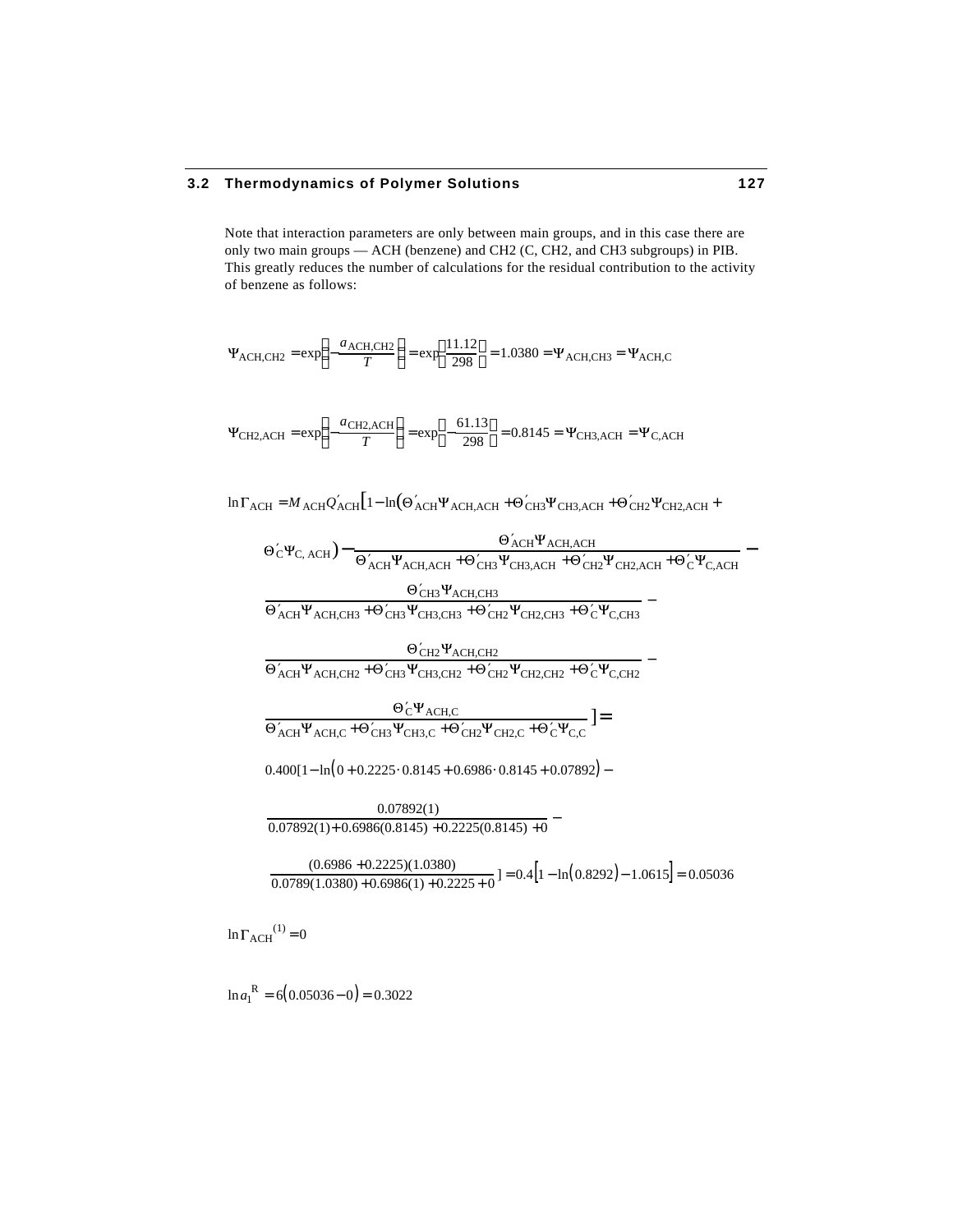Free-volume contribution:

$$
\tilde{\upsilon}_l = \frac{1.145}{15.17(1.28)0.04081} = 1.445
$$

 $\tilde{O}_{\rm M} = \frac{1.1447(0.1) + 1.0906(0.9)}{15,17(1,28)\sqrt{0.04081(0.1) + 0.048}}$ 15.17(1.28)[0.04081(0.1)+ 0.04808(0.9)]  $= 1.1920$ 

$$
\ln a_1^{\text{FV}} = 3(1.1) \ln \frac{1.445^{\frac{1}{3}} - 1}{1.1920^{\frac{1}{3}} - 1} - 1.1 \frac{1.445}{1.1920} - 1 \frac{1}{1.445^{\frac{1}{3}}} - \frac{1}{1.445^{\frac{1}{3}}} = 0.528
$$

*Total activity of benzene:*  $ln a_1 = -1.483 + 0.302 + 0.528 = -0.653$  $a_1 = 0.520$ 

These results indicate that the residual or enthalpic contribution to the activity is relatively small compared to the combinatorial contribution. This should be expected on the basis of the non-polar nature of PIB and benzene. As shown by a comparison of experimental activity data with calculated values in Figure 3-11, UNIFAC-FV very accurately predicts the activity of benzene in PIB. This extremely good agreement is due to extensive parameterization of UNIFAC for alkanes and aromatic compounds.

# **3.3 MEASUREMENT OF MOLECULAR WEIGHT**

As discussed in Section 1.3, commercial synthetic polymers have broad distributions of molecular weight, and it is therefore necessary to report an average molecular weight when characterizing a sample. There are three important molecular-weight averages—number-average  $(M_n)$ , weight-average  $(M_w)$ , and *z*-average  $(M_z)$ . Absolute values of  $M_n$ ,  $M_w$ , and  $M_z$  can be obtained by the *primary* characterization methods of osmometry, scattering, and sedimentation, respectively. In addition to these accurate but time-consuming techniques, there are a number of *secondary* methods by which average molecular weights can be determined provided that polymer samples with narrow molecular-weight distributions are available for reference and calibration. The most important of these secondary methods is gel-permeation chromatography (GPC), sometimes called size-exclusion chromatography (SEC). This method is capable of determining the entire molecular-weight distribution of a polymer sample from which all molecular-weight averages can be determined. Another widely used secondary method is the determination of intrinsic viscosity from which the viscosity-average molecular weight can be determined. The viscosity-average molecular weight ( $M_{\rm v}$ ) normally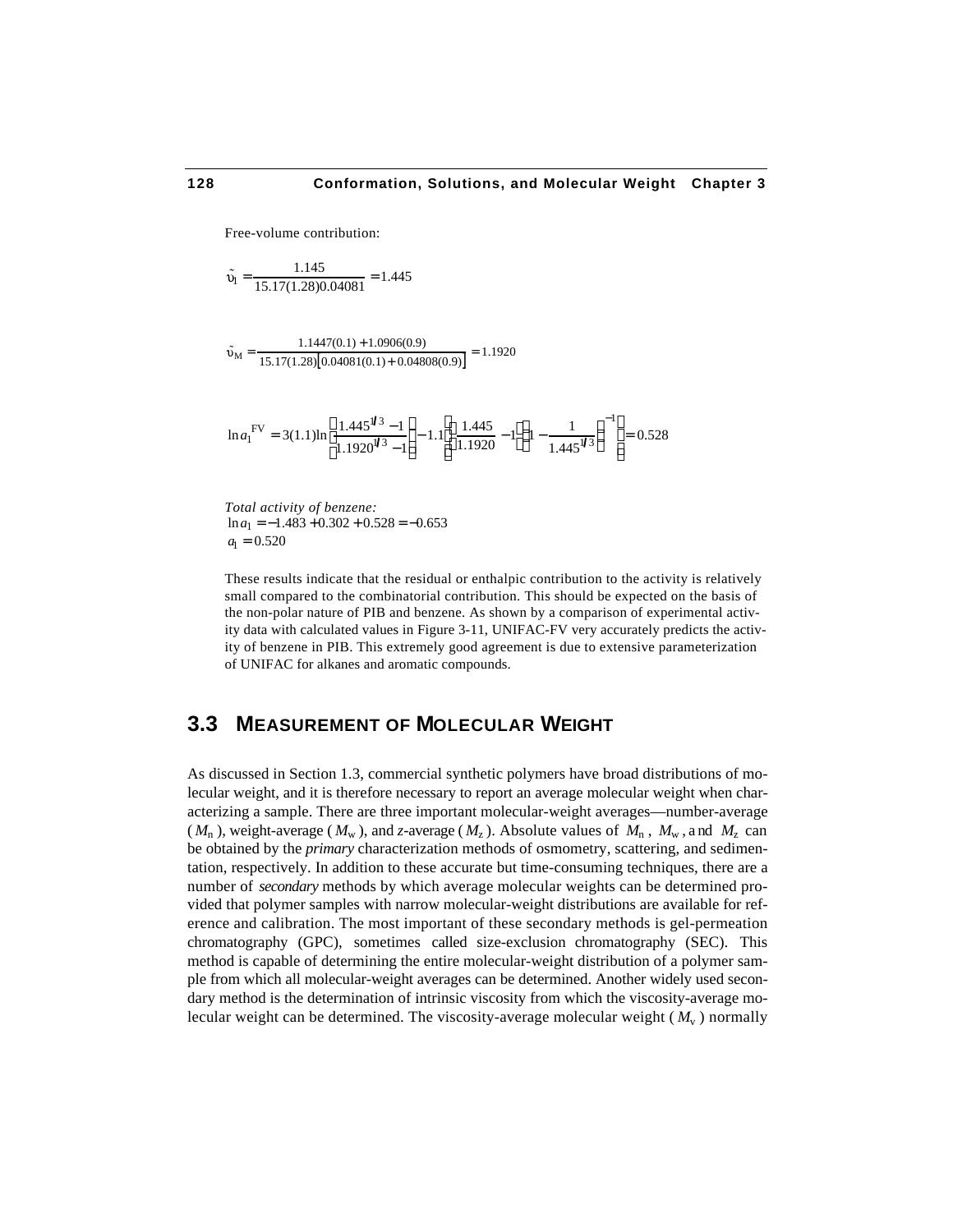#### **3.3 Measurement of Molecular Weight 129**

lies between  $M_n$  and  $M_w$ . The principles behind both primary and secondary methods for molecular-weight determination are discussed next.

## **3.3.1 Osmometry**

**Membrane Osmometry.** The osmotic pressure, , of a polymer solution may be obtained from the chemical potential,  $\mu_1$ , or equivalently from the activity,  $a_1$ , of the solvent through the basic relationship

$$
\mu_1 = RT \ln a_1 = -V_1 \tag{3.96}
$$

where  $V_1$  is the molar volume of the solvent. Substitution of the Flory–Huggins expression for solvent activity (eq. 3.35) into eq. 3.96 and subsequent rearrangement gives

$$
= -\frac{RT}{V_1} \Big[ \ln \Big( 1 - \phi_2 \Big) + \phi_2 + \chi_{12} \phi_2^2 \Big] \ . \tag{3.97}
$$

Simplification of this relation can be achieved by expansion of the logarithmic term in a Taylor series (see Appendix E) and the substitution of polymer concentration, *c*, for volume fraction,  $\phi_2$ , through the relationship

$$
\phi_2 = cv \tag{3.98}
$$

where  $\nu$  is the specific volume of the polymer. Substitution and rearrangement give the expression

$$
\frac{RT}{c} = \frac{RT}{M} \left(1 + \frac{Mv^2}{V_1} - \frac{1}{2} - \chi_{12} \right) c + \frac{1}{3} \frac{Mv^3}{V_1} c^2 + \dots
$$
\n(3.99)

The classical van't Hoff equation for the osmotic pressure of an ideal, dilute solution

$$
\frac{RT}{c} = \frac{RT}{M},\tag{3.100}
$$

may be seen as a special or limiting case of eq. 3.99 obtained when  $\chi_{12} = 1/2$  and secondand higher-order terms in *c* can be neglected (i.e., for dilute solution). For high-molecularweight, polydisperse polymers, the appropriate molecular weight to use in eq. 3.99 is the number-average molecular weight,  $\overline{M}_n$ . Equation 3.99 can then be rearranged to give the widely used relation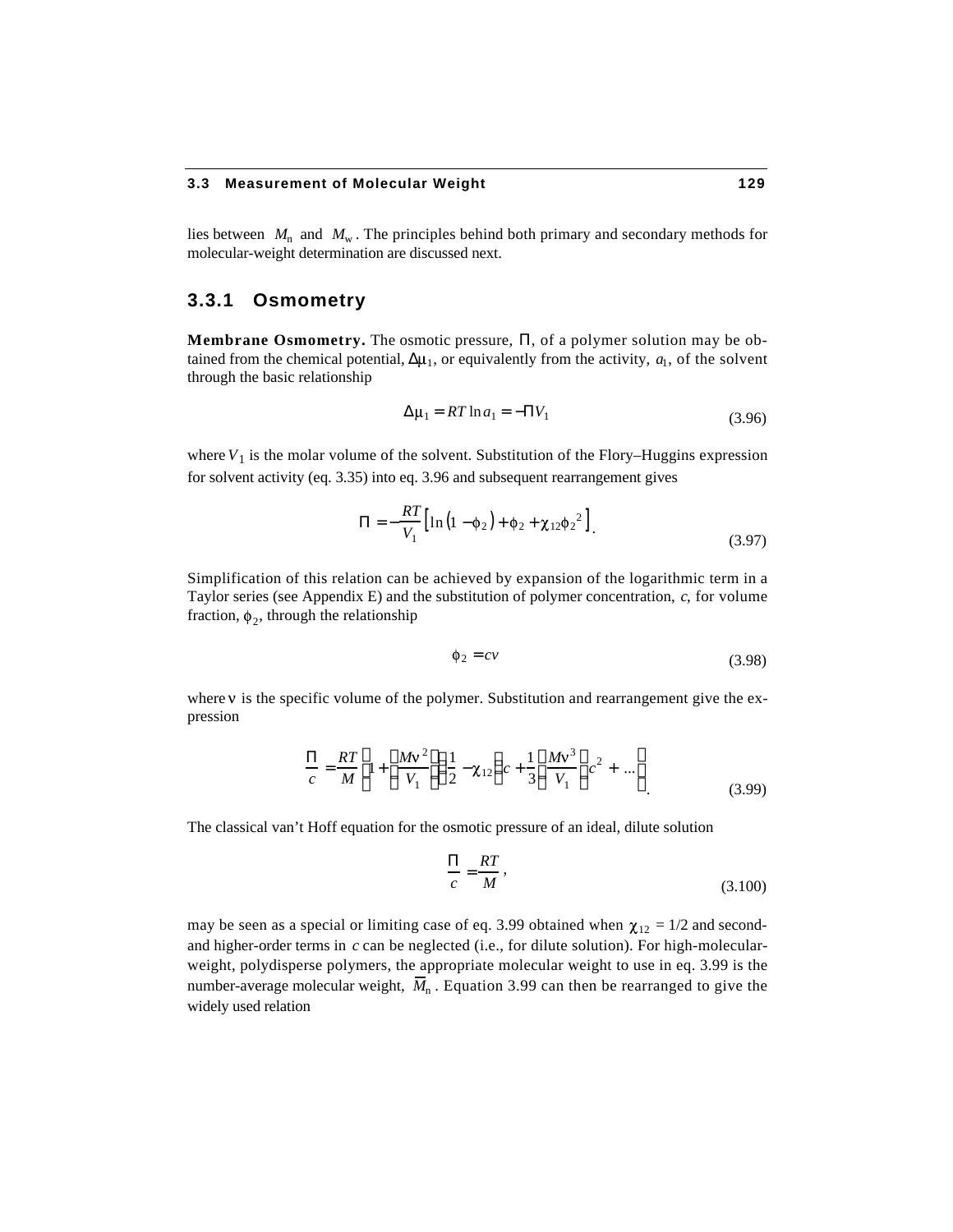$$
= RTc \frac{1}{M_{\rm n}} + A_2c + A_3c^2 + \cdots
$$
 (3.101)

where  $A_2$  and  $A_3$  are the second and third virial coefficients, respectively. Comparison of eqs. 3.99 and 3.101 reveals the following relations for the virial coefficients:

$$
A_2 = \frac{v^2}{V_1} - \frac{1}{2} - \chi_{12}
$$
 (3.102)

and

$$
A_3 = \frac{1}{3} \frac{v^3}{V_1} \tag{3.103}
$$

In the limit of dilute solution (typically less than  $1 \text{ g d}L^{-1}$ ), terms containing second- and higher-order powers of *c* can be neglected, and therefore a plot of /*RTc* versus *c* yields a straight line with an intercept,  $1/M_{\rm n}$ , and slope,  $A_2$ . In Figure 3-12, plots of osmotic data for different molecular weight fractions of polyisobutylene in a good (cyclohexane) and poor (benzene) solvent are compared.

As shown by the relation between  $A_2$  and  $\chi_{12}$  given by eq. 3.102, the second virial coefficient is a convenient measure of the *quality* of polymer-solvent interactions. In good solvents in which the polymer chains are expanded (i.e.,  $\alpha > 1$ , eq. 3.13),  $A_2$  is large and, therefore,  $\chi_{12}$  is small (e.g., <0.5). At  $\theta$  conditions (i.e.,  $\alpha = 1$ ),  $A_2 = 0$  and  $\chi_{12} = 0.5$ .

Experimental procedures to determine osmotic pressure are relatively simple although often very time consuming. A basic osmometer design is illustrated in Figure 3-13. In operation, pure solvent and a dilute solution of the polymer in the same solvent are placed on opposite sides of a semipermeable membrane, typically prepared from cellulose or a cellulose derivative. Regenerated cellulose is an especially good membrane polymer because it is insoluble in most organic solvents. Normally, the membrane is first preconditioned in the solvent used in the measurements. An ideal membrane will allow the solvent to pass through the membrane but will retain the polymer molecules in solution. The resulting difference in chemical potential between solvent and the polymer solution causes solvent to pass through the membrane and raise the liquid head of the solution reservoir. The osmotic pressure is calculated from the height, *h*, of the equilibrium head representing the difference between the height of solvent in the solvent capillary and the height of solution in the opposite capillary at equilibrium as

$$
= \rho g h \tag{3.104}
$$

where  $\rho$  is the solvent density.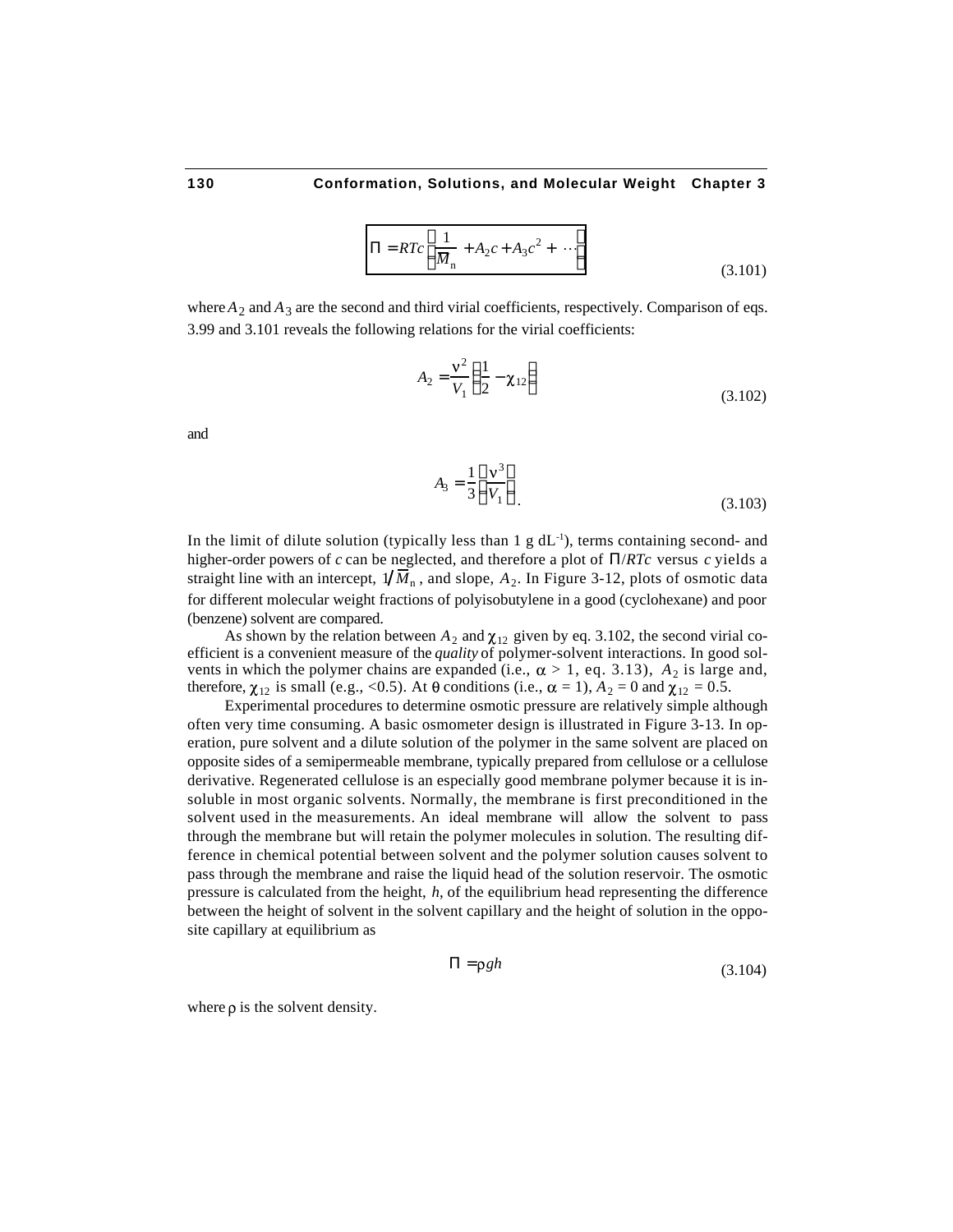## **3.3 Measurement of Molecular Weight 131**



**Figure 3-12** Plot of /*c* versus *c* (g cm<sup>-3</sup>) for polyisobutylene fractions (molecular weights between 38,000 and 720,000) in benzene  $(D)$  and in cyclohexane ( $\blacksquare$ ). (Adapted with permission from ref. 34. Copyright 1953 American Chemical Society.)



**Figure 3-13** Schematic of a simple membrane osmometer.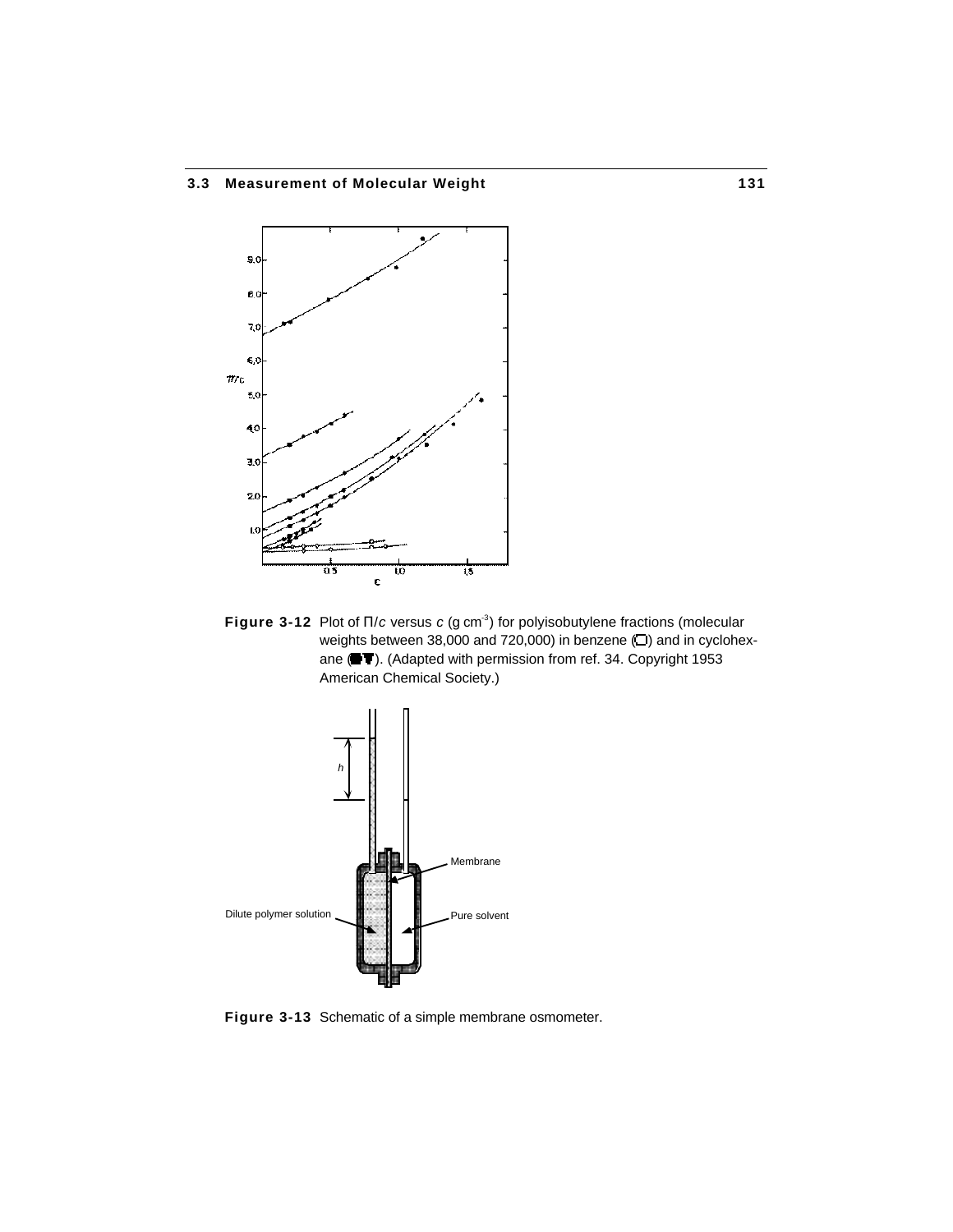One intrinsic problem with membrane osmometry is the performance of the membrane. No membrane is completely impervious to the passage of small molecules, and any migration of smaller polymer molecules across the membrane during measurement will not contribute to the osmotic pressure and, therefore, an artificially high value of  $M_n$  will be obtained. For this reason, membrane osmometry is considered to be accurate only for polymer samples with molecular weights above about 20,000. The upper limit for molecular weight is approximately 500,000 due to inaccuracy in measuring small osmotic pressures. For the characterization of low-molecular-weight (i.e., <20,000) oligomers and polymers, an alternative technique called vapor-pressure osmometry (VPO) is preferred, particularly when molecular weight is less than about 10,000. The basic principles of this technique are d e scribed next.

**Vapor Pressure Osmometry.** When a polymer is a dd ed to a solvent, the vapor pressure of the solvent will be lowered due to the decrease in solvent activity. The relation between the difference in vapor pressure between solvent and solution,  $= p_1 - p_1^{\circ}$ , and the number-average molecular weight,  $M_n$ , of the polymer is given as

$$
\lim_{c \to 0} \frac{p}{c} = -\frac{p_1^{\circ} V_1^{\circ}}{M_n}
$$
\n(3.105)

where  $p_1^{\,\text{o}}$  and  $V_1^{\,\text{o}}$  are, respectively, the vapor pressure and molar volume of the pure solvent. Due to the inverse dependence of  $p$  on  $M_n$  given by eq. 3.105, the effect of even a low-molecular-weight polymer on the lowering of vapor pressure will be very small and, therefore, direct measurement of the vapor pressure is a very imprecise method of molecularweight determination. For this reason, an indirect approach, based upon thermoelectric measurements, is used in commercial instrumentation as described below.

As shown by Figure 3-14, a commercial vapor pressure osmometer uses two matched thermistors that are placed in a closed, constant-temperature  $(\pm 0.001^{\circ}C)$  chamber containing saturated solvent vapor. A drop of solvent is placed by syringe on one thermistor and a drop of dilute polymer solution on the other. As a result of condensation of solvent vapor onto the solution, the temperature of the solution thermistor increases until the vapor pressure of the solution equals that of the solvent. The difference in temperature between the two thermistors is recorded in terms of a difference in resistance ( *R*), which is calibrated by use of a standard low-molecular-weight sample. Extrapolation of *R c* over a range of dilute-solution concentrations to zero concentration yields  $\overline{M}_n$  through

$$
\frac{R}{c_{c=0}} = \frac{K_{\text{VPO}}}{\overline{M}_{\text{n}}} \tag{3.106}
$$

where  $K_{\text{VPO}}$  is the calibration constant obtained by measuring *R* for a low-molecularweight standard whose molecular weight is precisely known. As in membrane osmometry,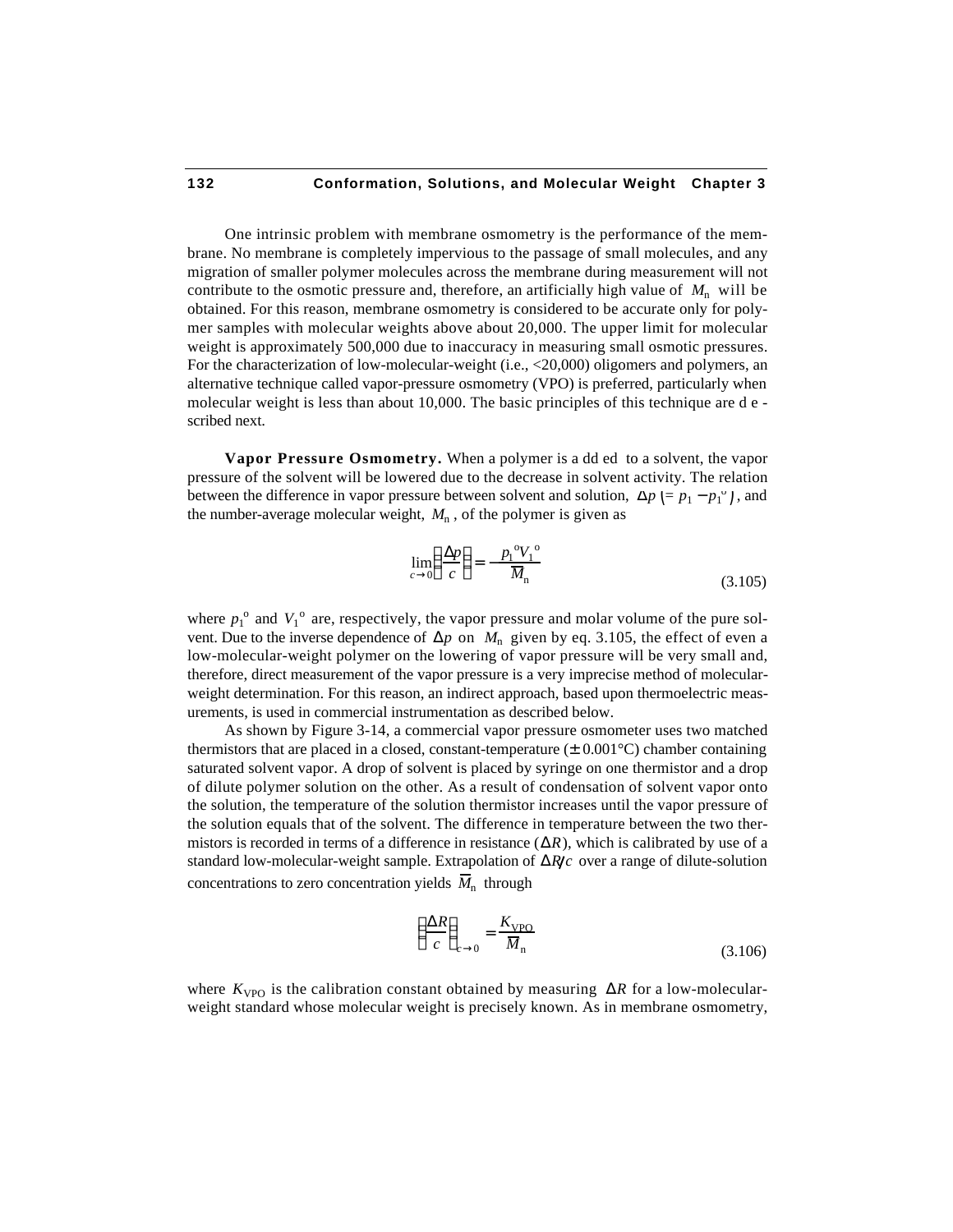#### **3.3 Measurement of Molecular Weight 133**

the slope of the plot of  $\overline{R}$  *R c* versus *c* is related to the second virial coefficient. Criteria for the selection of calibrants for VPO include high purity (>99.9%) and low vapor pressure  $\left($  <0.1% of  $p_1^{\,\text{o}}$ ). Examples of calibrant include mannitol and sucrose for aqueous solution measurements and pentaerythrityl tetrastearate, and low-polydispersity, low-molecular-weight polystyrene and polyisobutylene standards for organic-solution determinations. Since calibration by a low-molecular-weight standard is required to obtain  $K_{VPO}$ , VPO is considered a secondary method of molecular-weight determination, in contrast to membrane osmometry for which no calibrants are necessary.



**Figure 3-14** Illustration of basic instrumentation for vapor pressure osmometry.

# **3.3.2 Light-Scattering Methods**

1

The weight-average molecular weight can be obtained directly only by scattering experiments. The most commonly used technique is light scattering from dilute polymer solution. It is also possible to determine  $M_w$  by small-angle neutron scattering of specially prepared solid samples. Although this technique has great current importance in polymer research, it is not routinely used for molecular-weight determination because of the difficulty and expense of sample preparation and the specialized facilities required. The basic principles of light-scattering measurements of dilute polymer solutions are described next.

The fundamental relationship for light scattering is given as<sup>†</sup>

$$
R(\theta) = \frac{KcRTV_1(1+\cos^2\theta)}{-\partial\mu_1/\partial c} = \frac{KcRTV_1(1+\cos^2\theta)}{\partial/\partial c}.
$$

 $\dagger$  It can be shown<sup>1</sup> from the thermodynamic theory of fluctuations that the relationship between scattered light intensity and chemical potential is given as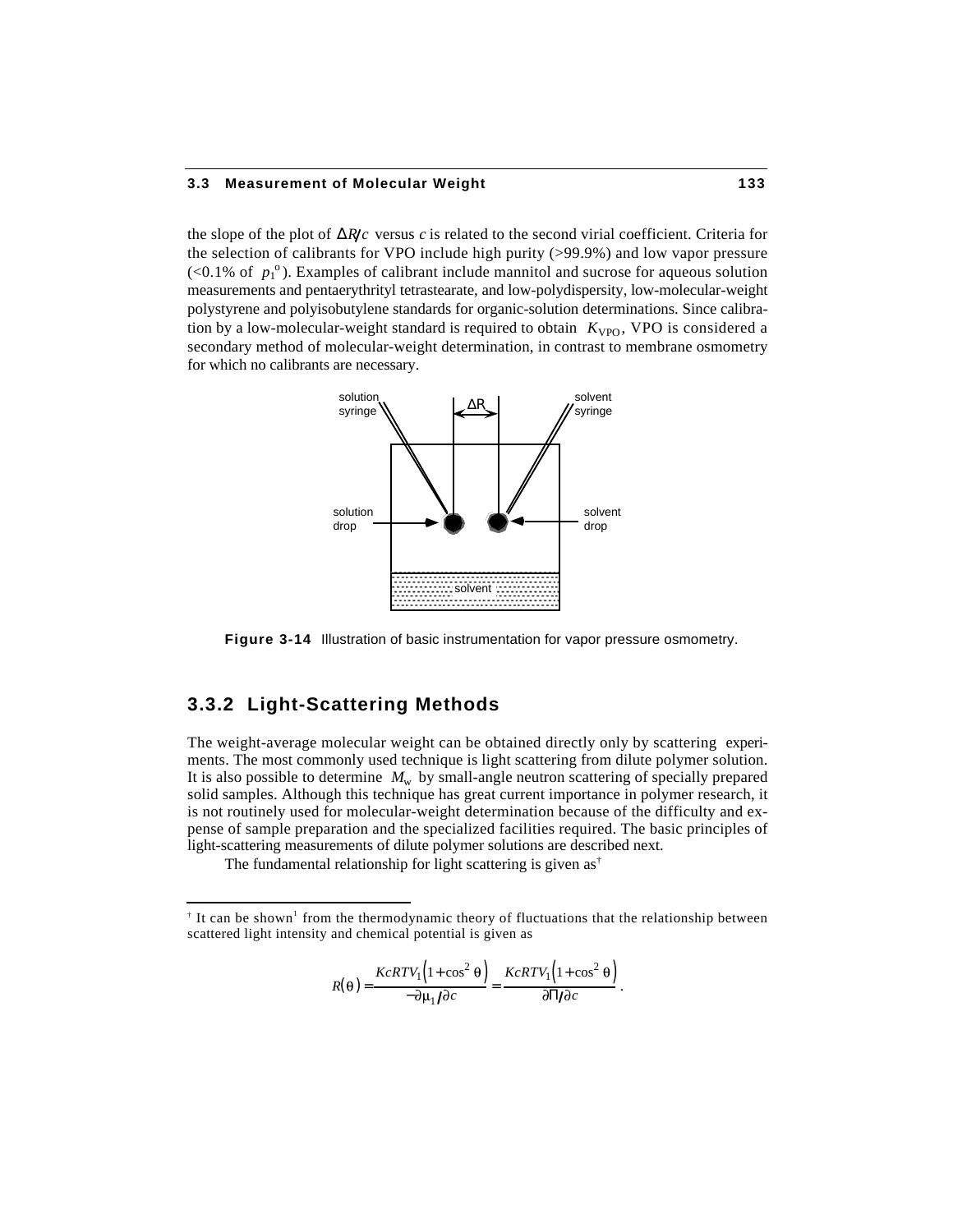$$
\frac{Kc}{R(\theta)} = \frac{1}{\overline{M}_{\rm w}P(\theta)} + 2A_2c + \cdots
$$
\n(3.107)

In this equation,  $K$  is a function of the refractive index,  $n_0$ , of the pure solvent, the specific refractive increment,  $dn/dc$ , of the dilute polymer solution, and the wavelength,  $\lambda$ , of the incident light according to the relationship

$$
K = \frac{2 \t{2} n_0^2}{N_A \lambda^4} \frac{dn}{dc}
$$
 (3.108)

where  $N_A$  is Avogadro's number (6.023  $\times$  10<sup>23</sup> molecules mol<sup>-1</sup>). The specific refractive increment is the change in refraction index, *n*, of dilute polymer solutions with increasing polymer concentration. The term  $R(\theta)$  appearing in eq. 3.107 is called the *Rayleigh ratio*, which is defined as

$$
R(\theta) = \frac{i(\theta)r^2}{I_0 V} \,. \tag{3.109}
$$

In this equation,  $I_0$  is the intensity of the incident light beam and  $i(\theta)$  is the intensity of the *scattered* light measured at a distance of *r* from the scattering volume, *V*, and at an angle with respect to the incident beam. The parameter  $P(\theta)$  appearing in eq. 3.107 is called the *particle scattering function*, which incorporates the effect of chain size and conformation on the angular dependence of scattered light intensity, as illustrated in Figure 3-15. Spherical particles smaller than the wavelength of light act as independent scattering centers generating a symmetrical envelope of scattered light intensity. In this case of small particles,  $P(\theta)$  is unity, but in the case of polymer chains whose dimensions are  $\lambda/20$ , scattering may occur from different points along the same chain and  $P(\theta)$  <1. For this reason, diminution of scattered light intensity can occur due to interference, and the scattering envelope is no longer spherically symmetrical, as seen in Figure 3-15. In this case, the angular dependence of scattered light intensity is given by the particle scattering function, which, for a *monodisperse* system of randomly-coiling molecules in dilute solution, is given by the expression

$$
P(\theta) = \frac{2}{v^2} \left[ e^{-v} - (1 - v) \right]
$$
\n(3.110)

where

$$
\upsilon = 16 \frac{n}{\lambda}^{2} \left\langle s^{2} \right\rangle \sin^{2} \frac{\theta}{2}
$$
 (3.111)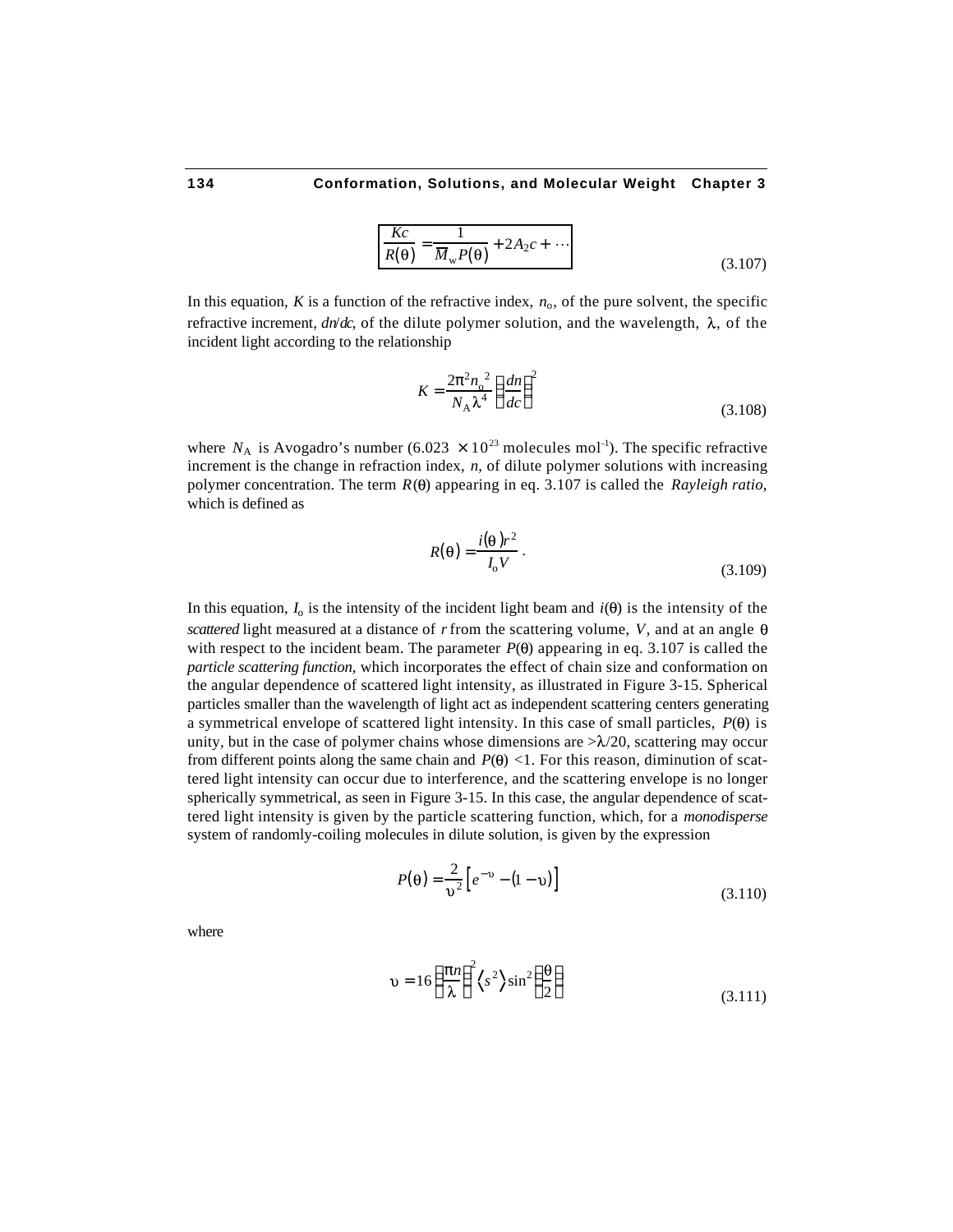#### **3.3 Measurement of Molecular Weight 135**

and  $s^2$  is called the mean-square radius of gyration. For linear-chain polymers,  $s^2$  is related to the mean-square end-to-end distance as



**Figure 3-15** Intensity distribution of light scattering at various angles for a small particle (dashed circle) and a large polymer molecule (solid ellipse).

Basic instrumentation for light-scattering measurements is illustrated in Figure 3-16. Light from a high-intensity mercury lamp is polarized and filtered before passing through a glass cell that contains a filtered, dilute polymer solution. Scattered light intensity at an angle  $\theta$  is recorded as a signal from a movable high-voltage photomultiplier tube.



**Figure 3-16** Conventional light-scattering instrumentation. (Copyright 1989 From *Principles of Polymer Systems, 4<sup>th</sup> ed., by F. Rodriguez. Reproduced by* permission of Routledge, Inc., part of The Taylor & Francis Group.)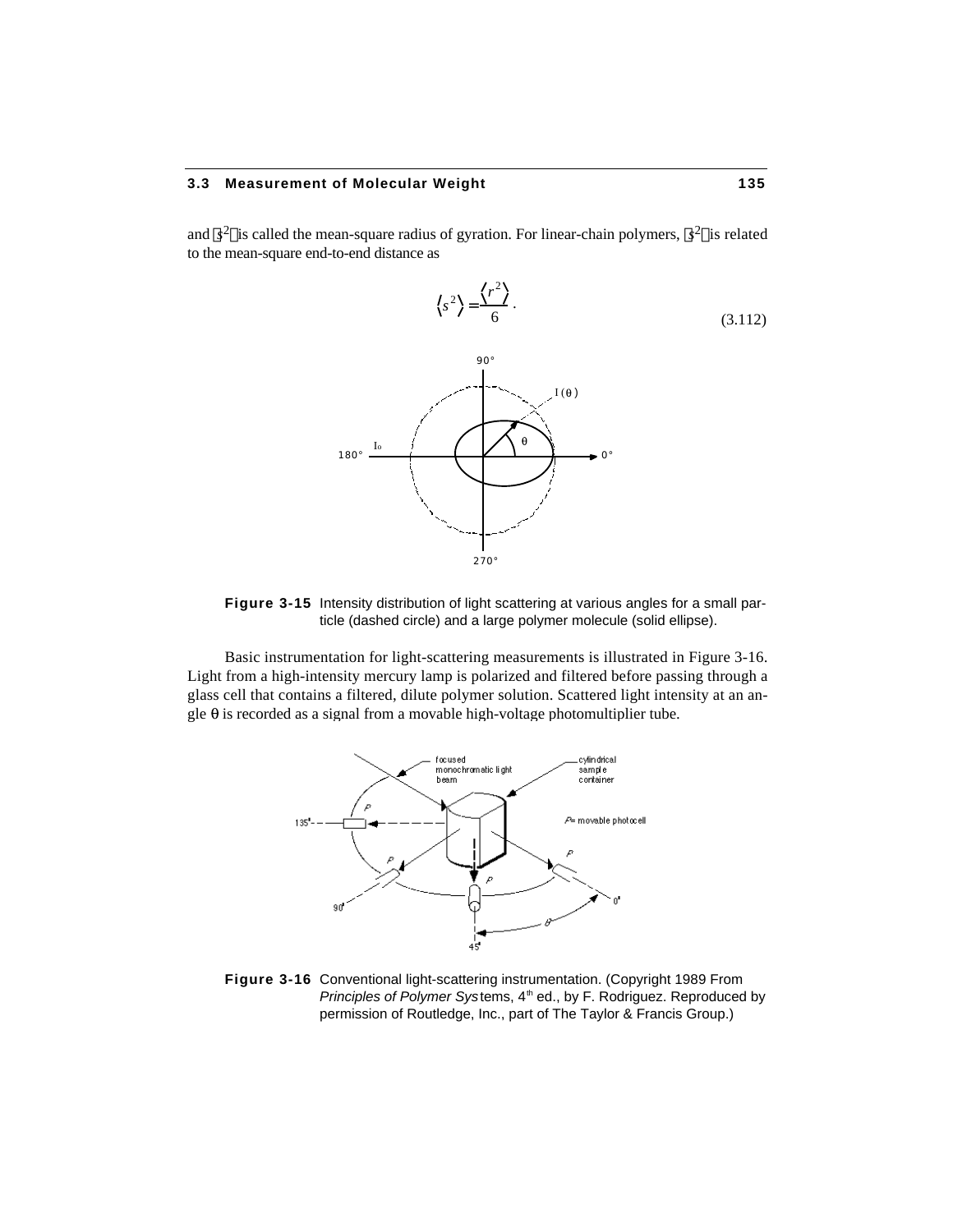To determine  $\overline{M}_{\text{w}}$  from eq. 3.107, it is necessary to know the value of  $P(\theta)$  at each angle for which  $R(\theta)$  has been measured. When the molecular-weight distribution of a polymer is polydisperse, as it usually is,  $P(\theta)$  is not precisely given by eq. 3.110, but by a summation of similar equations for polymer chains of different sizes weighted by the amount of variously sized chains present in the polymer sample. Since this information is generally not known, it is customary to treat the data in a way that does not require explicit knowledge of *P*( ). In practice, two approaches can be used. These are called the *Zimm* and *dissymmetry* methods which are discussed in the following sections.

**Zimm Method.** The most rigorous approach to determine  $M_w$  from light-scattering data is by means of a *Zimm plot*. This procedure has the advantage that chain conformation need not be known in advance; however, Zimm plots require tedious measurements of scattered light-intensity at many more angles than needed by the dissymmetry technique. A double extrapolation to both zero concentration *and* zero angle is used to obtain information concerning molecular weight, second-virial coefficient, and chain dimensions, as discussed next.

In the limit of small angles where  $P(\theta)$  approaches unity, it can be shown by means of a series expansion of  $1/P(\theta)$  that eq. 3.107 becomes<sup>‡</sup>

$$
\frac{Kc}{R(\theta)} = \frac{1}{\overline{M}_{\rm w}} \left(1 + \frac{16}{3} \frac{n}{\lambda}^2 \left\langle s^2 \right\rangle \sin^2 \frac{\theta}{2} + 2A_2 c \right).
$$
\n(3.113)

As illustrated in Figure 3-17, data is plotted in the form of  $K\sqrt{R(\theta)}$  versus  $\sin^2(\theta/2) + kc$ for different angles and concentrations (where *k* is an arbitrary constant added to provide spacing between curves). A *double* extrapolation to  $\theta = 0^{\circ}$  and  $c = 0$ , for which the second and third terms on the right of eq. 3.113 become zero, yields  $M_w$  as the reciprocal of the intercept. As inspection of eq.  $3.113$  indicates,  $A_2$  is then obtained as one-half of the slope of the extrapolated line at  $\theta = 0$ ; the mean-square radius of gyration is obtained from the initial slope of the extrapolated line at  $c = 0$  as

$$
\langle s^2 \rangle = \frac{3\overline{M}_{\rm w}}{16} \frac{\lambda}{n}^2 \times \text{slope (at } c = 0)
$$
 (3.114)

One obvious difficulty with the Zimm method is that a large number of timeconsuming measurements is required; however, the method provides a great deal of informa-

 $\Delta R_{\Theta} = R_{\Theta}$  (solution) –  $R_{\Theta}$  (solvent).

 ‡ The Rayleigh ratio used in the scattering of dilute polymer solutions is the excess or reduced Rayleigh ratio,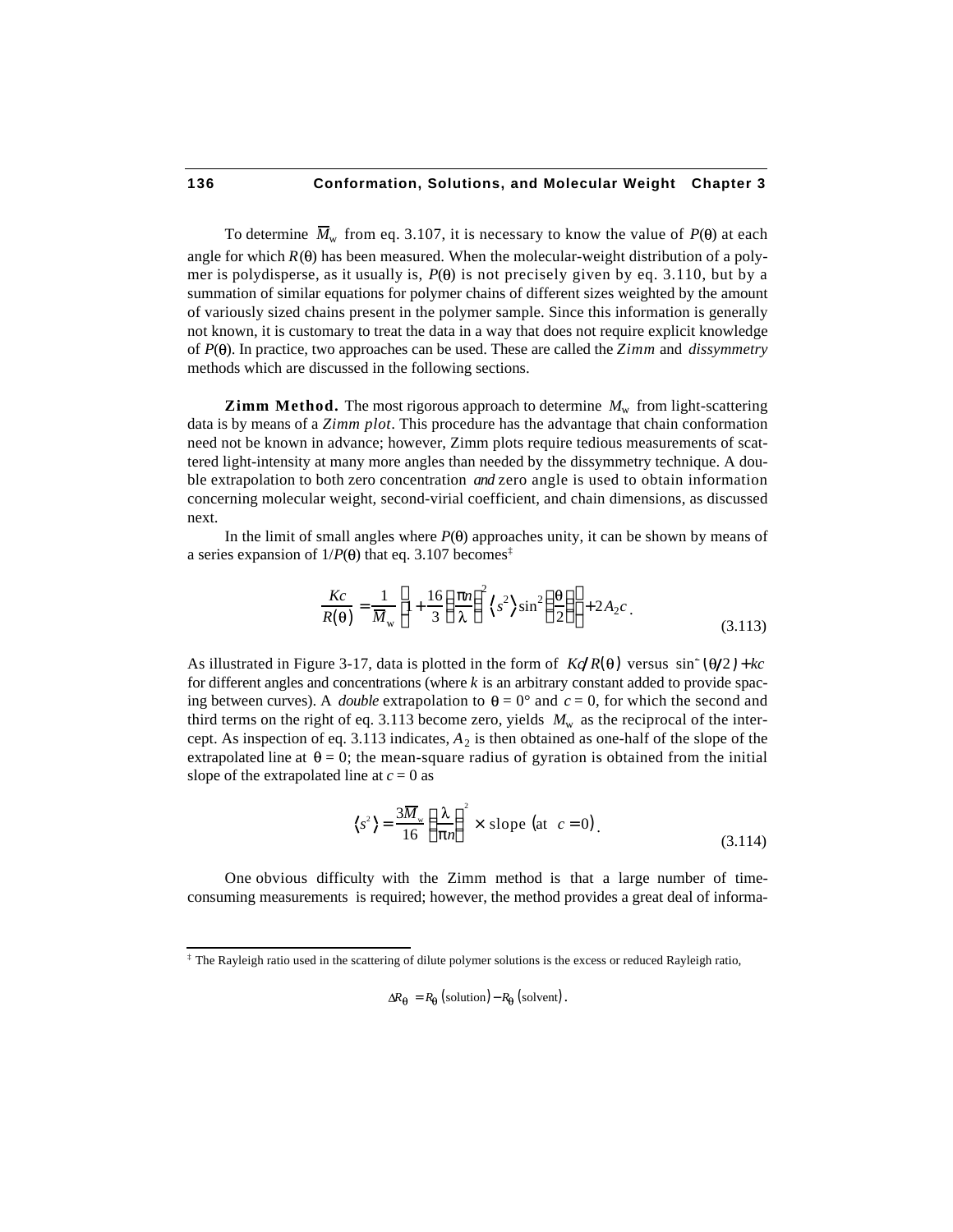#### **3.3 Measurement of Molecular Weight 137**

tion—  $\overline{M}_{w}$ ,  $A_2$ , and  $\langle s^2 \rangle$ . The number of experiments is greatly reduced by using the dissymmetry method; however, chain dimensions are less certain, as discussed next.

**Dissymmetry Method.** Molecular-weight determination by the *dissymmetry* method requires measurement of the scattered intensity at three angles—typically 45°, 90°, and 135° (see Figure 3-15)—and at several different (dilute) polymer concentrations. A dissymmetry ratio, *z*, is defined as

$$
z = \frac{i(45^{\circ})}{i(135^{\circ})} \,. \tag{3.115}
$$

Since *z* is normally concentration-dependent, a value at zero concentration is determined by plotting  $(z - 1)^{-1}$  versus concentration. This value can then be used to obtain  $P(90^{\circ})$  and also  $r^2$ <sup>1/2</sup> from published values if the conformational state (e.g., rods, disks, spheres, or random coils) of the polymer in solution is known. In the absence of information to the contrary, a random-coil conformation, typical of flexible-chain polymers, is assumed. Once *P*(90°) is known,  $M_{\rm w}$  can be obtained from the intercept and  $A_2$  obtained from the slope of a plot of *Kc*/*R*(90°) versus concentration extrapolated to zero concentration.



**Figure 3-17** Idealized Zimm plot of light-scattering data (a) taken at different angles ( ) and solution concentrations (*c*). Double extrapolations to zero concentration and zero scattering-angle are represented by broken lines.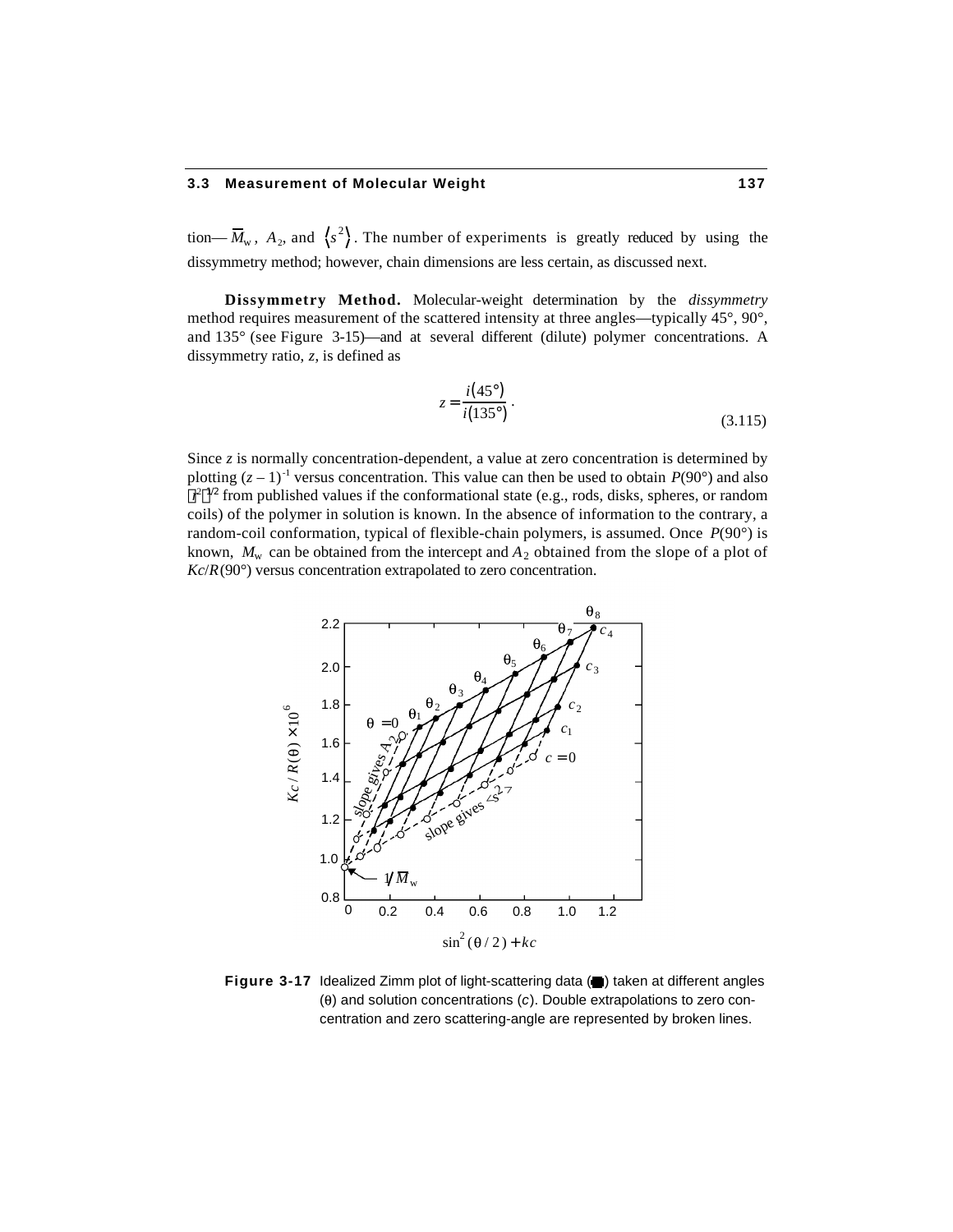**Low-Angle Laser Light-Scattering (LALLS).** In recent years, helium–neon (He–Ne) lasers ( $\lambda = 6328 \text{ Å}$ ) have replaced conventional light sources in some commercial light-scattering instruments. The high intensity of these light sources permits scattering measurements at much smaller angles  $(2^{\circ}$  to  $10^{\circ})$  than possible with conventional light sources and for smaller samples at lower concentrations. Since at low angles the particle scattering-function,  $P(\theta)$ , approaches unity, eq. 3.107 reduces to the classical *Debye equation* for scattering by small spherical particles as

$$
\frac{Kc}{R(\theta)} = \frac{1}{M_{\rm w}} + 2A_2c
$$
\n(3.116)

Therefore, a plot of  $Kc/R$ ( ) versus *c* at a single angle gives  $\overline{M}_w$  as the inverse of the intercept and  $A_2$  as one-half of the slope.

A representative LALLS plot of  $K\phi R(\theta)$  versus *c* is shown for cellulose acetate (CA) in acetone at 25°C in Figure 3-18. From the intercept, a value of 150,000 is obtained for  $M_{\rm w}$  of the CA sample; the second virial coefficient,  $A_2$ , is obtained from the slope as 7.53  $\times$  10<sup>-3</sup> mL mol g<sup>-2</sup>. One limitation of the LALLS method is that chain dimensions cannot be obtained since scattering is measured only at a single angle.



**Figure 3-18.** Plot of low-angle laser light-scattering data for cellulose acetate in acetone. $34$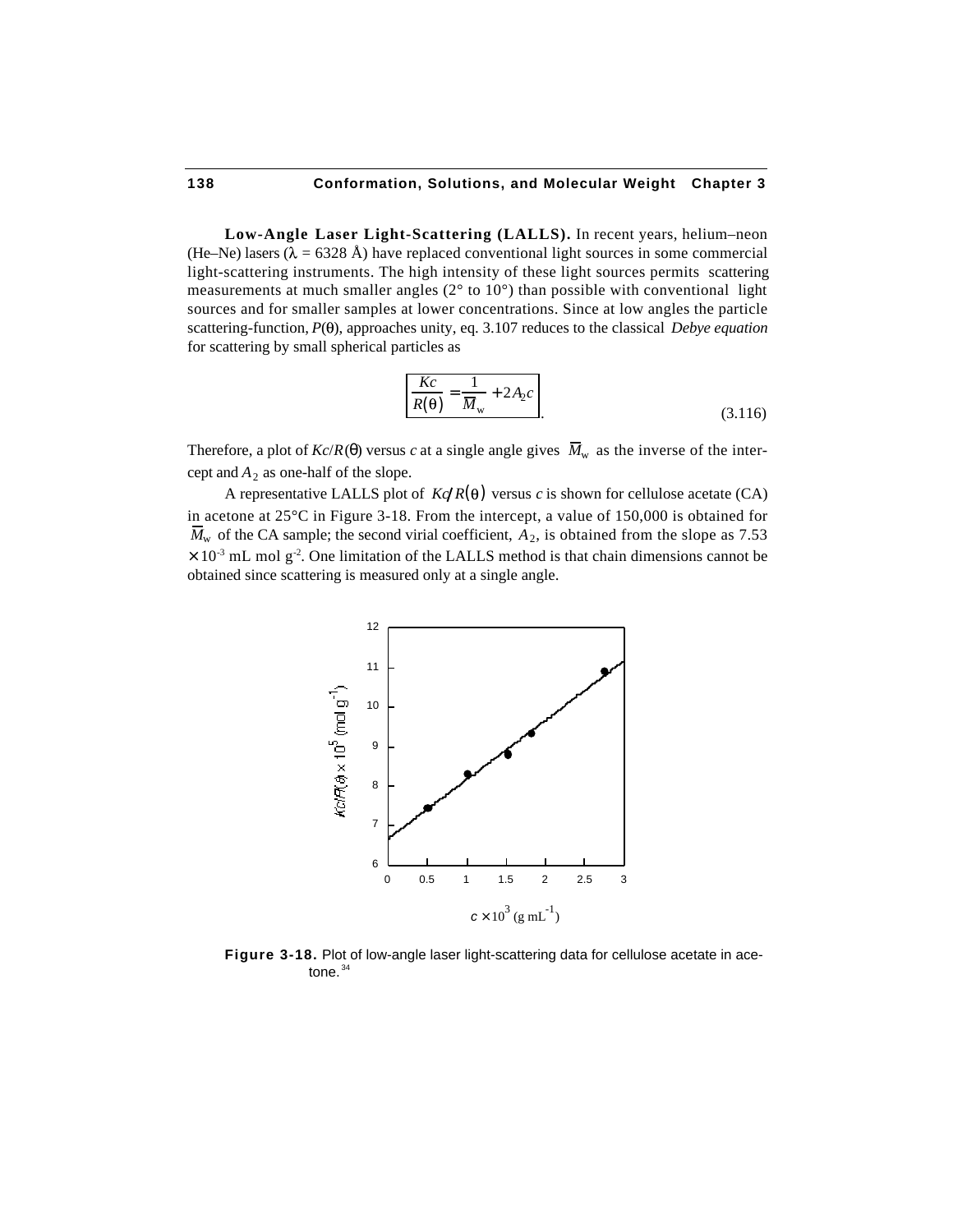## **3.3.3 Intrinsic Viscosity Measurements**

A method widely used for routine molecular-weight determination is based upon the determination of the intrinsic viscosity,  $[\eta]$ , of a polymer in solution through measurements of solution viscosity. Molecular weight is related to [ $\eta$ ] by the *Mark–Houwink–Sakurada equation* given as

$$
\left[\eta\right] = K\overline{M}_{\nu}^{\ a} \tag{3.117}
$$

where  $M_{\rm v}$  is the viscosity-average molecular weight defined for a discrete distribution of molecular weights (see Section 1.3) as

$$
\overline{M}_{\rm v} = \sum_{i=1}^{N} N_i M_i^{1+a} / \sum_{i=1}^{N} N_i M_i^{1+a}
$$
\n(3.118)

Both *K* and *a* are empirical (Mark–Houwink) constants that are specific for a given polymer, solvent, and temperature. The exponent *a* normally lies between the values of 0.5 for a  $\theta$  solvent and 1.0 for a thermodynamically good solvent. Extensive tables of Mark–Houwink parameters for most commercially important polymers are available.<sup>22</sup> Some typical values for representative polymers are given in Table 3-6. The value of  $M_{\rm v}$  normally lies between the values of  $\overline{M}_n$  and  $\overline{M}_w$  obtained by osmometry and light-scattering measurements, respectively. As indicated by eq. 3.118,  $\overline{M}_{v}$   $\overline{M}_{w}$  in the case of a thermodynamically good solvent when  $a = 1$ . The relationship between molecular weights is given by the expression

$$
\overline{M}_n : \overline{M}_v : \overline{M}_w = 1 : \left[ \begin{pmatrix} 1 + a \end{pmatrix} \begin{pmatrix} 1 + a \end{pmatrix} \right]^{1/a} : 2
$$

where is the gamma function (see Appendix E).

Intrinsic viscosity is implicitly expressed by the Huggins equation<sup>36</sup>

$$
\frac{\eta_{i}}{c} = [\eta] + k_{\text{H}}[\eta]^{2} c \tag{3.119}
$$

where  $k<sub>H</sub>$  is a dimensionless parameter (the Huggins coefficient) whose value depends upon temperature as well as the specific polymer/solvent combination. The parameter  $\eta_i$  is called the *relative viscosity-increment*, which is defined as

$$
\eta_i = \frac{\eta - \eta_s}{\eta_s} \tag{3.120}
$$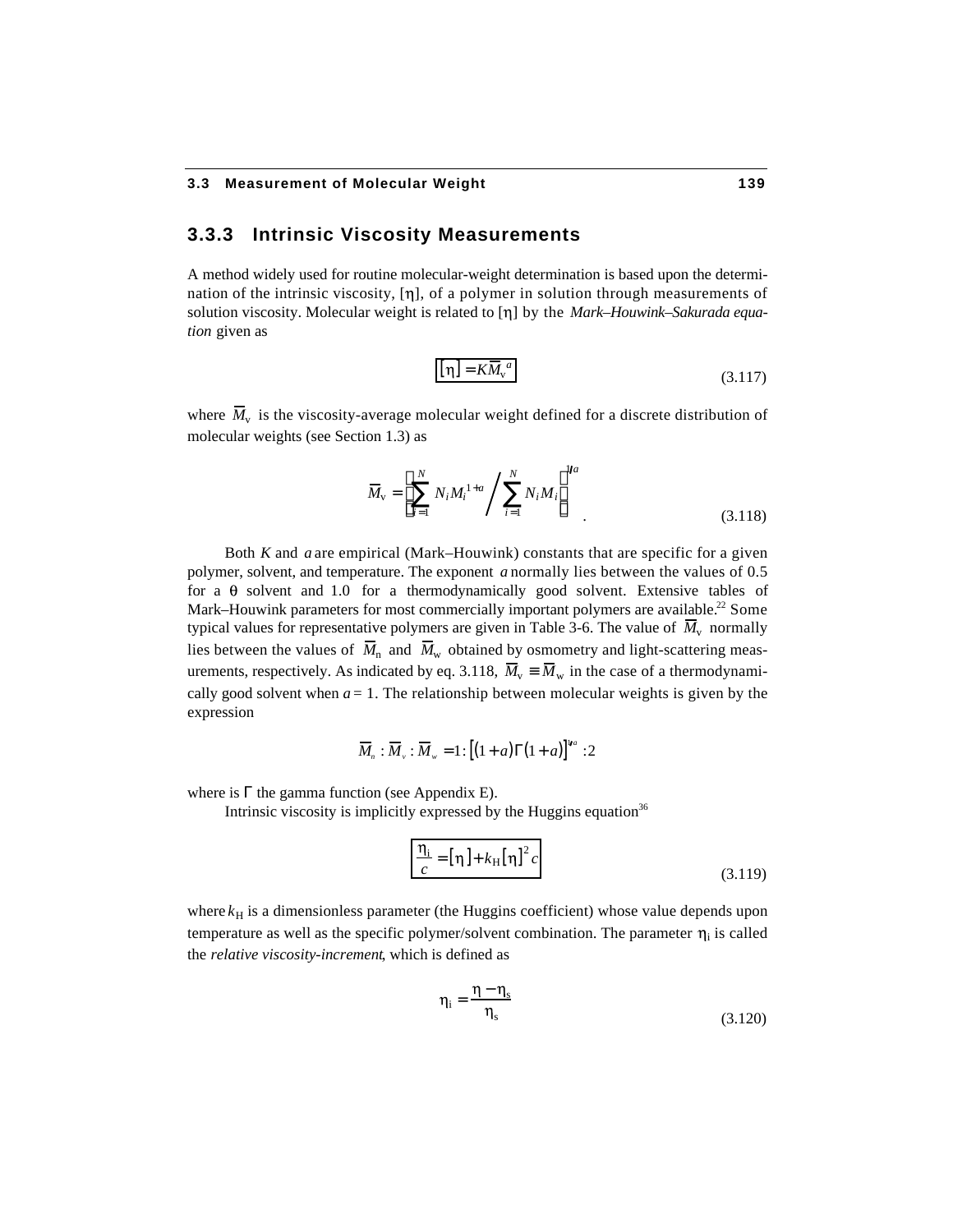where  $\eta$  and  $\eta_s$  are the viscosities of the dilute polymer solution and pure solvent, respectively. The ratio  $\eta_i/c$  is commonly called the reduced viscosity,  $\eta_{\text{red}}$ , or viscosity number according to recommended IUPAC<sup>†</sup> nomenclature.

| Polymer                                                | Solvent         | $K \times 10^3$<br>$(mL g-1)$ | a    |
|--------------------------------------------------------|-----------------|-------------------------------|------|
| Polystyrene                                            | Tetrahydrofuran | 14                            | 0.70 |
|                                                        | Toluene         | 7.5                           | 0.75 |
|                                                        | Benzene         | 9.2                           | 0.74 |
| Poly(methyl methacrylate)                              | Benzene         | 5.5                           | 0.76 |
| Cellulose acetate <sup>†</sup>                         | Tetrahydrofuran | 51.3                          | 0.69 |
| Polycarbonate                                          | Tetrahydrofuran | 38.9                          | 0.70 |
| Polydimethylsiloxane                                   | Toluene         | 2.4                           | 0.84 |
| $Poly(2,6\text{-dimethyl-1},4\text{-phenylene oxide})$ | Toluene         | 28.5                          | 0.68 |

**Table 3-6 Mark–Houwink Parameters for Representative Polymers at 25°C\***

\*Values obtained from light-scattering data.

†55.5 wt % acetal content.

As indicated by the form of eq. 3.119,  $[\eta]$  can be obtained from the intercept of a plot of red uced vis cosit y ver sus *c* as sho wn for cel lulos e ace tate in ace tone at 25° C in Fig ure 3-1 9. In actual practice, reduced viscosity is obtained at different concentrations not by direct measurement of solution and solvent viscosities but by measurement of the time required for a dilute solution  $(t)$  and pure solvent  $(t<sub>s</sub>)$  to fall from one fiducial mark to another in a small glass capillary. If these efflux times are sufficiently long (e.g.,  $>100$  s), the relative viscosity increment can be obtained as

$$
\eta_i = \frac{t - t_s}{t_s} \,. \tag{3.121}
$$

Efflux times may be noted visually or more precisely by means of commercially available photocell devices.

 † International Union of Pure and Applied Chemistry.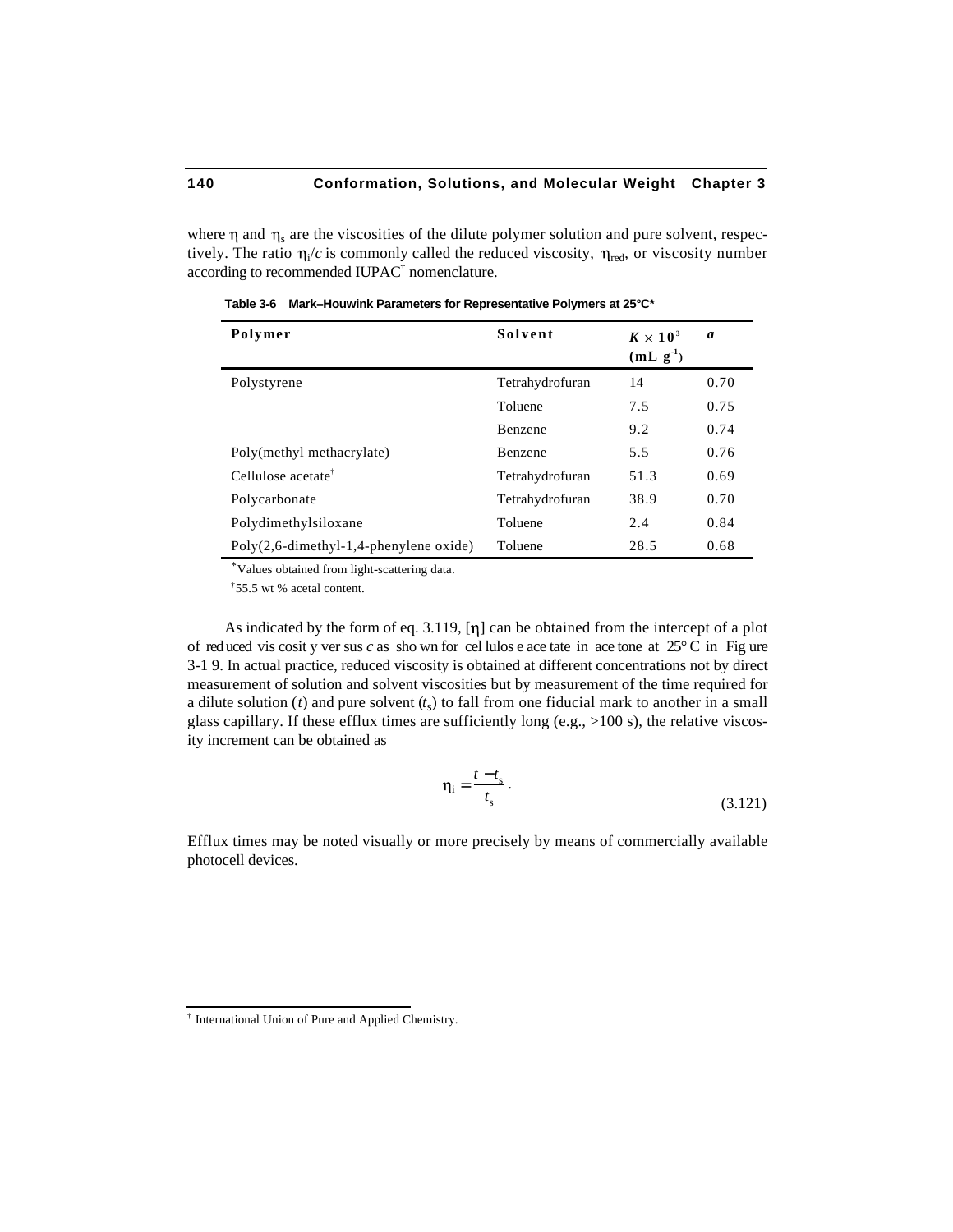

**Figure 3-19** Plot of reduced viscosity of a cellulose acetate (intrinsic viscosity of 1.43 dL  $g^1$ ) in acetone at 25 $^{\circ}$ C.<sup>35</sup>

Capillary viscometers may be either Ostwald–Fenske or Ubbelohde types as illustrated in Figure 3-20. The latter have the advantage that different solution concentrations can be made directly in the viscometer by successive dilutions with pure solvent. During measurement, the viscometer is immersed in a constant temperature bath controlled to within 0.02°C of the set temperature, typically 25° or 30°C.



**Figure 3-20** Ostwald–Fenske (**A**) and Ubbelohde (**B**) capillary viscometers.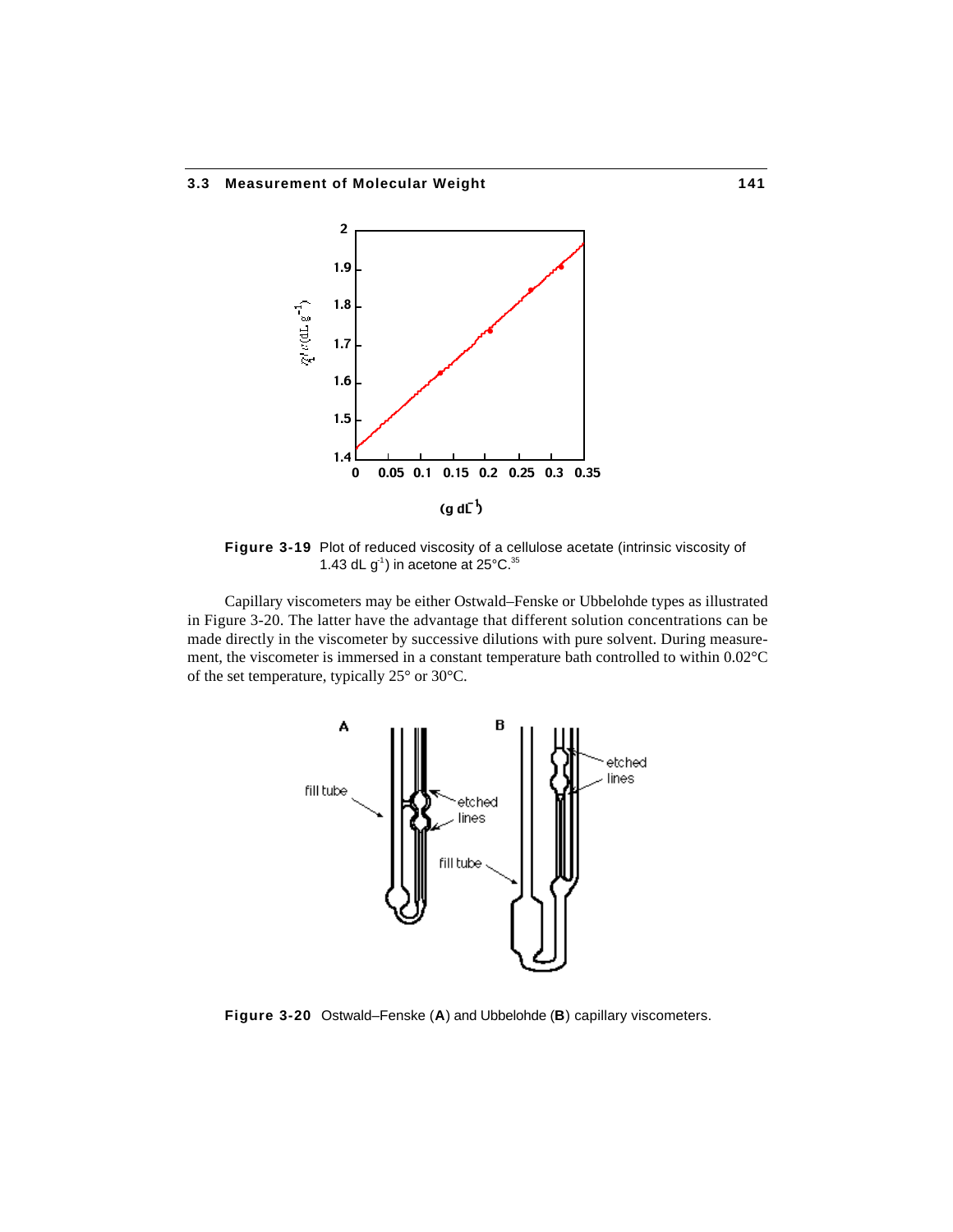In addition to determination of molecular weight, measurement of intrinsic viscosity can also be used to estimate chain dimensions in solution. The mean-square end-to-end distance is related to intrinsic viscosity through the relationship<sup>37</sup>

$$
\langle r^2 \rangle = \frac{M[\eta]}{2/3} \tag{3.122}
$$

where is considered to be a universal constant ( $2.1 \times 10^{21}$  dL g<sup>-1</sup> cm<sup>-3</sup>) known as the *Flory constant*.

# **3.3.4 Gel-Permeation Chromatography**

One of the most widely used methods for the routine determination of molecular weight and molecular-weight distribution is gel-permeation chromatography (GPC), which employs the principle of size-exclusion chromatography (sometimes referred to as SEC) to separate samples of polydisperse polymers into fractions of narrower molecular-weight distribution. Basic instrumentation for GPC analysis is shown in Figure 3-21. Several small-diameter columns, typically 30 to 50 cm in length, are packed with small, highly porous beads. These are usually fabricated from polystyrene (crosslinked with a small fraction of divinylbenzene as a comonomer) or the packing may be porous glass beads that are usually modified with an ether or diol linkage. Pore diameters of the beads may range from 10 to  $10^7 \text{ Å}$ , which approximate the dimensions of polymer molecules in solution. During GPC operation, pure prefiltered solvent is continuously pumped through the columns at a constant flow rate, usually 1 to 2 mL min<sup>-1</sup>. Then, a small amount (1 to 5 mL) of a dilute polymer solution  $\langle$ <0.2  $g$  dL<sup>-1</sup>) is injected by syringe into the solvent stream and carried through the columns. Polymer molecules can then diffuse from this mobile phase into the stationary phase composed of solvent molecules occupying the pore volumes. The smallest polymer molecules are able to penetrate deeply into the interior of the bead pores, but the largest molecules may be completely excluded by the smaller pores or only partially penetrate the larger ones. As pure solvent elutes the columns after injection, the largest polymer molecules pass through and finally out of the packed columns. These are followed by the next largest molecules, then the next largest, and so on, until all the polymer molecules have been eluted out of the column in descending order of molecular weight. Total sample elution in high-resolution columns may require several hours.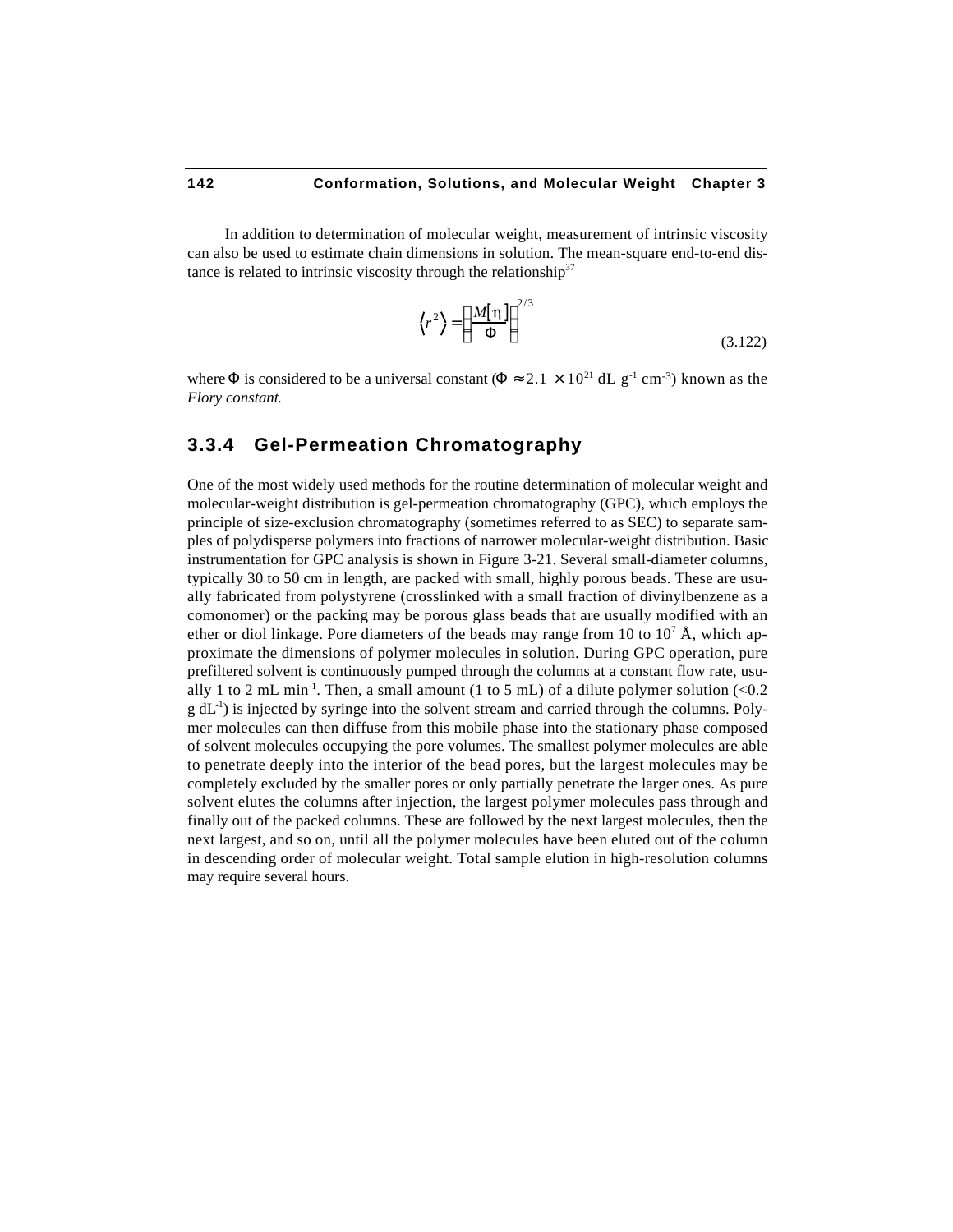#### **3.3 Measurement of Molecular Weight 143**



**Figure 3-21** Gel-permeation chromatography (GPC). (Harry Allcock and Frederick W. Lampe, *Contemporary Polymer Chemistry*, 2nd ed., ©1990, p. 396. Reprinted by permission of Prentice Hall, Englewood Cliffs, NJ.)

The concentration of polymer molecules in each eluting fraction can be monitored by means of a polymer-sensitive detector, such as an infrared or ultraviolet device. Usually, the detector is a differential refractometer, which can detect small differences in refractive index between pure solvent and polymer solution. A signal from the detector is recorded (either by a chart recorder or digitally) as a function of time, which for a fixed flow rate is directly proportional to the elution volume,  $V_r$ . A representative GPC chromatogram for a commercial polystyrene sample is shown in Figure 3-22.



Figure 3-22 GPC chromatogram of polystyrene in tetrahydrofuran at 2.0 mL min<sup>-1</sup>. Vertical marks represent elution counts. The negative peak at high counts may be due to a low-molecular-weight impurities, such as stabilizer, water, or dissolved air. (Adapted from *Introduction to Physical Polymer Science*, L. H. Sperling, Copyright ©1986 John Wiley & Sons. This material is used by permission of John Wiley & Sons, Inc.)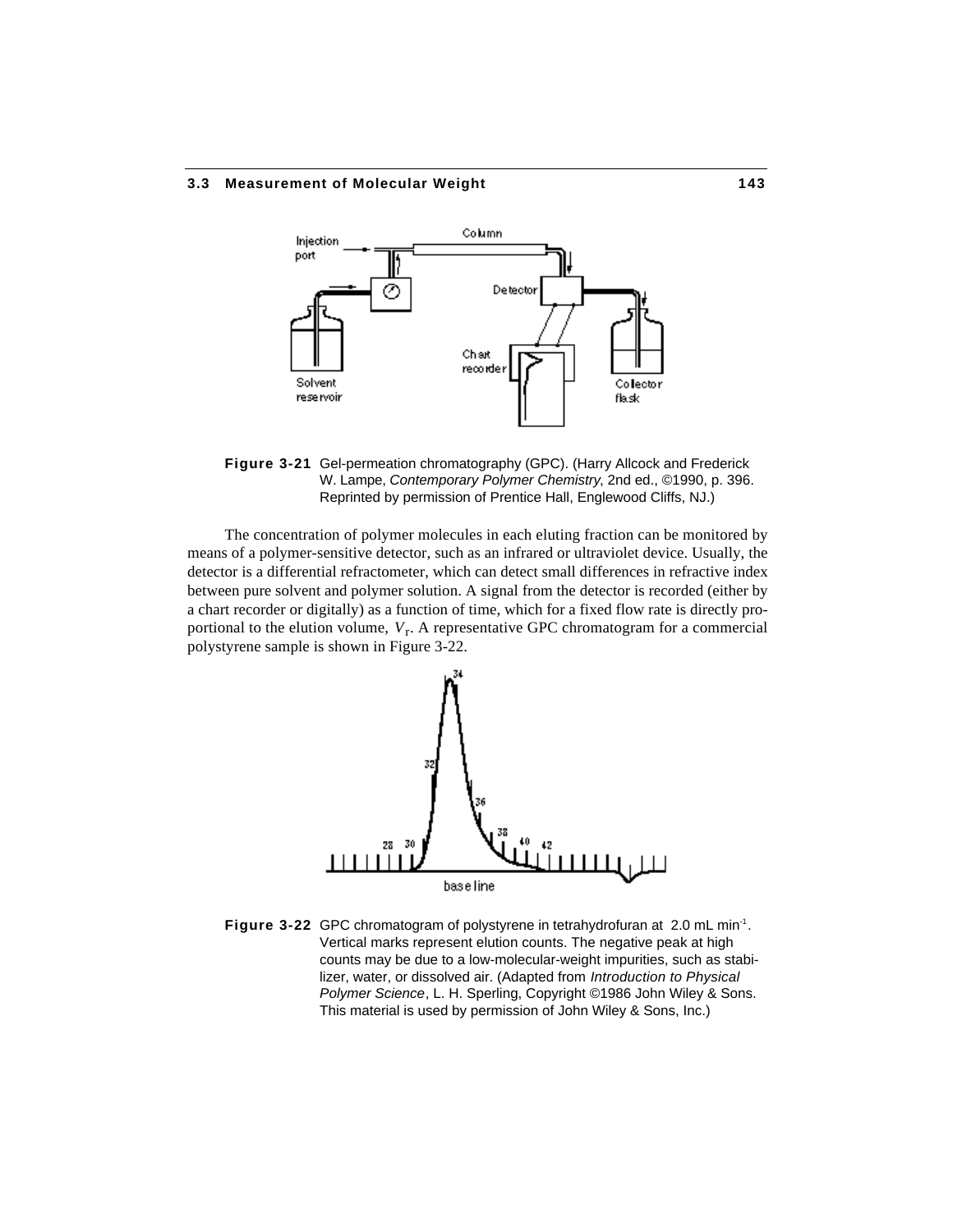For a given polymer, solvent, temperature, pumping rate, and column packing and size, *V*<sup>r</sup> is related to molecular weight. The form of this relation can be found only by comparing elution volumes with those of known molecular weight and narrow molecular-weight distribution, under identical conditions. Usually, only polymer standards of polystyrene and a few other polymers such as poly(methyl methacrylate) that can be prepared by anionic "living" polymerization (see Section 2.2.2) are available commercially for this purpose. Such standards are available with molecular weights ranging from about 500 to over 2 million with polydispersities as low as 1.06. Since different polymer molecules in the same solvent can have different dimensions, care must be exercised when using polystyrene standards to calibrate elution volumes of other polymers for which standards are not available. The most exact but demanding procedure is to use a universal calibration curve, as illustrated in Figure 3-23.



**Figure 3-23** Universal GPC calibration curve showing data points for polystyrene (B), poly(vinyl chloride) (H), polybutadiene (F), and poly(methyl methacrylate) (J) standards in tetrahydrofuran. Line gives best fit of polystyrene data.<sup>38</sup>

The universal calibration approach is based on the fact that the product  $[\eta]M$  is proportional to the hydrodynamic volume of a polymer molecule in solution (see eq 3.122). This hydrodynamic volume is the effective molecular volume as seen by the pore sites. Universal calibration can be used if the Mark–Houwink constants (see eq. 3.117) are known for both the standard and unknown polymer samples in the same solvent and at the same temperature.

In the calculation of molecular-weight averages, the signal strength (i.e., peak height in Figure 3-21) is proportional to  $W_i$  (eq 1.2). Once a proper calibration curve is available to relate  $V_r$  to the molecular weight  $(M_i)$  of the calibration standard, direct calculation of all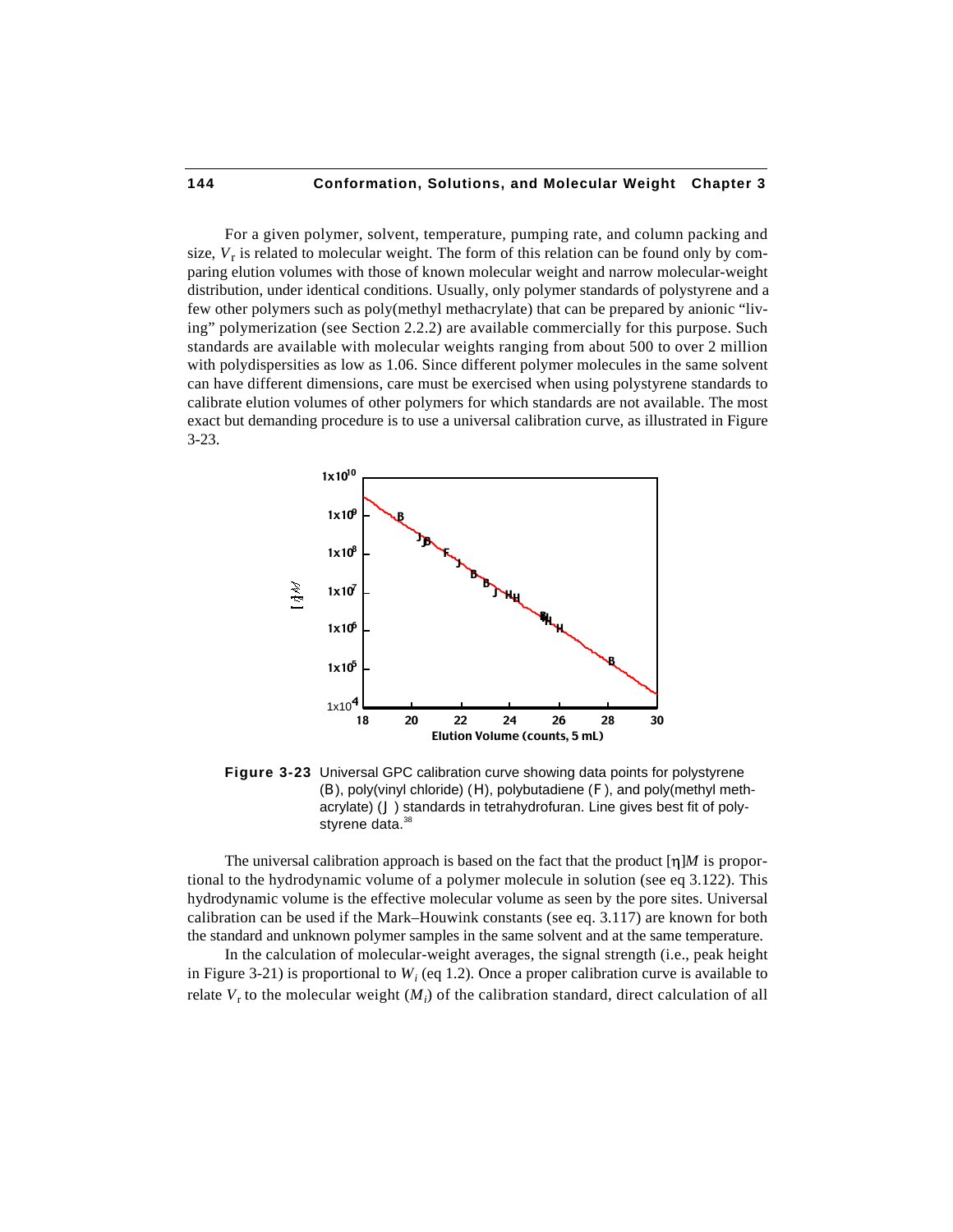molecular weights— $\overline{M}_n$ ,  $\overline{M}_w$ ,  $\overline{M}_z$ , and even  $\overline{M}_{z+1}$ —and, therefore, polydispersities  $(M_w/M_n \text{ or } M_z/M_n)$  is possible, typically by commercially available software. Recently, on-line coupling of GPC with low-angle light-scattering instrumentation (Section 3.3.2) has enabled rapid on-line computation of molecular weight without the need for separation calibration of the elution curve.

# **References**

- 1. P. J. Flory, *Principles of Polymer Chemistry*, Cornell University Press, Ithaca, New York, 1953.
- 2. P. J. Flory, *Statistical Mechanics of Chain Molecules*, Oxford University Press, New York, 1989.
- 3. J. E. Mark, *J. Chem. Ed.*, **5 8** , 898 (1981).
- 4. P. J. Flory, *Pure Appl. Chem*., **5 6** , 305 (1984).
- 5. G. Gee and L. R. G. Treloar, *Trans. Far. Soc.*, **38** , 147 (1942).
- 6. C. Booth and C. J. Devoy, *Polymer*, **1 2** , 320 (1971).
- 7. P. J. Flory, *J. Chem. Phys.*, **9** , 660 (1941); **1 0** , 51 (1942).
- 8. M. L. Huggins, *J. Chem. Phys*., **9** , 440 (1941); *J. Am. Chem. Soc.,* **6 4** , 1712 (1942).
- 9. P. J. Flory, *Disc. Far. Soc.*, **4 9** , 7 (1970).
- 10. R. Koningsveld, L. A. Kleintjens, and H. M. Schoffeleers, *Pure Appl. Chem.*, **3 9** , 1 (1974).
- 11. P. J. Flory and W. R. Krigbaum, *J. Chem. Phys.*, **1 8** , 1086 (1950).
- 12. P. J. Flory, *J. Am. Chem. Soc*., **8 7** , 1833 (1965).
- 13. I. C. Sanchez and R. H. Lacombe, *Macromolecules*, **1 1** , 1145 (1978).
- 14. R. K. Jain and R. Simha, *Macromolecules*, **3** , 1501 (1980).
- 15. P. I. Freeman and J. S. Rowlinson, *Polymer*, **1** , 20 (1961).
- 16. J. E. G. Lipson and J. E. Guillet, in *Developments in Polymer Characterisation*-3, J. V. Dawkins, ed., Applied Science Publishers, London, 1982, pp. 33–74.
- 17. D. H. Everett, *Trans. Faraday Soc.*, **6 1** , 1637 (1965).
- 18. P. A. Small, *J. Appl. Chem*., **3** , 71 (1953).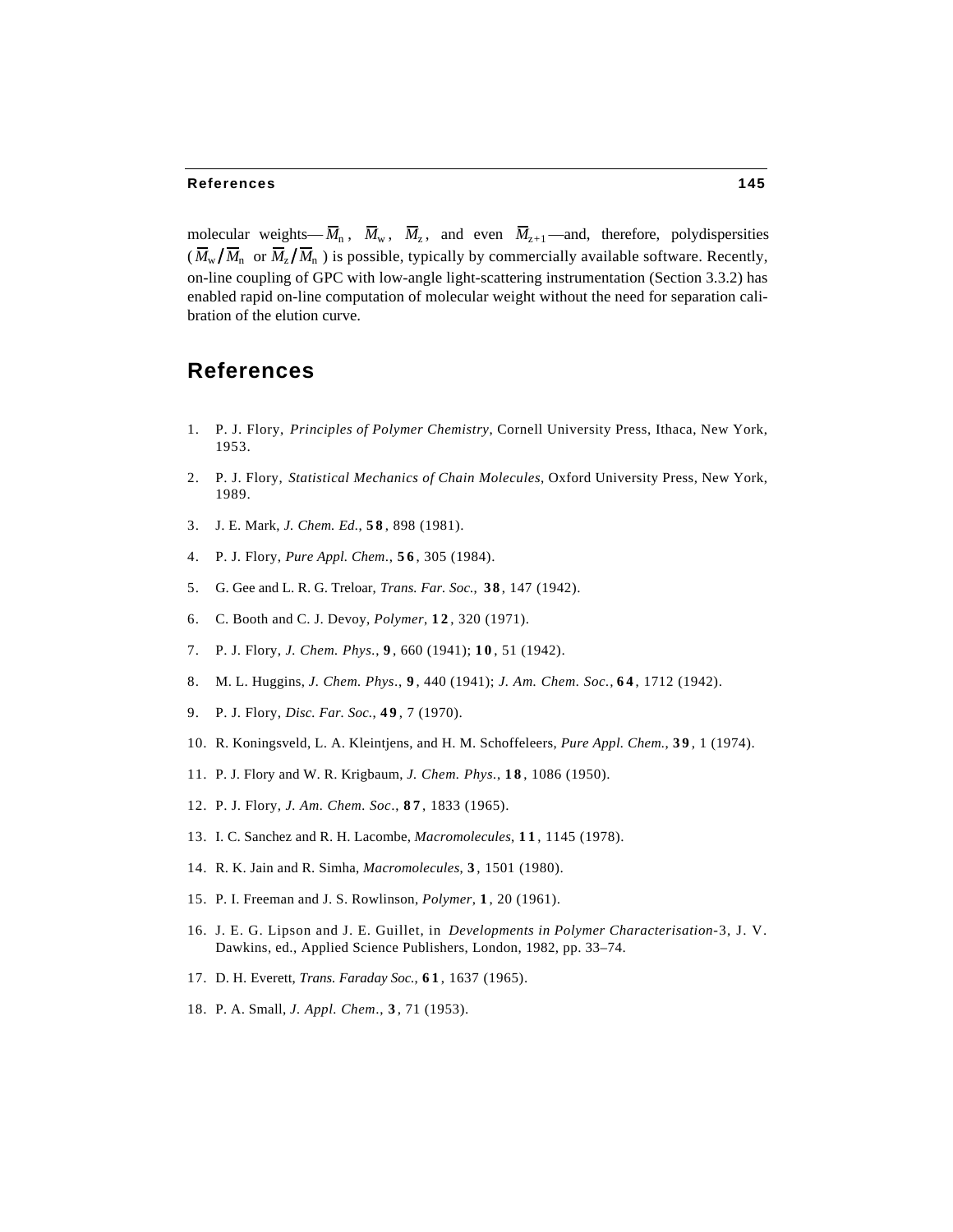- 19. K. L. Hoy, *J. Paint Technol.*, **4 2** , 76 (1970).
- 20. D. W. van Krevelen, *Properties of Polymers*, 3rd ed., Elsevier, Amsterdam, 1990.
- 21. A. F. M. Barton, *CRC Handbook of Polymer-Liquid Parameters and Solubility Parameters*, CRC Press, Boca Raton, FL, 1990.
- 22. J. Brandrup and E. H. Immergut, eds., *Polymer Handbook*, 3rd ed., John Wiley & Sons, New York, 1989.
- 23. J. Biros, L. Zeman, and D. Patterson, *Macromolecules*, **4** , 30 (1971).
- 24. P. Zoller and D. J. Walsh, *Standard Pressure-Volume-Temperature Data for Polymers*, Technomic, Lancaster, Pa, 1995.
- 25. G. Scatchard, *Chem. Rev*., **8** , 321 (1931).
- 26. J. H. Hildebrand and R. L. Scott, *The Solubility of Non-Electrolytes*, 3rd ed., Reinhold, New York, 1959.
- 27. C. M. Hansen, *J. Paint Technol.,* **3 9** , 104 (1967).
- 28. J. R. Fried, J. S. Jiang, and E. Yeh, *Comput. Polym. Sci.,* **2** , 95 (1992).
- 29. T. Oishi and J. M. Prausnitz, *Ind. Eng. Chem. Process Des. Dev.*, **1 7** , 333 (1978).
- 30. Aa. Fredenslund, R. L. Jones, and J. M. Prausnitz, *AIChE J.,* **2 1** , 1086 (1975).
- 31. D. S. Abrams and J. M. Prausnitz, *AIChE J.*, **2 1** , 116 (1975).
- 32. E. L. Derr and C. H. Deal, *Adv. Chem. Ser.*, **124** , 11 (1973).
- 33. H. K. Hansen, P. Rasmussen, Aa. Fredenslund, M. Schiller, and J. Gmehling, *Ind. Eng. Chem. Res.*, **3 0** , 2355 (1991).
- 34. W. R. Krigbaum and P. J. Flory, *J. Am. Chem. Soc*., **7 5** , 1775 (1953).
- 35. C.-S. Wang, Ph. D. Dissertation, University of Cincinnati, 1983.
- 36. M. L. Huggins, *J. Am. Chem. Soc*., **6 4** , 2716 (1942).
- 37. P. J. Flory and T. Fox, Jr., *J. Polym. Sci.*, **5** , 745 (1950).
- 38. Z. Grubisic, P. Rempp, and H. Benoit, *J. Polym. Sci., Polym. Lett. Ed.*, **5** , 753 (1967).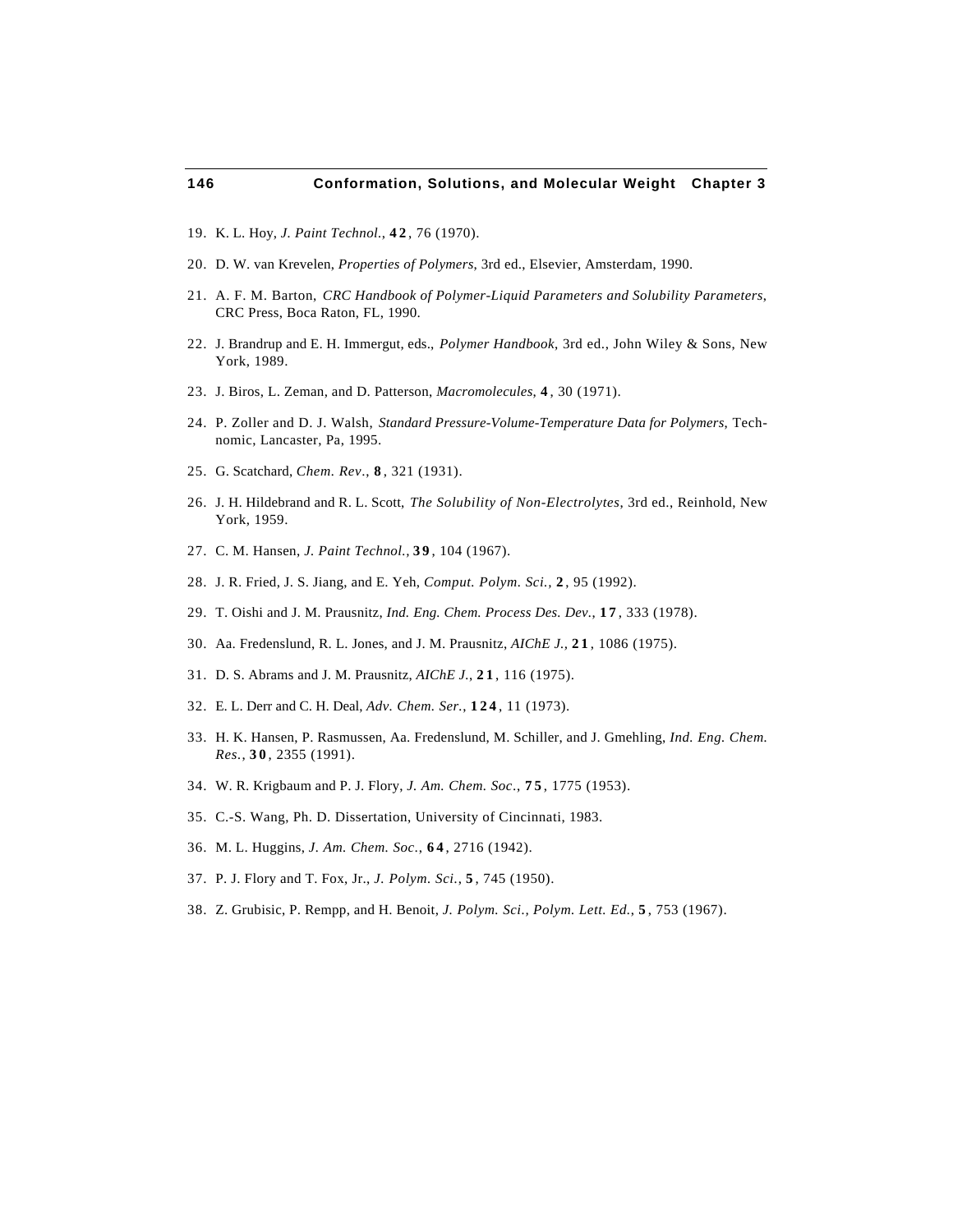# **BIBLIOGRAPHY**

- Z. Y. Al-Saigh, "Recent Advances in the Characterization of Polymers and Polymer Blends Using the Inverse Gas Chromatography Method," *Polymer News*, **1 9** , 269 (1994).
- H. G. Barth, B. E. Boyes, and C. Jackson, "Size Exclusion Chromatography," *Anal. Chem*., **6 8** , 445R (1996).
- H. G. Barth and J. W. Mays, *Modern Methods of Polymer Characterization*, John Wiley & Sons, New York, 1991.
- M. J. R. Cantow, ed., *Polymer Fractionation*, Academic Press, New York, 1967.
- R. P. Danner and M. S. High, *Handbook of Polymer Solution Thermodynamics*, American Institute of Chemical Engineers, New York, 1993.
- Y. Einaga, "Thermodynamics of Polymer Solutions and Mixtures," *Prog. Polym. Sci.*, **1 9** , 1 (1994).
- J. Evans, "Gel Permeation Chromatography: A Guide to Data Interpretation," *Polym. Eng. Sci*., **1 3** , 401 (1973).
- W. C. Forsman, ed., *Polymers in Solution: Theoretical Considerations and Newer Methods of Characterization*, Plenum, New York, 1986.
- C. Hansen, *Hansen Solubility Parameters: A User's Handbook*, CRC Press, Boca Raton, Florida, 1999.
- B. J. Hunt and S. R. Holding, eds., *Size Exclusion Chromatography*, Chapman and Hall, New York, 1989.
- H. Morawetz, *Macromolecules in Solution*, John Wiley & Sons, New York, 1975.
- T. C. Ward, "Molecular Weight and Molecular Weight Distributions in Synthetic Polymers," *J. Chem. Educ*., **5 8** , 867 (1981).
- W. W. Yau, J. J. Kirkland, and D. D. Bly, *Modern Size-Exclusion Chromatography*, John Wiley & Sons, New York, 1979.

# **Problems**

**3.1** Polyisobutylene (PIB) is equilibrated in propane vapor at 35°C. At this temperature, the saturated vapor pressure  $(p_1^{\circ})$  of propane is 9050 mm Hg and its density is 0.490 g cm<sup>-3</sup>. Polyisobutylene has a molecular weight of approximately one million and its density is  $0.915$  g cm<sup>-3</sup>.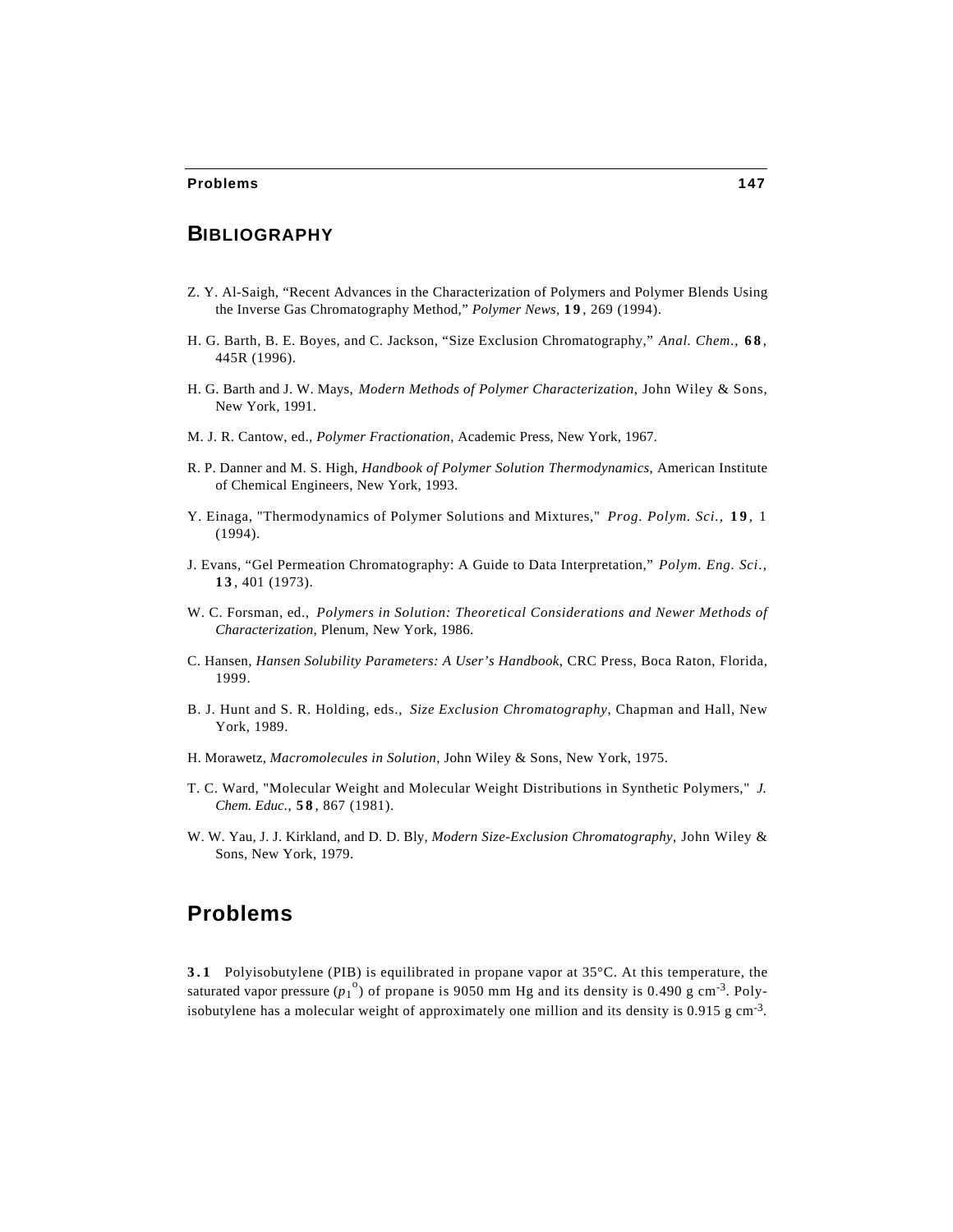The concentration of propane,  $c$ , sorbed by PIB at different partial pressures of propane  $(p_1)$  is given in the following table. Using this information, determine an average value of the Flory interaction-parameter,  $\chi_{12}$ , for the PIB–propane system.

|      | $p_1$ (mm Hg) c (g propane/g PIB) |
|------|-----------------------------------|
| 496  | 0.0061                            |
| 941  | 0.0116                            |
| 1452 | 0.0183                            |
| 1446 | 0.0185                            |

**3.2** The following osmotic pressure data are available for a polymer in solution:

| c (g dL <sup>-1</sup> ) | h (cm of solvent) |
|-------------------------|-------------------|
| 0.32                    | 0.70              |
| 0.66                    | 1.82              |
| 1.00                    | 3.10              |
| 1.40                    | 5.44              |
| 1.90                    | 9.30              |

Given this information and assuming that the temperature is 25°C and the solvent density is 0.85  $g \text{ cm}^{-3}$ 

(**a**) Plot /*RTc* versus concentration, *c*.

(**b**) Determine the molecular weight of the polymer and the second virial coefficient, *A*<sup>2</sup> , for the polymer solution.

**3.3 (a**) What is the osmotic pressure (units of atm) of a 0.5 wt % solution of poly(methyl m3thacrylate) ( $\overline{M}_{w}$  = 100,000) in acetonitrile (density, 0.7857 g cm<sup>-3</sup>) at 45°C for which [ $\eta$ ] =  $4.8 \times 10^{-3}$  M<sup>0.5</sup>?

**(b**) What is the osmotic head in units of cm?

**(c** ) Estimate the Flory interaction parameter for polysulfone in methylene chloride solution.

**(d**) Based upon your answer above, would you expect methylene chloride to be a good or poor solvent for polysulfone?

**3.4** The osmotic pressure of two samples, A and B, of poly(vinyl pyridinium chloride)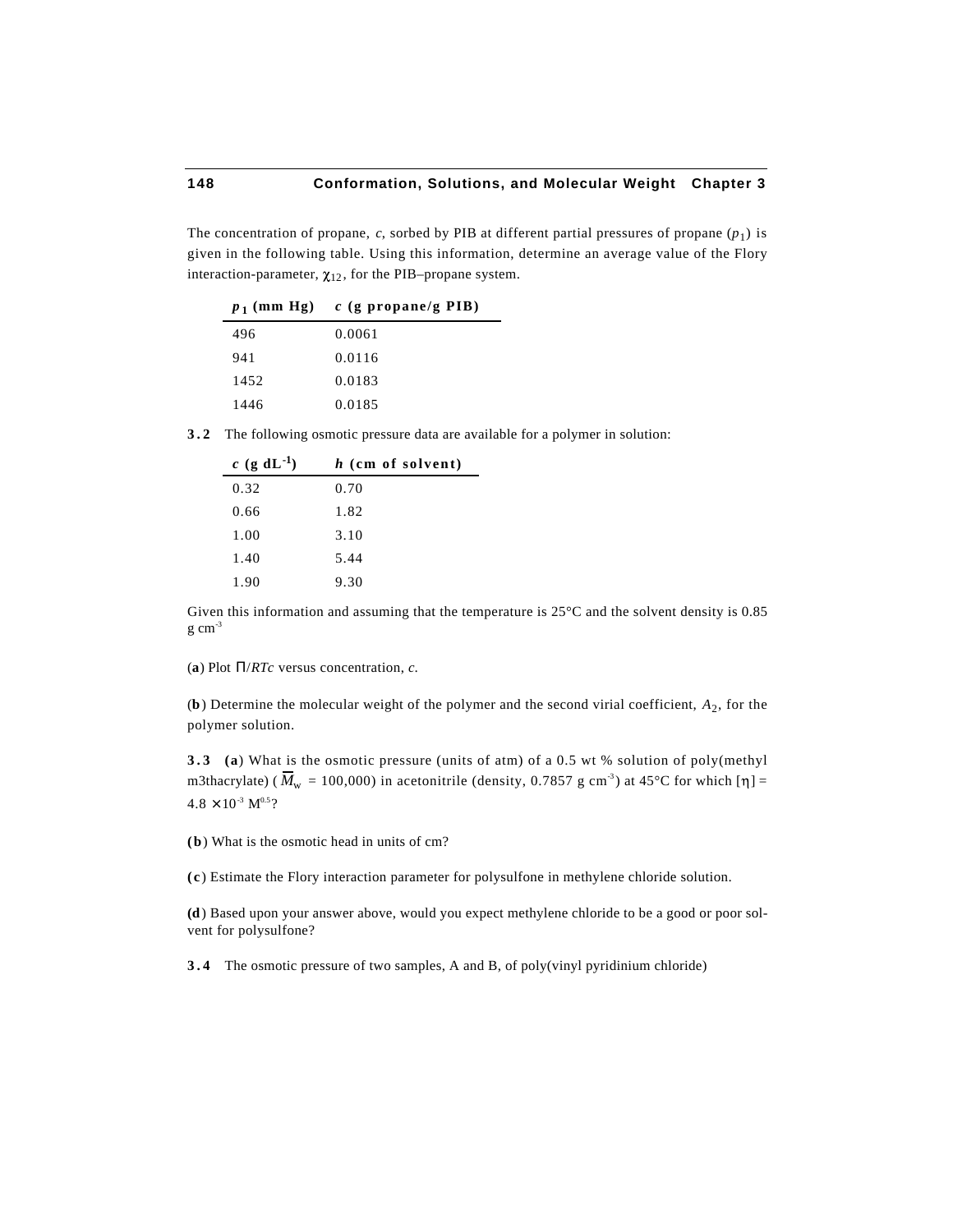#### **Problems 149**



were measured in different solvents, The following data were obtained:

**Osmotic Pressure Data in Distilled Water**

|   | Sample $c$ (g mL <sup>-1</sup> ) | $\Pi$ (atm $\times$ 10 <sup>3</sup> ) |
|---|----------------------------------|---------------------------------------|
| A | 0.002                            | 29                                    |
| A | 0.005                            | 50                                    |
| B | 0.002                            | 31                                    |
| B | 0.005                            | 52                                    |

**Osmotic Pressure Data in 0.01** *N* **Aqueous NaCl**

|   | Sample $c$ (g mL <sup>-1</sup> ) | $\Pi$ (atm $\times$ 10 <sup>3</sup> ) |
|---|----------------------------------|---------------------------------------|
| A | 0.002                            | 5                                     |
| A | 0.005                            | 13                                    |
| B | 0.002                            | $\mathfrak{D}_{\cdot}$                |
| в | 0.005                            | 5.5                                   |

Discuss these results and account for any features that you consider anomalous.

**3.5** The following viscosity data were obtained for solutions of polystyrene (PS) in toluene at 30°C:

| $c$ (g dL <sup>-1</sup> ) | t(s)  |
|---------------------------|-------|
| 0                         | 65.8  |
| 0.54                      | 101.2 |
| 1.08                      | 144.3 |
| 1.62                      | 194.6 |
| 2.16                      | 257.0 |

Using this information:

**(a)** Plot the reduced viscosity as a function of concentration.

**(b)** Determine the intrinsic viscosity of this PS sample and the value of the Huggins constant, *k*H.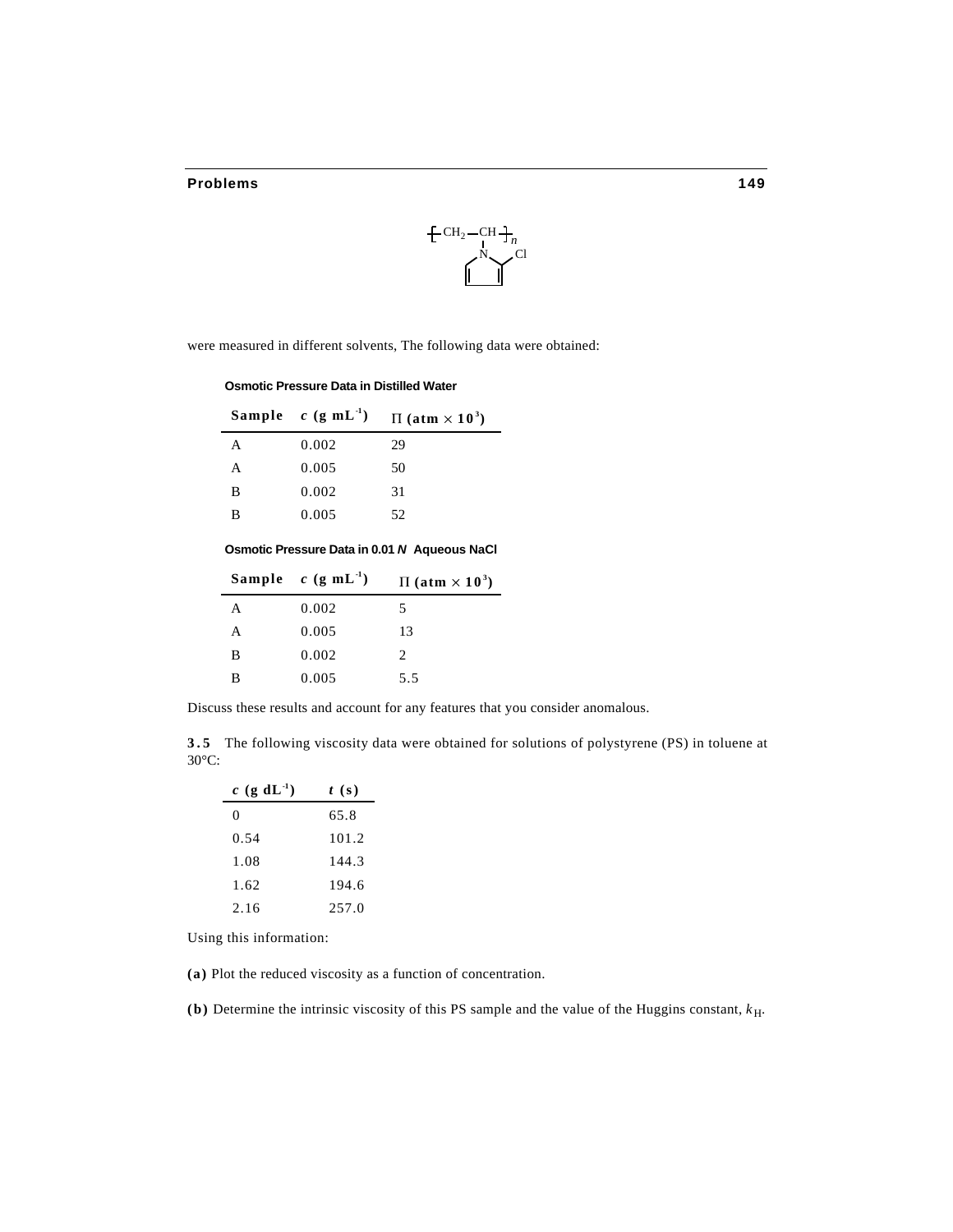**(c)** Calculate the molecular weight of PS using Mark–Houwink parameters of *a* = 0.725 and *K* =  $1.1 \times 10^{-4}$  dL g<sup>-1</sup>.

**3.6** Given that the molecular weight of a polystyrene (PS) repeating unit is 104 and that the carbon-carbon distance is 1.54 Å, calculate the following:

(**a**) The mean-square end-to-end distance for a PS molecule of 1 million molecular weight assuming that the molecule behaves as a freely rotating, freely jointed, volumeless chain. Assume that each link is equivalent to a single repeating unit of PS.

**(b)** The unperturbed root-mean-square end-to-end distance,  $r^2 \frac{1}{2}$ , given the relationship for intrinsic viscosity, [n], of PS in a  $\theta$  solvent at 35°C as

$$
[\eta] = 8 \times 10^{-4} M^{0.5}
$$

where [ $\eta$ ] is in units of dL g<sup>-1</sup> and the Flory constant () is 2.1  $\times$  10<sup>21</sup> dL g<sup>-1</sup> cm<sup>-3</sup>.

(**c** ) The characteristic ratio, *CN*, for PS.

**3.7** The use of universal calibration curves in GPC is based upon the principle that the product [n] *M*, the hydrodynamic volume, is the same for all polymers at equal elution volumes. If the retention volume for a monodisperse polystyrene (PS) sample of 50,000 molecular weight is 100 mL in toluene at 25°C, what is the molecular weight of a fraction of poly(methyl methacrylate) (PMMA) at the same elution volume in toluene at 25°C? The Mark–Houwink parameters, *K* and *a*, for PS are given as  $7.54 \times 10^{-3}$  mL g<sup>-1</sup> and 0.783, respectively; the corresponding values for PMMA are  $8.12 \times 10^{-3}$  mL g<sup>-1</sup> and 0.71.

**3.8** Using the values of molar attraction constants given by van Krevelen in Table 3-2, calculate the solubility parameters,  $(MPa)^{1/2}$  at 25°C, for the following polymers:

(a) Polyisobutylene  $(\rho = 0.924 \text{ g cm}^{-3})$ 

(**b**) Polystyrene ( $\rho = 1.04$  g cm<sup>-3</sup>)

(c) Polycarbonate ( $\rho = 1.20$  g cm<sup>-3</sup>)

**3.9** Show that the most probable end-to-end distance of a freely jointed polymer chain is given as  $(2n\ell^2/3)^{4/2}$ .

**3.10** The (reduced or excess) Rayleigh ratio ( $R_{\theta}$ ) of cellulose acetate (CA) in dioxane was determined as a function of concentration by low-angle laser light-scattering measurements. Data are